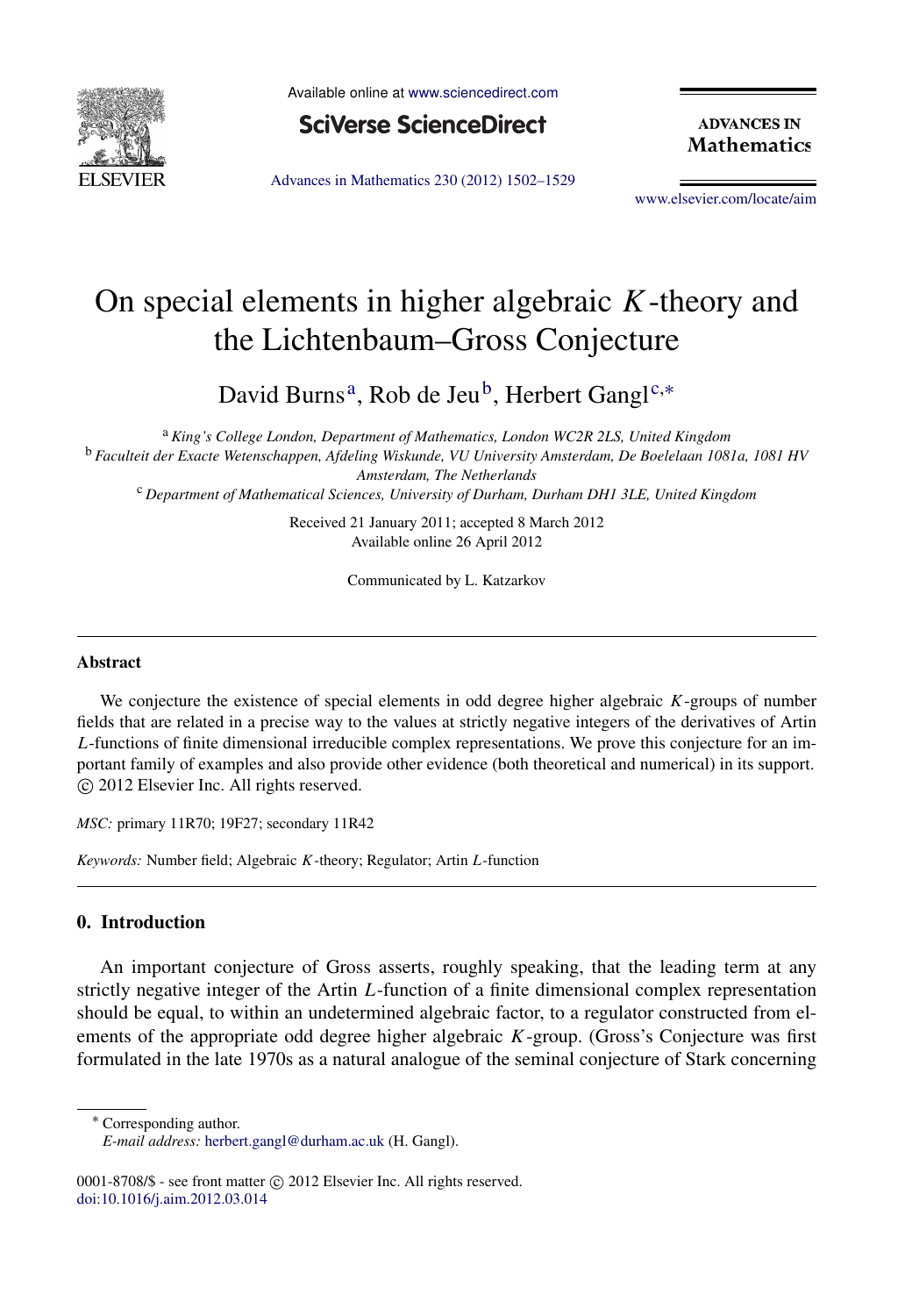the leading terms at zero of Artin *L*-functions but was only recently published in [\[23\]](#page-27-0) and can by now be seen as a special case of the natural equivariant refinement of Beilinson's general conjectures on the leading terms of *L*-functions.) It is well known that providing an explicit upper bound on the (absolute norm of the) denominator of the undetermined algebraic factor in Gross's Conjecture would make it much easier to obtain numerical evidence for the conjecture; see, for example, the discussion of Dummit in [\[18,](#page-27-1) Section 14] regarding problems that arise when conducting numerical investigations of Stark's Conjecture. Perhaps more importantly, it is also likely that such a bound could be used to give some much needed insight into arithmetic properties of any possible non-Abelian analogues of the cyclotomic and elliptic elements in higher algebraic *K*-theory that have been constructed by Beilinson, Deligne and Soule. However, apart ´ from an important, but rather inexplicit, modification of the related Lichtenbaum–Gross Conjecture that was formulated by Chinburg et al. in [\[14\]](#page-27-2), and a similarly inexplicit refinement of the Lichtenbaum–Gross Conjecture that we recently learnt has been formulated by Nickel in [\[29\]](#page-27-3), the present authors are not aware of any other predictions, let alone results, concerning this problem.

In the current article we make a first step in this direction by investigating the possible existence of elements in odd degree higher algebraic *K*-groups of number fields that are related in a very explicit way to the values at strictly negative integers of the first derivatives of Artin *L*-functions. By developing a suggestion of the first author in [\[8,](#page-27-4) Rem. 5.1.5], which was itself partly motivated by the results of Stark, Tate and Chinburg that are discussed by Tate in [\[37,](#page-27-5) Chap. III], we formulate a precise conjecture in this regard (see [Conjecture 1.2](#page-2-0) and [Propositions 2.2\(](#page-5-0)i) and [2.6\)](#page-6-0). For the *L*-functions of representations that factor through Abelian extensions of Q the theory of cyclotomic elements in higher algebraic *K*-theory gives an explicit construction of the elements that are predicted to exist by our conjecture (see [Theorem 3.1\)](#page-8-0). More generally, it is straightforward to see that our conjecture refines Gross's Conjecture and in [Theorem 3.3](#page-10-0) we prove in addition that, in certain cases, it is implied by the modified Lichtenbaum–Gross Conjecture of [\[14,](#page-27-2) Conj. 6.12] and also that the elements it predicts should encode explicit information about the structure of even degree higher algebraic *K*-groups in a way that is strikingly parallel to the way in which cyclotomic units are known to encode information about the structure of ideal class groups (see [Remark 3.5\)](#page-11-0). For some cases of our conjecture that are not related to the Lichtenbaum–Gross Conjecture we provide (in Section [5\)](#page-22-0) supporting numerical evidence for various types of representations, including certain dihedral and tetrahedral representations, the standard representation of *S*5, and also those studied by Tate, Buhler [\[7\]](#page-27-6) and Chinburg [\[13\]](#page-27-7). As a preliminary step to describing this evidence, which we believe may itself be of some independent interest, in [Theorem 4.1](#page-19-0) we make precise the relation between a version of the (second) Bloch group and  $K_3$  of a field, and, if the field is a number field, the Beilinson regulator map.

The first author would like to thank Dick Gross for important encouragement at an early stage of this project. It is also a pleasure to thank Andrew Booker and Xavier-François Roblot for their help with aspects of the numerical computations that are described in Section [5.](#page-22-0) The third author would like to thank Ted Chinburg for interesting discussions and his support as well as the Max Planck Institute for Mathematics in Bonn for its hospitality during a crucial stage of the calculations. Finally, we would like to thank the referee for several helpful remarks.

#### 1. Statement of the conjecture

*1.1*

Throughout this article we use the following general notation.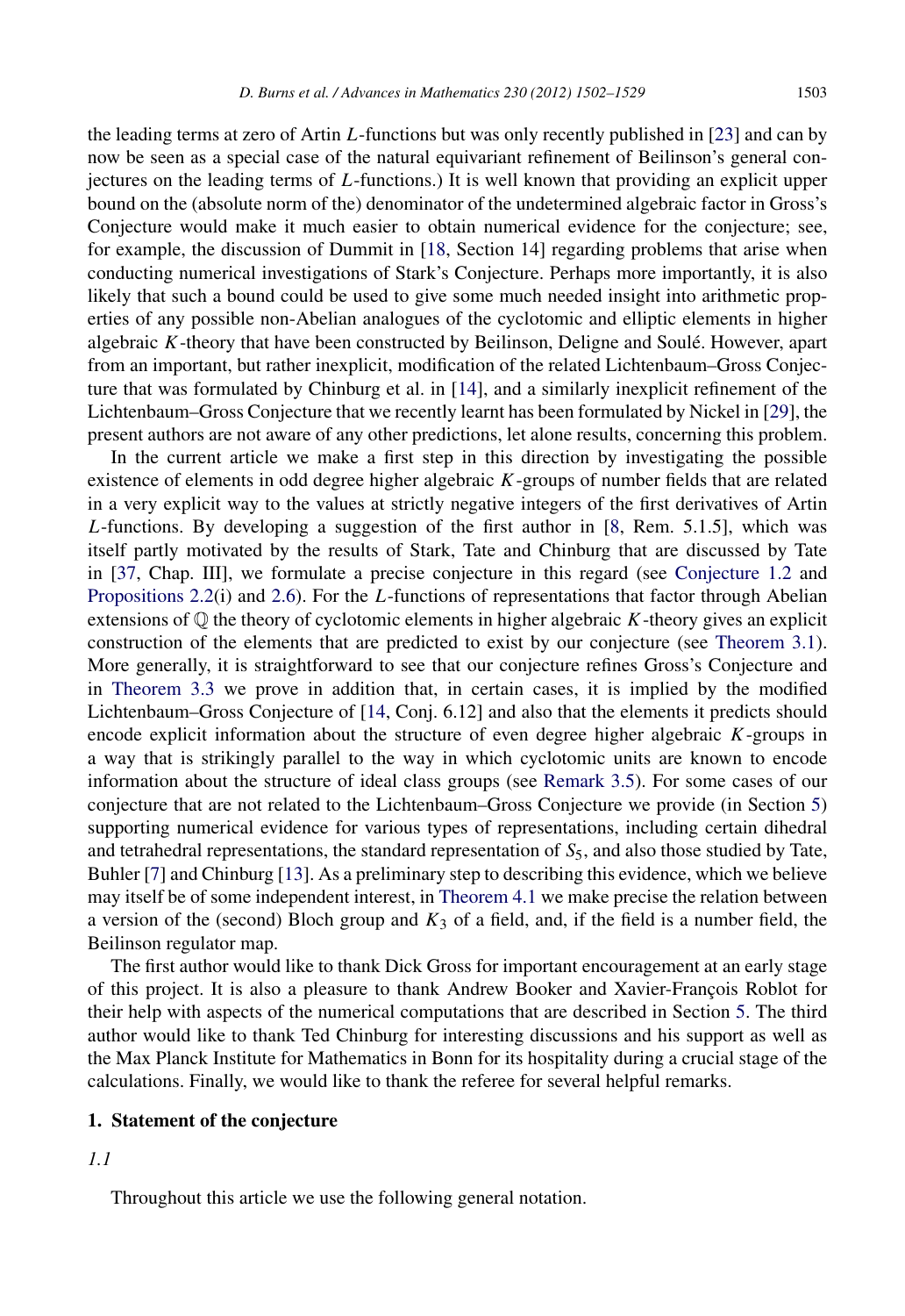We fix an algebraic closure  $\mathbb{Q}^c$  of  $\mathbb{Q}$  and for any Galois extension of fields  $F/E$  we set  $G_{F/E}$  := Gal( $F/E$ ). For each non-zero integer *a* and number field *F* we write  $\mu_a(F)$  for the finite module  $H^0(G_{\mathbb{Q}^c/F}, \mathbb{Q}/\mathbb{Z}(a))$  where  $\mathbb{Q}/\mathbb{Z}(a)$  denotes the group  $\mathbb{Q}/\mathbb{Z}$  regarded as a  $G_{\mathbb{Q}^c/\mathbb{Q}}$ -module by setting  $g(x) := \chi_{\text{cyc}}(g)^a x$  for all  $g \in G_{\mathbb{Q}^c/\mathbb{Q}}$  and  $x \in \mathbb{Q}/\mathbb{Z}$  where  $\chi_{\text{cyc}}$  is the cyclotomic character. We also set  $w_a(F) := |\mu_a(F)|$  and  $\mathbb{R}(a) := (2\pi i)^a \mathbb{R}$ .

For any Abelian group A we write  $A_{\text{tor}}$  for its torsion subgroup. Unadorned tensor products are to be regarded as taken in the category of Abelian groups.

## <span id="page-2-2"></span>*1.2*

To state our conjecture we fix a finite Galois extension of number fields *F*/*k* and a finite set of places *S* of *k* containing the set  $S_{\infty}$  of all Archimedean places. We also fix an irreducible finite dimensional complex character  $\chi$  of  $G := G_{F/k}$  and a subfield E of  $\mathbb C$  that is both Galois and of finite degree over  $\mathbb Q$  and over which  $\chi$  can be realized. We write  $\check{\chi}$  for the contragredient of  $\chi$ and  $e_\chi$  for the primitive central idempotent  $\chi(1)|G|^{-1}\sum_{g\in G}\breve{\chi}(g)g$  of  $E[G]$ . We set  $\Gamma:=G_{E/\mathbb{Q}}$ and write O for the ring of integers in *E*. For any *G*-module *M* we write the natural semi-linear action of *Γ* on  $E \otimes M$  as  $(\gamma, x) \mapsto x^{\gamma}$  (so  $x^{\gamma} = \gamma(e) \otimes m$  if  $x = e \otimes m$  with  $e \in E$  and  $m \in M$ ).

We fix a strictly negative integer *r* and for any field *L* we write the higher algebraic *K*-group  $K_{1-2r}(L)$  additively. We consider the composite homomorphism

<span id="page-2-3"></span>
$$
reg_{1-r}: K_{1-2r}(\mathbb{C}) \to H^1_{\mathcal{D}}(\operatorname{Spec}(\mathbb{C}), \mathbb{R}(1-r)) = \mathbb{C}/\mathbb{R}(1-r) \stackrel{\simeq}{\to} \mathbb{R}(-r)
$$
 (1.1)

where the first arrow is the Beilinson regulator map and the second is the isomorphism induced by the decomposition  $\mathbb{C} = \mathbb{R}(1 - r) \oplus \mathbb{R}(-r)$ . We let  $\tau$  be the non-trivial element in  $G_{\mathbb{C}/\mathbb{R}}$  and use the same symbol to denote the induced involution on  $K_{1-2r}(\mathbb{C})$ . We recall that  $\text{reg}_{1-r} \circ \tau = (-1)^r \text{reg}_{1-r}$ . We note that the index  $1 - r$  corresponds to the only Adams weight in algebraic *K*-theory on which reg<sub>1−*r*</sub> is non-trivial. In particular, reg<sub>1−*r*</sub> is trivial on the image in  $K_{1-2r}$  (ℂ) of the Milnor *K*-group  $K_{1-2r}^M$  (ℂ) since this has weight  $1-2r$ .

We regard the set  $\Sigma_F$  of embeddings  $F \to \mathbb{C}$  as a left  $G \times G_{\mathbb{C}/\mathbb{R}}$ -module by setting  $(g \times \omega)(\sigma) = \omega \circ \sigma \circ g^{-1}$  for each  $g \in G, \omega \in G_{\mathbb{C}/\mathbb{R}}$  and  $\sigma \in \Sigma_F$ . For each  $\sigma \in \Sigma_F$  we write reg<sub>1−*r*</sub> $\sigma$ :  $\mathcal{O} \otimes K_{1-2r}(F) \to \mathbb{C}$  for the  $\mathcal{O}$ -linear map sending each *e*  $\otimes$  *x* with *e*  $\in \mathcal{O}$ and  $x \in K_{1-2r}(F)$  to  $e \cdot \text{reg}_{1-r}(\sigma(x))$ , where  $\sigma$  also denotes the induced homomorphism  $K_{1-2r}(F) \rightarrow K_{1-2r}(\mathbb{C})$ . We write  $\tau_{\sigma}$  for the generator of the decomposition subgroup  $D_{\sigma}$ in *G* of the place of *F* that corresponds to  $\sigma$ .

For each  $\gamma$  in  $\Gamma$  we write  $L'_{\mathcal{S}}(r, \chi^{\gamma})$  for the value at  $s = r$  of the first derivative of the *S*-truncated Artin *L*-function  $L_S(s, \chi^{\gamma})$  of  $\chi^{\gamma}$ . In the case  $S = S_{\infty}$  we often abbreviate *L*<sub>S</sub>(*s*,  $\chi^{\gamma}$ ) and *L*<sup>'</sup><sub>S</sub>(*r*,  $\chi^{\gamma}$ ) to *L*(*s*,  $\chi^{\gamma}$ ) and *L*<sup>'</sup>(*r*,  $\chi^{\gamma}$ ), respectively. Finally we set  $w_r(\chi) :=$  $w_{1-r}(F^{\text{ker}(\chi^{\gamma})})^{\chi^{\gamma}(1)}$  for any  $\gamma \in \Gamma$ , and we note that this number is indeed independent of the choice of  $\gamma$ .

We can now state the central conjecture of this article.

**Conjecture 1.2.** Assume that  $L(r, \chi) = 0$ . For each  $\sigma$  in  $\Sigma_F$  there exists an element  $\epsilon_{\sigma}(\chi, S)$  of  $\mathcal{O} \otimes K_{1-2r}(F)$  *with the following property: for all*  $\sigma' \in \Sigma_F$  *and all*  $\gamma \in \Gamma$  *one has* 

<span id="page-2-1"></span><span id="page-2-0"></span>
$$
(2\pi i)^r reg_{1-r,\sigma'}(\epsilon_{\sigma}(\chi,S)^{\gamma}) = w_r(\chi)\gamma(c^{\chi}_{\sigma',\sigma})L'_{S}(r,\check{\chi}^{\gamma})
$$
\n(1.3)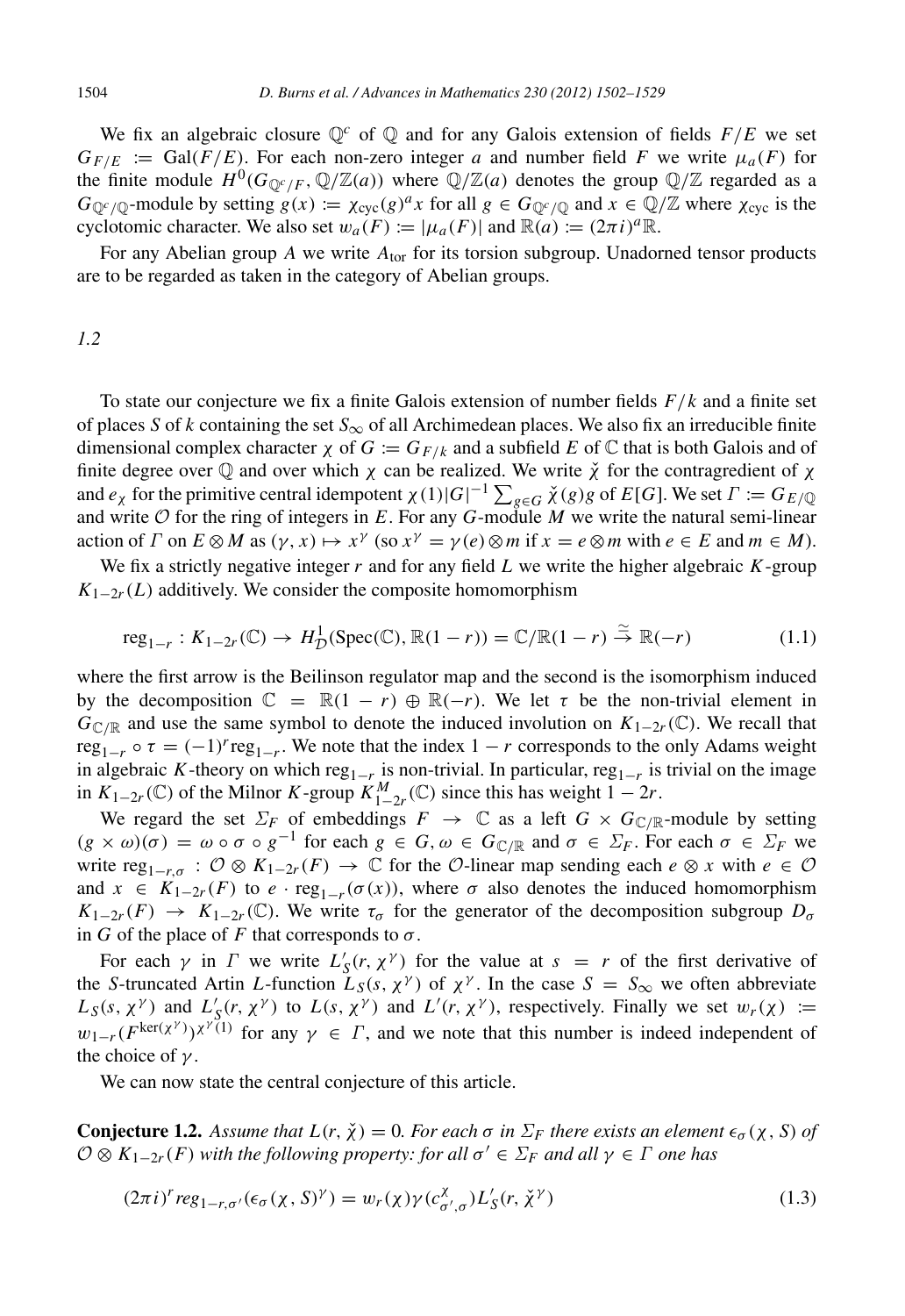*with*

$$
c_{\sigma',\sigma}^{\chi} := \begin{cases} \check{\chi}(g) + (-1)^{r} \check{\chi}(g\tau_{\sigma}) & \text{if } \sigma(k) \subset \mathbb{R} \text{ and } \sigma' = g(\sigma) \text{ for some } g \in G, \\ \check{\chi}(g) & \text{if } \sigma(k) \not\subseteq \mathbb{R} \text{ and } \sigma' = g(\sigma) \text{ for some } g \in G, \\ (-1)^{r} \check{\chi}(g) & \text{if } \sigma(k) \not\subseteq \mathbb{R} \text{ and } \sigma' = \tau \circ g(\sigma) \text{ for some } g \in G, \\ 0 & \text{otherwise.} \end{cases}
$$

*1.3*

<span id="page-3-1"></span>We make several straightforward remarks about [Conjecture 1.2.](#page-2-0)

**Remark 1.4.** (i) If [Conjecture 1.2](#page-2-0) holds for  $\sigma$  and  $\chi$ , then it holds for  $\sigma$  and  $\chi^{\delta}$  for any  $\delta$  in  $\Gamma$ with  $\epsilon_{\sigma}(\chi^{\delta}, S) = \epsilon_{\sigma}(\chi, S)^{\delta}$ .

(ii) If [Conjecture 1.2](#page-2-0) holds for  $\sigma$  and  $\chi$ , then it holds for  $\tau \circ \sigma$  and  $\chi$  with  $\epsilon_{\tau \circ \sigma}(\chi, S)$  =  $(-1)<sup>r</sup> ε<sub>σ</sub>(χ, S).$ 

(iii) If [Conjecture 1.2](#page-2-0) holds for  $\sigma$  and  $\chi$ , and *h* is in *G*, then it holds for  $h(\sigma)$  and *χ* with  $\epsilon_{h(\sigma)}(\chi, S) = h(\epsilon_{\sigma}(\chi, S))$ . This is true because both reg<sub>1−*r*,σ'</sub>(*h*( $\epsilon_{\sigma}(\chi, S)$ )) = reg<sub>1−*r*,*h*<sup>−1</sup>(σ')</sub>( $\epsilon_{\sigma}$ (χ, S)) and  $c_{h^{-1}(\sigma')}^{\chi}$  =  $c_{\sigma}^{\chi}$  $\chi^{\chi}$ <sub>σ',*h*(σ)</sub> (since τ<sub>*h*(σ)</sub> = *h*τ<sub>σ</sub> *h*<sup>-1</sup> if σ(*k*) ⊂ ℝ and  $\chi^{\chi}$ is a class function on *G*).

(iv) Any element  $\epsilon_{\sigma}(\chi, S)$  that satisfies [\(1.3\)](#page-2-1) for all  $\sigma'$  and any fixed  $\gamma$  is necessarily unique modulo  $\mathcal{O} \otimes K_{1-2r}(F)_{\text{tor}}$  (see the proof of [Proposition 2.1\(](#page-4-0)iv)(a) below).

<span id="page-3-0"></span>**Remark 1.5.** If  $L'(r, \chi) = 0$ , then  $L'(r, \chi^{\gamma}) = 0$  for all  $\gamma \in \Gamma$  and so [Conjecture 1.2](#page-2-0) is interesting only if  $L(r, \chi) = 0 \neq L'(r, \chi)$ . By computing orders of vanishing via an explicit analysis of the gamma factors and functional equation of  $L(s, \chi)$  (as in [\[28,](#page-27-8) Chap. VII, Section 12]), one finds that this is the case in precisely the following situations:

- (i) *k* has exactly one complex place,  $\chi(1) = 1$  and  $\chi(1) + (-1)^r \chi(\tau_{\sigma'}) = 0$  for all  $\sigma' \in \Sigma_F$ with  $\sigma'(k) \subset \mathbb{R}$ ;
- (ii) *k* is totally real,  $\chi(1) + (-1)^r \chi(\tau_\sigma) = 2$  for some  $\sigma \in \Sigma_F$  and  $\chi(1) + (-1)^r \chi(\tau_{\sigma'}) = 0$  for all  $\sigma' \in \Sigma_F \setminus \{g(\sigma) : g \in G\}.$

In both of these situations  $\chi$  is also realizable over its character field  $\mathbb{Q}(\chi)$ . Indeed, this is obvious in case (i) and in case (ii) can be shown as follows. For any  $\sigma$  in  $\Sigma_F$  and any  $\chi$ , we let  $e_{\sigma,\chi}$  in  $\mathbb{Q}(\chi)[G]$  denote the idempotent  $\frac{1}{2}(1 + (-1)^r \tau_\sigma) e_\chi$  if  $\sigma(k) \subset \mathbb{R}$  and the central idempotent  $e_X$  otherwise. In case (ii) above we consider  $e_{\sigma,\chi}$  for the given  $\sigma$ . Then the character of the  $\mathbb{Q}(\chi)[G]$ -module  $V := \mathbb{Q}(\chi)[G]e_{\sigma,\chi}$  is equal to  $m\chi$  for some natural number *m* and we must show  $m = 1$ . But in  $\mathbb{C}[G]e_\chi \cong M_{\chi(1)}(\mathbb{C})$  the idempotent  $e_{\sigma,\chi}$  identifies with a matrix of rank one (since  $\chi(1) + (-1)^r \chi(\tau_\sigma) = 2$ ) and so  $\chi(1) = \dim_{\mathbb{C}}(\mathbb{C}[G]e_{\sigma,\chi}) = \dim_{\mathbb{C}}(\mathbb{C} \otimes_{\mathbb{Q}(\chi)} V) = m\chi(1)$ , as required.

<span id="page-3-2"></span>**Remark 1.6.** With *H* the image of  $G_{F/k}$  under a representation underlying  $\chi$ , *H* is Abelian in case (i) of [Remark 1.5.](#page-3-0) In case (ii) with *r* odd, the image of  $\tau_{\sigma}$  has determinant -1, hence  $|H : [H, H]|$  is even and *H* cannot be perfect (consequently, *H* cannot be both simple and non-Abelian). But in case (ii) with *r* even, we can have *H* simple and non-Abelian. For example, for the splitting field *F* of  $f(x) = x^5 + 2x^3 - 4x^2 - 2x + 4$  over Q one has  $G_F$ /Q  $\simeq A_5$ ,  $\tau_{\sigma}$  corresponds to a product of two disjoint 2-cycles as  $f(x)$  has exactly one real root, hence  $\chi(1) + \chi(\tau_{\sigma}) = 2$  for  $\chi$  the character of either 3-dimensional irreducible representation of A<sub>5</sub>.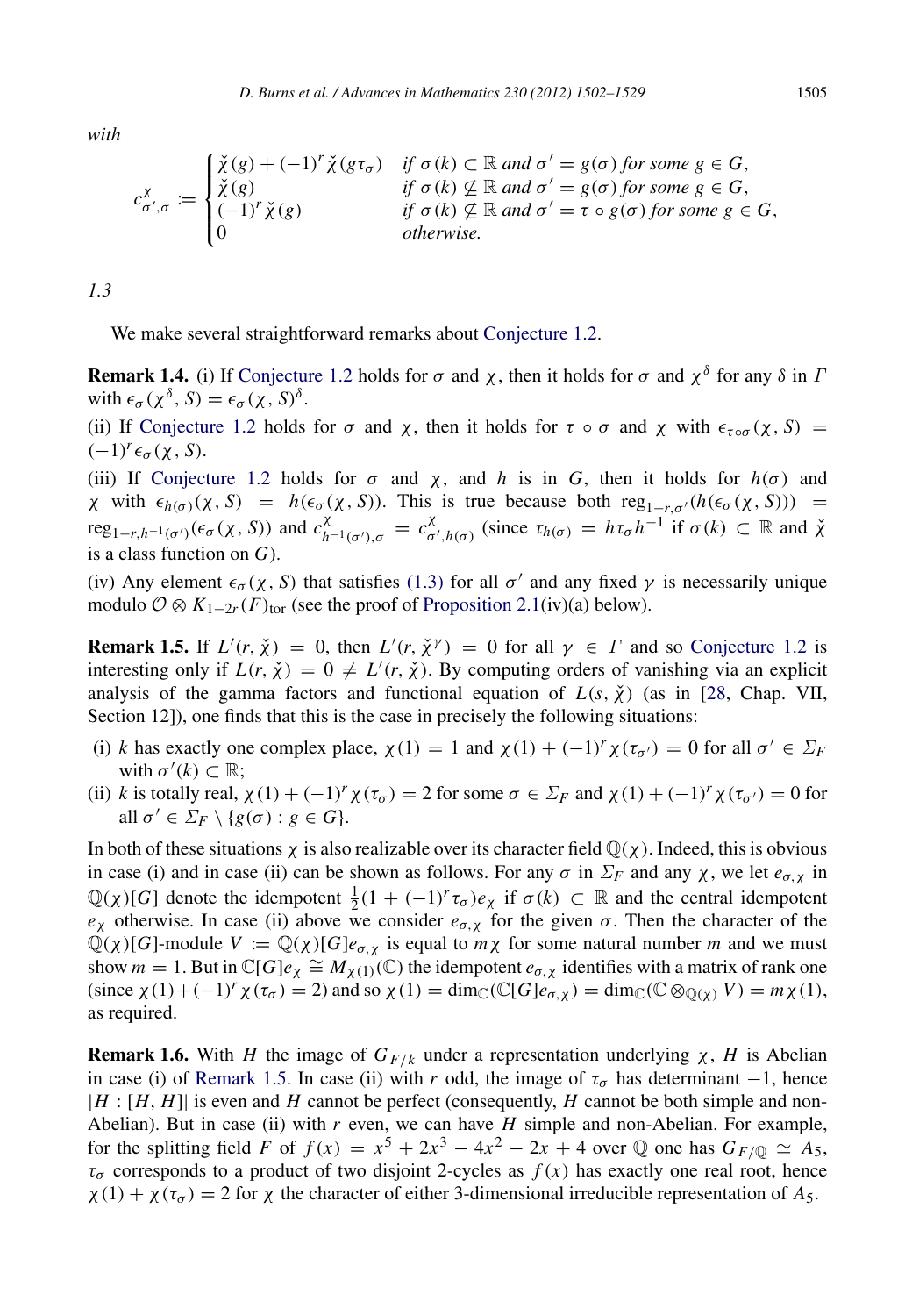There are a small number of cases in which the elements predicted by [Conjecture 1.2](#page-2-0) can be explained theoretically.

If  $k = \mathbb{Q}$  then [Remark 1.5\(](#page-3-0)ii) implies that  $L(r, \chi) = 0 \neq L'(r, \chi)$  if and only if  $\chi(\tau_{\sigma}) =$  $(-1)^r (2 - \chi(1))$  for all  $\sigma \in \Sigma_F$ , which certainly holds if  $\chi(1) = 1$  and  $\chi(\tau_\sigma) = (-1)^r$  for all  $\sigma$ . In this case [Proposition 2.1\(](#page-4-0)ii) below also allows us to assume that *F* is an Abelian extension of Q and so one can explicitly construct elements  $\epsilon_{\sigma}(\chi, S)$  as in [Conjecture 1.2](#page-2-0) by using the cyclotomic elements in algebraic *K*-theory of Deligne et al. (see the proof of [Theorem 3.1](#page-8-0) below).

If *k* is imaginary quadratic, then [Remark 1.5\(](#page-3-0)i) implies that  $L(r, \chi) = 0 \neq L'(r, \chi)$  if and only if  $\chi(1) = 1$  and in any such case Deninger has proved Gross's Conjecture (in [\[17,](#page-27-9) Th. 3.1]). It seems likely that Deninger's methods can be used to directly construct the corresponding ele-ments in [Conjecture 1.2](#page-2-0) both for any such  $\chi$  and, when *F* is Galois over  $\mathbb{Q}$ , also for the character Ind ${}^{G_F}_{G}(\chi)$  if this is irreducible. For example, interesting work in this direction (which does not however bound the denominators of the elements that arise) is described by Levin in [\[27\]](#page-27-10).

In general, however, we are not aware of any theoretical constructions that can account for the existence of the elements  $\epsilon_{\sigma}(\chi, S)$  in [Conjecture 1.2](#page-2-0) for other classes of characters  $\chi$ . In Section [3](#page-8-1) we will also see that, for certain sets *S*, these mysterious elements should encode information about the explicit module structure of even degree algebraic *K*-groups in a manner that is strikingly parallel to the way in which cyclotomic units encode structural information about ideal class groups (see [Remark 3.5\)](#page-11-0).

## 2. Reductions and reformulations

## *2.1*

[Conjecture 1.2](#page-2-0) admits several useful reformulations that we shall describe below. We begin by recording some of its properties. Here we write  $\bar{\epsilon}_{\sigma}(\chi, S)$  for the image in  $E \otimes K_{1-2r}(F)$  of the conjectural element  $\epsilon_{\sigma}(\chi, S)$ .

<span id="page-4-0"></span>**Proposition 2.1.** (i) *It is enough to verify [Conjecture](#page-2-0)* 1.2 *with*  $S = S_{\infty}$ *.* 

- (ii) It is enough to verify [Conjecture](#page-2-0) 1.2 after replacing F by  $F^{\text{ker}(\chi)}$ .
- (iii) *It is enough to verify [Conjecture](#page-2-0)* 1.2 *when*  $L'(r, \chi) \neq 0$  *and with*  $E = \mathbb{Q}(\chi)$ *.*
- (iv) Assume that [Conjecture](#page-2-0) 1.2 is valid for  $\sigma$  in  $\Sigma_F$ .
	- (a)  $\overline{\epsilon}_{\sigma}(\chi, S)$  *is uniquely specified by the formulae in [Conjecture](#page-2-0)* 1.2*.*
	- (b)  $\overline{\epsilon}_{\sigma}(\chi, S) = e_{\chi} \overline{\epsilon}_{\sigma}(\chi, S)$ ; if  $\sigma(k) \subset \mathbb{R}$ , then  $\tau_{\sigma}(\overline{\epsilon}_{\sigma}(\chi, S)) = (-1)^{r} \overline{\epsilon}_{\sigma}(\chi, S)$ .

**Proof.** If [Conjecture 1.2](#page-2-0) is valid as stated, then for any  $v \notin S$  it is validated with *S* replaced by  $S' = S \cup \{v\}$  by setting  $\epsilon_{\sigma}(\chi, S') := \det_{\mathbb{C}} (1 - \sigma_w Nv^{-r} | V_{\chi}^{I_w}) \epsilon_{\sigma}(\chi, S)$  where w is any place of *F* above v,  $G_w$  and  $I_w$  are the decomposition and inertia subgroups of w in  $G$ ,  $\sigma_w$  the Frobenius automorphism in  $G_w/I_w$  and  $V_\chi$  a  $\mathbb{C}[G]$ -module of character  $\chi$ . (Here we use the fact that, since *r* < 0, the element det $_{\mathbb{C}}(1 - \sigma_w Nv^{-r} | V_x^{I_w})$  belongs to  $\mathcal{O}$ .) This proves claim (i).

Claim (ii) is easily checked and the first assertion of (iii) is obvious since if  $L'(r, \chi) = 0$ , then  $L'(r, \chi^{\gamma}) = 0$  for all  $\gamma \in \Gamma$  and so [Conjecture 1.2](#page-2-0) is validated by setting  $\epsilon_{\sigma}(\chi, S) := 0$ . Finally, it is clear that if Conjecture  $1.2$  is valid for a given field  $E$ , then it is valid for any larger such field and so the second claim of (iii) is true because  $L'(r, \chi) \neq 0$  implies that  $\chi$  can be realized over  $\mathbb{Q}(\chi)$  by [Remark 1.5.](#page-3-0)

To prove claim (iv) we set  $\bar{\epsilon}_{\sigma} := \bar{\epsilon}_{\sigma}(\chi, S)$ . We extend reg<sub>1−*r*, $\sigma'$ </sub> to a homomorphism of *E*-modules  $E \otimes K_{1-2r}(F) \to \mathbb{C}$  in the natural way, write  $\widetilde{reg}_{\sigma'}$  for  $(2\pi i)^r reg_{1-r,\sigma'}$  and recall that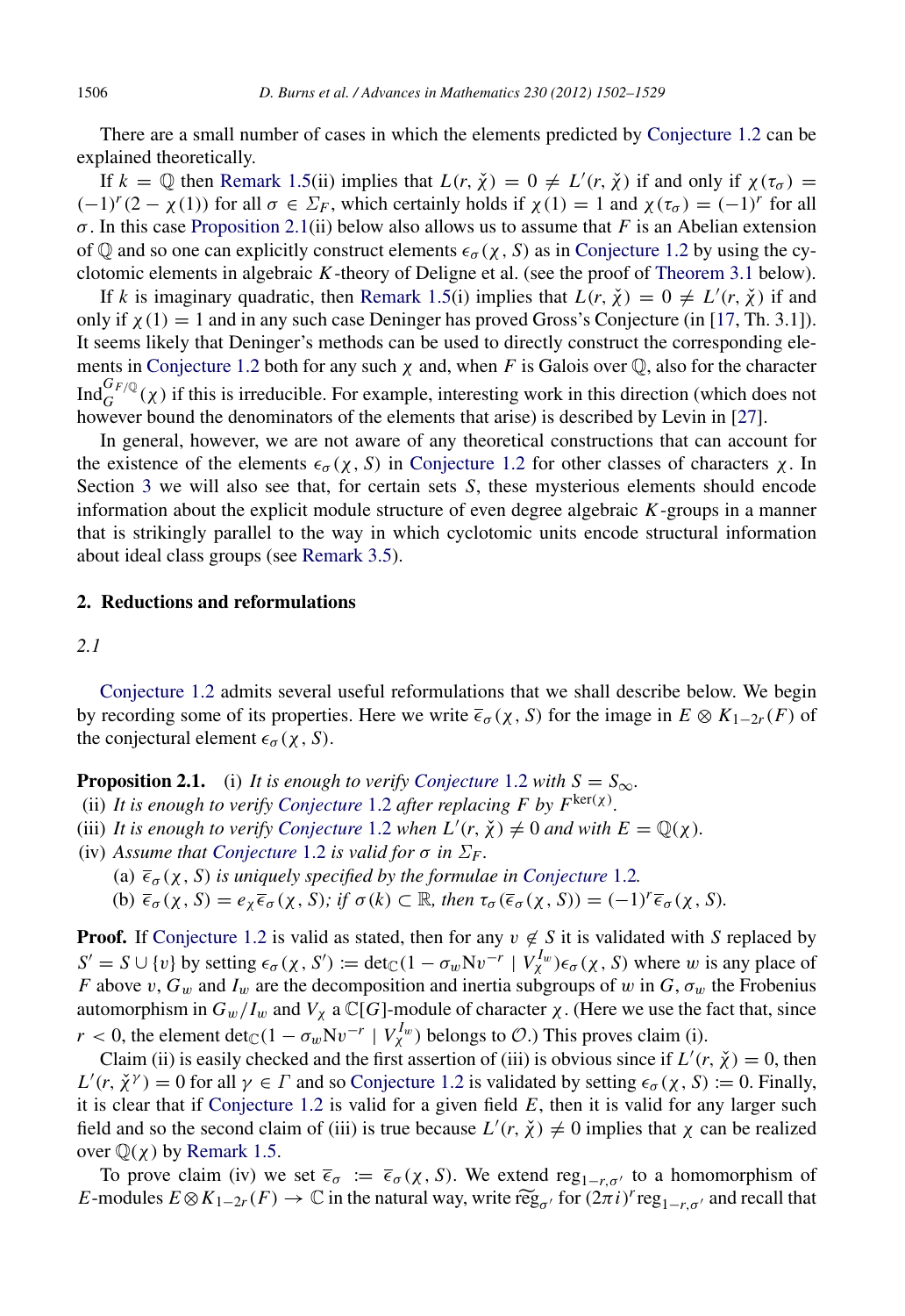$\bigcap_{\sigma' \in \Sigma_F}$  ker(reg<sub>σ'</sub>) vanishes (by Borel [\[5\]](#page-27-11)). It is thus clear that  $\overline{\epsilon}_{\sigma}$  is uniquely specified by [\(1.3\)](#page-2-1) for all  $\sigma'$  and with  $\chi$  equal to the trivial element, proving (iv)(a). For the same reason, to pro for all  $\sigma'$  and with  $\gamma$  equal to the trivial element, proving (iv)(a). For the same reason, to prove (iv)(b) it suffices to show that  $\tilde{reg}_{\sigma'}(e_{\chi}\bar{\epsilon}_{\sigma}) = \tilde{reg}_{\sigma'}(\bar{\epsilon}_{\sigma})$  and, if  $\sigma(k) \subset \mathbb{R}$ , that  $\tilde{reg}_{\sigma'}(\tau_{\sigma}(\bar{\epsilon}_{\sigma})) = (-1)^{r} \tilde{reg}_{\sigma'}(\bar{\epsilon}_{\sigma})$ , for all  $\sigma'$ . But  $\tilde{reg}_{\sigma'}(e_{\chi}\bar{\epsilon}_{\sigma}) = \chi(1)|G|^{-1} \sum_{h \in G} \chi(h)$ (iv)(b) it suffices to show that  $\widetilde{\operatorname{reg}}_{\sigma'}(e_{\chi}\overline{\epsilon}_{\sigma}) = \widetilde{\operatorname{reg}}_{\sigma'}(\overline{\epsilon}_{\sigma})$  and, if  $\sigma(k) \subset \mathbb{R}$ , that  $\widetilde{\operatorname{reg}}_{\sigma'}(\tau_{\sigma}(\overline{\epsilon}_{\sigma}))$  $\widetilde{\text{reg}}_{\sigma'}(\overline{\epsilon}_{\sigma})$  where the last equality follows by combining the conjectural equality [\(1.3\)](#page-2-1) (with  $v$  fivial) with the fact that  $\chi(1)|G|^{-1}\sum_{\sigma} \chi(b)\chi(b^{-1}\alpha) = \chi(a)$  for all  $a \in G$  so that *γ* trivial) with the fact that  $χ(1)|G|^{-1} ∑_{h∈G} χ(h)χ(h^{-1}g) = χ(g)$  for all  $g ∈ G$ , so that  $\chi(1)|G|^{-1} \sum_{h \in G} \check{\chi}(h) c_{h^{-1}(\sigma'),\sigma}^{\chi} = c_{\sigma}^{\chi}$  $\overline{a}_{\sigma',\sigma}^{\chi}$ . Moreover, if  $\sigma(k) \subset \mathbb{R}$  then one easily checks that *c* χ  $\frac{\chi}{\tau_{\sigma}^{-1}(\sigma'),\sigma} = (-1)^r c_{\sigma}^{\chi}$  $\alpha'_{\sigma',\sigma}$ , and combining this with [\(1.3\)](#page-2-1) (with γ being trivial) we find that  $\widetilde{\operatorname{reg}}_{\sigma'}(\widetilde{\tau}_{\sigma}(\overline{\epsilon}_{\sigma})) = \widetilde{\operatorname{reg}}_{\tau_{\sigma}^{-1}(\sigma')}(\overline{\epsilon}_{\sigma}) = (-1)^{r} \widetilde{\operatorname{reg}}_{\sigma'}(\overline{\epsilon}_{\sigma}). \quad \Box$ 

In the next result we reformulate [Conjecture 1.2](#page-2-0) in a style reminiscent of the refinement of (a special case of) Stark's conjecture that is stated by Chinburg in [\[13\]](#page-27-7). Here we write  $D<sub>E</sub>$  for the different of *E*/Q.

## **Proposition 2.2.** *Let*  $\sigma$  *be in*  $\Sigma_F$ *.*

(i) If [Conjecture](#page-2-0) 1.2 holds for  $\sigma$ , then for each d in  $\mathcal{D}_E^{-1}$  the element

<span id="page-5-0"></span>
$$
\mathrm{Tr}_d(\epsilon_{\sigma}(\chi, S)) := \sum_{\gamma \in \Gamma} \gamma(d) \epsilon_{\sigma}(\chi, S)^{\gamma}
$$

*belongs to*  $K_{1-2r}(F)$  *and for all*  $\sigma' \in \Sigma_F$  *satisfies* 

<span id="page-5-1"></span>
$$
(2\pi i)^r reg_{1-r,\sigma'}(\text{Tr}_d(\epsilon_\sigma(\chi, S))) = w_r(\chi) \sum_{\gamma \in \Gamma} \gamma(d) \gamma(c_{\sigma',\sigma}^\chi) L'_S(r, \check{\chi}^\gamma). \tag{2.3}
$$

(ii) If for each d in  $\mathcal{D}_E^{-1}$  there exists an element  $\alpha_{d,\sigma}(\chi, S)$  of  $K_{1-2r}(F)$  such that [\(2.3\)](#page-5-1) holds *with*  $\alpha_{d,\sigma}(\chi, S)$  *in place of*  $\text{Tr}_d(\epsilon_{\sigma}(\chi, S))$ *, then [Conjecture](#page-2-0)* 1.2 *holds for*  $\sigma$ *.* 

**Proof.** To prove (i) we note [Conjecture 1.2](#page-2-0) implies that for  $\gamma$  in  $\Gamma$  one has  $\gamma(d)\epsilon_{\sigma}(\chi, S)^{\gamma} \in$  $\mathcal{D}_E^{-1} \otimes K_{1-2r}(F)$  and also  $(2\pi i)^r$  reg<sub>1−*r*,σ'</sub>(γ(*d*) $\epsilon_\sigma$ (χ, *S*)<sup>γ</sup>) =  $w_r(\chi)\gamma(d)\gamma(c_\sigma^{\chi})$  $\chi^{\chi}_{\sigma',\sigma}$ ) $L'_{S}(r, \check{\chi}^{\gamma})$ . It is thus clear that  $Tr_d(\epsilon_{\sigma}(\chi, S))$  satisfies [\(2.3\).](#page-5-1) In addition one has  $Tr_{E/\mathbb{Q}}(\mathcal{D}_E^{-1}) \subseteq \mathbb{Z}$  and so

$$
\mathrm{Tr}_d(\epsilon_{\sigma}(\chi, S)) = \sum_{\gamma \in \Gamma} (d\epsilon_{\sigma}(\chi, S))^{\gamma} \in \mathrm{Tr}_{E/\mathbb{Q}}(\mathcal{D}_E^{-1}) \otimes K_{1-2r}(F) \subseteq K_{1-2r}(F),
$$

as required. For claim (ii), let  $\{d_j\}_j$  be a  $\mathbb{Z}$ -basis of  $\mathcal{D}_E^{-1}$ ,  $\{e_j\}_j$  the dual  $\mathbb{Z}$ -basis of  $\mathcal{O}$  with respect to the trace pairing, and set  $\epsilon_{\sigma}(\chi, S) := \sum_j e_j \otimes \alpha_{d_j, \sigma}(\chi, S)$ . If  $\gamma$  is in  $\Gamma$ , then

$$
(2\pi i)^r \operatorname{reg}_{1-r,\sigma'}(\epsilon_{\sigma}(\chi, S)^{\gamma}) = w_r(\chi) \sum_{\gamma',j} \gamma(e_j) \gamma'(d_j) \gamma'(c^{\chi}_{\sigma',\sigma}) L'_{S}(r, \check{\chi}^{\gamma'})
$$
  
= 
$$
w_r(\chi) \gamma(c^{\chi}_{\sigma',\sigma}) L'_{S}(r, \check{\chi}^{\gamma})
$$

because if  $\Gamma = {\gamma_j}_j$ , then  $(\gamma_j(d_i))(\gamma_i(e_j))$  is the identity matrix, and the same holds for  $(\gamma_i(e_i))(\gamma_i(d_i)). \square$ 

*2.2*

In this subsection we give (in [Proposition 2.6\(](#page-6-0)ii)) a more concise reformulation of [Conjecture 1.2](#page-2-0) that requires some preliminaries. This reformulation will be particularly useful in Section [5](#page-22-0) when we numerically verify [Conjecture 1.2](#page-2-0) in the case that  $S = S_{\infty}$  and  $L'_{S}(r, \chi) \neq 0$ .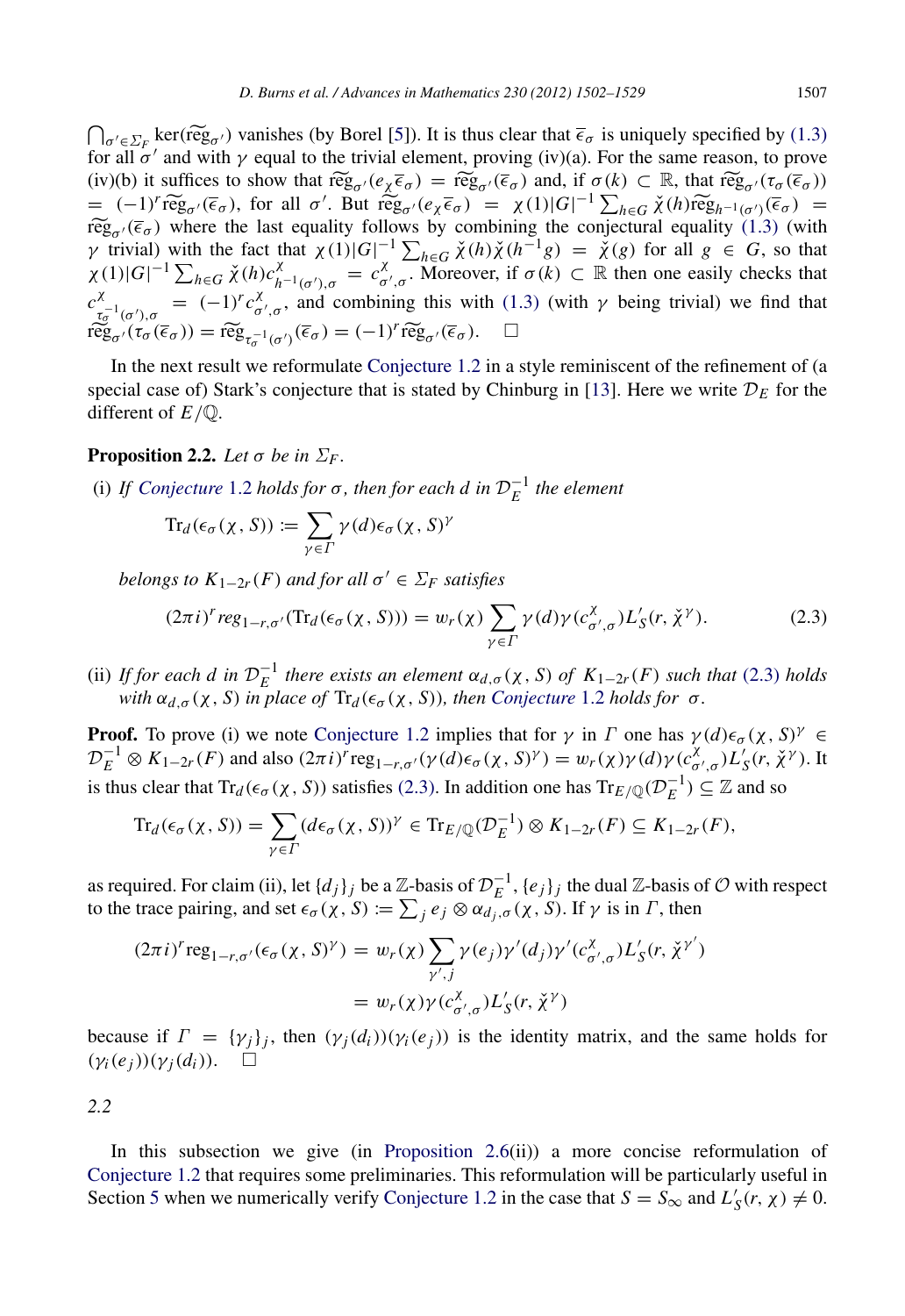Claim (iii) of [Proposition 2.1](#page-4-0) implies that one only needs to consider the case that  $L_S(r, \chi)$  =  $0 \neq L'_{S}(r, \chi)$ . [Remark 1.5](#page-3-0) specifies when this happens, and we let  $\Sigma_{F}^{r, \chi}$  $E_F^{\prime\prime}$  denote the subset of  $\Sigma_F$ comprising the 2|*G*| elements  $\sigma$  with  $\sigma$ (*k*)  $\nsubseteq \mathbb{R}$  in case (i) of that remark, and comprising the |*G*| elements  $\sigma$  with  $\chi(1) + (-1)^r \chi(\tau_\sigma) = 2$  in case (ii). (Equivalently, one has  $\sigma \notin \Sigma_F^{r,\chi}$  $\int_F^{\prime}$  *if* and only if both  $\sigma(k) \subset \mathbb{R}$  and  $\tau_{\sigma}$  acts as multiplication by  $(-1)^{r+1}$  in the representation underlying  $\chi$ .) Note that  $\sum_{F}^{r, \chi} = \sum_{F}^{r, \chi^{\gamma}}$  $f_F^{f,X}$  for  $\gamma$  in  $\Gamma$ . We recall that the idempotent  $e_{\sigma,X}$  was defined in [Remark 1.5](#page-3-0) for any  $\sigma$  in  $\Sigma_F$ .

<span id="page-6-1"></span>**Lemma 2.4.** *Assume*  $L'(r, \chi) = 0$  *and*  $L'(r, \chi) \neq 0$ *.* 

- (i) If either  $\sigma$  or  $\sigma'$  is not in  $\Sigma_F^{r,\chi}$  $E_F^{r,\chi}$ , then  $c_{\sigma',\sigma}^{\chi} = 0$ .
- (ii) *For*  $\sigma$  *in*  $\Sigma_F$ , *one* has  $e_{\sigma, \chi} = 0$  *if and only if*  $\sigma \notin \Sigma_F^{r, \chi}$  $\int\limits_{F}^{\prime}$ .

(iii) *If g is in G and*  $\sigma$  *in*  $\Sigma_F$ , *then*  $c^{\chi}_{\sigma,\sigma} e_{\sigma,\chi} g^{-1} e_{\sigma,\chi} = c^{\chi}_{g(\sigma),\sigma} e_{\sigma,\chi}$ .

**Proof.** For claim (i) we note that  $c_{\sigma}^{\chi}$  $\alpha'_{\sigma',\sigma} \neq 0$  implies that both  $\sigma$  and  $\sigma'$  are in  $\Sigma_F^{r,\chi}$  $F$ <sup> $\prime$ </sup>, or neither are. If  $\sigma \notin \Sigma_F^{r,\chi}$  $E_F^{r, \chi}$  then  $\sigma(k) \subset \mathbb{R}$ , and  $c_{\sigma}^{\chi}$  $\chi^{\chi}$  = 0 because of the definitions. For claim (ii) we note that  $e_{\sigma,\chi} = 0$  from the definitions if  $\sigma \notin \Sigma_F^{r,\chi}$  $F_F^{r,\chi}$ , and that  $e_{\sigma,\chi} \neq 0$  if  $\sigma \in \Sigma_F^{r,\chi}$  $\int\limits_F^{\prime\,\,\prime}$ . when  $\sigma(k) \nsubseteq \mathbb{R}$  this is obvious, and if  $\sigma(k) \subset \mathbb{R}$  then it follows by choosing an isomorphism  $\mathbb{Q}(\chi)[G]e_{\chi} \simeq M_{\chi(1)}(\mathbb{Q}(\chi))$  such that  $1 + (-1)^r \tau_{\sigma}$  corresponds to the diagonal matrix with entries 2,  $0, \ldots, 0$  on the diagonal. Claim (iii) for  $\sigma$  in  $\Sigma_F^{r, \chi}$  $\int_{F}^{\prime,\lambda}$  follows from similar considerations using that  $c_{\sigma,\sigma}^{\chi}$  is equal to either 1 or 2, and for other  $\sigma$  is obvious from (ii).  $\square$ 

Remark 2.5. [Lemma 2.4\(](#page-6-1)i) refines [Proposition 2.1](#page-4-0) as it implies that [Conjecture 1.2](#page-2-0) holds (with  $\epsilon_{\sigma}(\chi, S) = 0$ ) when  $L'_{S}(r, \chi) \neq 0$  and  $\sigma \notin \Sigma_{F}^{r, \chi}$  $F_F^{\prime,\lambda}$ . Considering also the first three parts of [Remark 1.4,](#page-3-1) we see that verifying [Conjecture 1.2](#page-2-0) for a given  $\chi$  and any given embedding  $\sigma$  in  $\Sigma_F^{r,\chi}$ *F*, *X* does so for all characters in the *Γ*-orbit { $\chi^{\gamma}$  :  $\gamma \in \Gamma$ } and for all embeddings  $\sigma$  in  $\Sigma_F$ .

In the next result let  $K_{1-2r}(F)$ <sub>tf</sub> denote the image of  $K_{1-2r}(F)$  in  $\mathbb{Q} \otimes K_{1-2r}(F)$ . Then reg<sub>1−*r*, $\sigma'$ </sub> factorizes through the map  $\mathcal{O} \otimes K_{1-2r}(F) \to \mathcal{O} \otimes K_{1-2r}(F)$ <sub>tf</sub> and we use the same notation for the resulting map.

<span id="page-6-0"></span>**Proposition 2.6.** Let  $\sigma$  be in  $\Sigma_F$ . Then the following statements are equivalent.

- (i) *[Conjecture](#page-2-0)* 1.2 *holds for* σ*.*
- (ii) *There exists*  $\beta_{\sigma}(\chi, S)$  *in*  $\mathcal{O} \otimes K_{1-2r}(F)$ <sub>tf</sub>  $\subseteq E \otimes K_{1-2r}(F)$  *that satisfies*  $e_{\sigma,\chi}\beta_{\sigma}(\chi, S)$  =  $\beta_{\sigma}(\chi, S)$  *and, for all*  $\gamma$  *in*  $\Gamma$ *, also*

<span id="page-6-2"></span>
$$
(2\pi i)^r \operatorname{reg}_{1-r,\sigma}(\beta_{\sigma}(\chi,S)^{\gamma}) = w_r(\chi) \gamma(c^{\chi}_{\sigma,\sigma}) L'_{S}(r,\check{\chi}^{\gamma}).
$$

**Proof.** That (i) implies (ii) can be seen from Proposition  $2.1(iv)(b)$ : we may simply set  $\beta_{\sigma}(\chi, S) := \overline{\epsilon}_{\sigma}(\chi, \overline{S})$ . For the converse, we note that [Conjecture 1.2](#page-2-0) always holds if  $L'_{S}(r, \chi) =$  $0, \text{ or if } L'_{S}(r, \chi) \neq 0 \text{ and } \sigma \notin \Sigma_{F}^{r, \chi}$  $E_F^{r,\chi}$ , so we assume that both  $L'_{S}(r, \chi) \neq 0$  and  $\sigma \in \Sigma_F^{r,\chi}$  $\int_F^{t,\lambda}$ . Then  $c_{\sigma,\sigma}^{\chi}$  is equal to either 1 or 2 and so it will suffice to show that

$$
\gamma(c_{\sigma,\sigma}^{\chi}) \text{reg}_{1-r,\sigma'}(\beta_{\sigma}(\chi,S)^{\gamma}) = \gamma(c_{\sigma',\sigma}^{\chi}) \text{reg}_{1-r,\sigma}(\beta_{\sigma}(\chi,S)^{\gamma})
$$
\n(2.7)

for all  $\sigma' \in \Sigma_F$  and all  $\gamma \in \Gamma$ , because then [\(1.3\)](#page-2-1) holds for any lift  $\epsilon_{\sigma}(\chi, S)$  of  $\beta_{\sigma}(\chi, S)$  to  $\mathcal{O}\otimes K_{1-2r}(F).$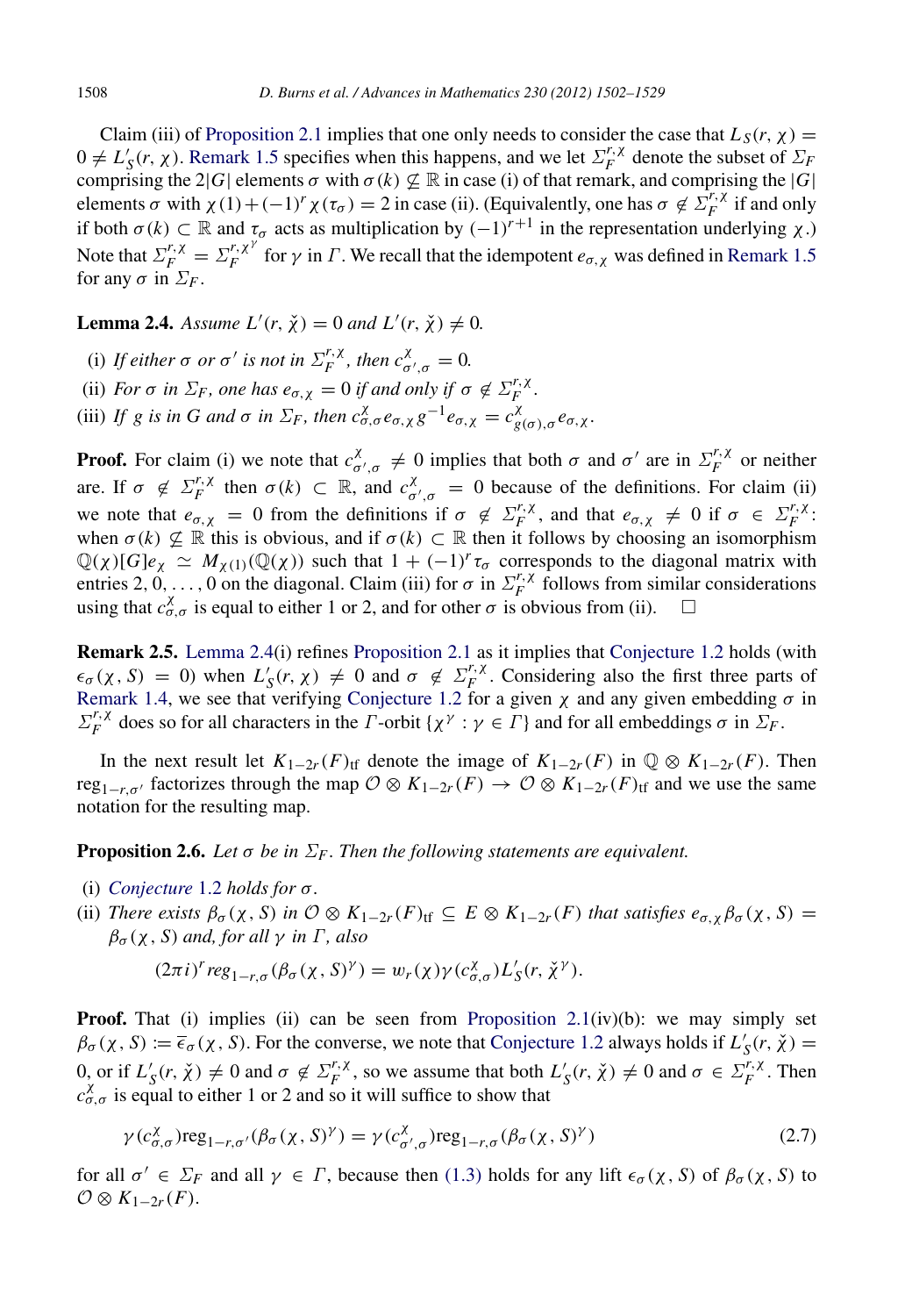If  $σ' \notin Σ<sub>F</sub><sup>r, χ</sup>$  $r, \chi$ <sub>F</sub><sup> $\chi$ </sup>, then  $c_{\sigma}^{\chi}$  $\frac{\gamma}{\sigma',\sigma} = 0$  by [Lemma 2.4\(](#page-6-1)i). On the other hand, for  $\gamma \in \Gamma$  we have  $\beta_{\sigma}(\chi, S)^{\gamma} = e_{\chi^{\gamma}} \beta_{\sigma}(\chi, \bar{S})^{\gamma}$  because  $\beta_{\sigma}(\chi, S) = e_{\chi} \beta_{\sigma}(\chi, S)$ , and

$$
\operatorname{reg}_{1-r,\sigma'}(\beta_{\sigma}(\chi,S)^{\gamma}) = \operatorname{reg}_{1-r,\sigma'}\left(\frac{1+(-1)^{r}\tau_{\sigma'}}{2}\beta_{\sigma}(\chi,S)^{\gamma}\right)
$$

$$
= \operatorname{reg}_{1-r,\sigma'}(e_{\sigma',\chi^{\gamma}}\beta_{\sigma}(\chi,S)^{\gamma}),
$$

which is trivial by [Lemma 2.4\(](#page-6-1)ii) because  $\Sigma_F^{r,\chi} = \Sigma_F^{r,\chi^{\gamma}}$  $F_F^{r,\chi^{\gamma}}$ , thus establishing [\(2.7\)](#page-6-2) for such  $\sigma^{\gamma}$ .

If now  $\sigma' \in \Sigma_F^{r,\chi}$ *F*, *X*, then we distinguish three cases: (a)  $\sigma(k) \not\subseteq \mathbb{R}$  and  $\sigma' = g(\sigma)$  for some *g* in *G*; (b)  $\sigma(k) \not\subseteq \mathbb{R}$  and  $\sigma' = \tau \circ g(\sigma)$  for some *g* in *G*; (c)  $\sigma(k) \subset \mathbb{R}$  and  $\sigma' = g(\sigma)$  for some *g* in *G*. In case (a)  $e_{\sigma,\chi}$  is equal to the central idempotent  $e_{\chi}$ ,  $c_{\sigma,\sigma}^{\chi} = \chi(1) = 1$ , and for  $\gamma \in \Gamma$ we have  $g^{-1}\beta_\sigma(\chi, S)^\gamma = e_{\chi^\gamma}g^{-1}e_{\chi^\gamma}\beta_\sigma(\chi, S)^\gamma = \gamma(c_{g(\sigma), \sigma}^{\chi^\wedge})\beta_\sigma(\chi, S)^\gamma$  by [Lemma 2.4\(](#page-6-1)iii). Now [\(2.7\)](#page-6-2) follows because  $reg_{1-r,g(\sigma)}(\beta_{\sigma}(\chi, S)^{\gamma}) = reg_{1-r,\sigma}(g^{-1}\beta_{\sigma}(\chi, S)^{\gamma})$ . Case (b) is dealt with similarly using the equalities  $reg_{1-r,\sigma'} = (-1)^r reg_{1-r,g(\sigma)}$  and  $c^{\chi}_{\sigma}$  $\frac{\chi}{\sigma', \sigma} = (-1)^r c_{g(\sigma), \sigma}^{\chi}$ . In case (c) one has  $c^{\chi}_{\sigma,\sigma} = 2$  and the left hand side of [\(2.7\)](#page-6-2) is equal to

$$
2\mathrm{reg}_{1-r,\sigma}(g^{-1}\beta_{\sigma}(\chi,S)^{\gamma}) = \mathrm{reg}_{1-r,\sigma}((1+(-1)^{r}\tau_{\sigma})g^{-1}\beta_{\sigma}(\chi,S)^{\gamma}).
$$

Using that  $g^{-1}\beta_{\sigma}(\chi, S)^{\gamma} = g^{-1}e_{\sigma, \chi^{\gamma}}\beta_{\sigma}(\chi, S)^{\gamma} = e_{\chi^{\gamma}}g^{-1}e_{\sigma, \chi^{\gamma}}\beta_{\sigma}(\chi, S)^{\gamma}$  for the central idempotent  $e_{\chi}$ <sup>γ</sup> we see from [Lemma 2.4\(](#page-6-1)iii) that [\(2.7\)](#page-6-2) again holds.  $\square$ 

*2.3*

We conclude this section with some more results of independent interest, which will also be used in the sequel.

<span id="page-7-1"></span>Lemma 2.8. *If the irreducible character* χ *is realizable over E, then the multiplicity of the corresponding representation in*  $E \otimes K_{1-2r}(F)$  *is equal to the order of vanishing of*  $L(s, \chi)$  $at s = r.$ 

**Proof.** For each integer *m* we define a  $(G \times G_{\mathbb{C}/\mathbb{R}})$ -module  $B_m := \bigoplus_{\Sigma_F} (2\pi i)^{-m} \mathbb{Z}$ , where *G* acts on  $\Sigma_F$  in the way specified just before [Conjecture 1.2](#page-2-0) and  $G_{\mathbb{C}/\mathbb{R}}$  acts diagonally (on both  $\Sigma_F$  and  $(2\pi i)^{-m}\mathbb{Z}$ ). Then, according to Borel's theorem [\[5\]](#page-27-11), the *G*-invariant pairing

<span id="page-7-0"></span>
$$
\mathbb{Q} \otimes B_{-r}^{G_{\mathbb{C}/\mathbb{R}}} \times \mathbb{Q} \otimes K_{1-2r}(F) \to \mathbb{R}
$$
\n(2.9)

that is induced by mapping each element  $((2\pi i)^r \sigma, \alpha)$  to  $(2\pi i)^r \text{reg}_{1-r}(\sigma(\alpha))$  is non-degenerate.

If we now extend coefficients to  $E$ , then the non-degeneracy of  $(2.9)$  implies that for any idempotent  $\pi$  in  $E[G]$  one has  $\dim_E(\pi(E \otimes K_{1-2r}(F))) = \dim_E(\check{\pi}(E \otimes B_r))$ , where  $\check{\pi}$  is the image of  $\pi$  under the *E*-linear anti-involution of  $E[G]$  that inverts elements of G. Finally we note that if  $\pi = e_\chi$ , so  $\check{\pi} = e_{\check{\chi}}$ , then the description of the gamma factors and functional equation of  $L(s, \chi)$  (as in [\[28,](#page-27-8) Chap. VII, Section 12]) implies that  $\chi(1)^{-1} \dim_E(\check{\pi}(E \otimes B_r))$  is equal to the vanishing order of  $L(s, \chi)$  at  $s = r$ .  $\Box$ 

<span id="page-7-2"></span>Remark 2.10. There are several ways in which the observations made above are useful when making numerical investigations of [Conjecture 1.2.](#page-2-0)

(i) If  $L_S(r, \chi) = 0 \neq L'_S(r, \chi)$ , then by [Proposition 2.1\(](#page-4-0)iv)(b),  $\bar{\epsilon}_{\sigma}(\chi, S)$  belongs to the  $\overline{\mathcal{O}}$ -sublattice  $e_{\sigma,\chi}$  ( $\mathcal{O}\otimes K_{1-2r}(F)_{\text{tf}}$ ) of  $E\otimes K_{1-2r}(F)$ . If  $\sigma$  is in  $\Sigma_F^{F,\chi}$  $\int_F^{\prime}$  then this O-lattice has rank one by [Lemma 2.8](#page-7-1) and the proof of [Lemma 2.4\(](#page-6-1)ii), and this provides a very strong restriction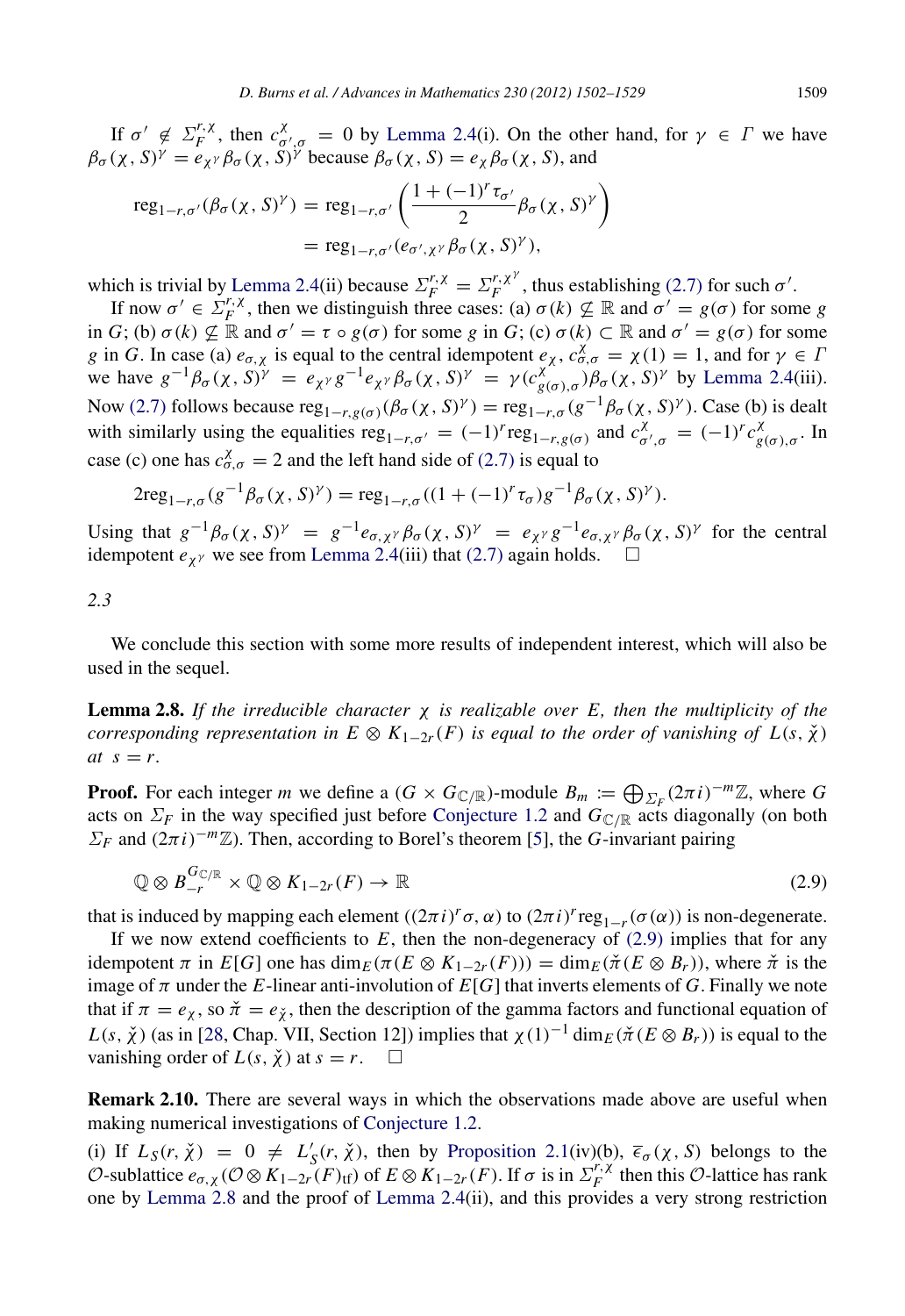on where one searches to find  $\bar{\epsilon}_{\sigma}(\chi, S)$ . This also applies to  $\beta_{\sigma}(\chi, S)$  in [Proposition 2.6,](#page-6-0) and implies that  $\beta_{\sigma}(\chi, S)$  is unique in this case.

(ii) If  $r$  is even, then [Proposition 2.1\(](#page-4-0)ii) and (the second part of) (iv)(b) together imply that  $e|K_{1-2r}(F^{\text{ker}(\chi)})_{\text{tor}}| \epsilon_{\sigma}(\chi, S)$  is in the image of  $K_{1-2r}(F^{\text{ker}(\chi)D_{\sigma}})$  in  $K_{1-2r}(F)$ , where  $e \in \{1, 2\}$ is the exponent of the Tate cohomology group  $\hat{H}^0(\text{ker}(\chi)D_\sigma/\text{ker}(\chi), K_{1-2r}(F^{\text{ker}(\chi)}))$ . This observation is useful because it can be computationally much easier to search for elements in  $K_{1-2r}(F')$  for proper subfields *F*<sup>'</sup> of *F* rather than in  $K_{1-2r}(F)$  itself.

(iii) The first observation made in the proof of [Lemma 2.8](#page-7-1) implies that if *F* has signature  $[r_1, r_2]$ , then the rank of  $K_{1-2r}(F)$  is equal to  $r_1 + r_2$  if *r* is even and to  $r_2$  if *r* is odd. This explicit (and well-known) formula will be useful in the sequel.

<span id="page-8-2"></span>**Remark 2.11.** It is clear that any commutator in  $G_{\mathbb{Q}^c/\mathbb{Q}}$  acts trivially on  $\mu_a(F)$  =  $H^0(G_{\mathbb{Q}^c/F}, \mathbb{Q}/\mathbb{Z}(a))$ . Hence one has  $\mu_a(F) = \mu_a(F \cap \mathbb{Q}^{ab})$ , where  $\mathbb{Q}^{ab}$  is the maximal Abelian extension of  $\overline{Q}$ . If *a* is even, then one sees similarly that  $\overline{Q}^{ab}$  may be replaced by its maximal totally real subfield.

## <span id="page-8-1"></span>3. Theoretical evidence

In this section we prove [Conjecture 1.2](#page-2-0) for an important family of examples. We also describe the connection between [Conjecture 1.2](#page-2-0) and the modified Lichtenbaum–Gross Conjecture formulated by Chinburg et al. in [\[14\]](#page-27-2) and show that the elements predicted by [Conjecture 1.2](#page-2-0) should encode information about the structure (as Galois modules) of certain even degree higher algebraic *K*-groups.

#### *3.1*

In the proof of the following result we use cyclotomic elements in higher algebraic *K*-theory to give an explicit construction of the elements that are predicted to exist by (the relevant special case of) [Conjecture 1.2.](#page-2-0)

<span id="page-8-0"></span>**Theorem 3.1.** *If*  $k = \mathbb{Q}$  *and*  $\chi(1) = 1$ *, then [Conjecture](#page-2-0)* 1.2 *is valid.* 

**Proof.** By [Proposition 2.1](#page-4-0) it suffices to prove [Conjecture 1.2](#page-2-0) for  $S = S_{\infty}$ , and we may also replace *F* by  $F^{\text{ker}(\chi)}$ . Moreover, by [Proposition 2.6](#page-6-0) it suffices to construct, for each  $\sigma$  in  $\Sigma_F$ , an element  $\beta_{\sigma}(\chi, S_{\infty})$  in  $\mathcal{O}\otimes K_{1-2r}(F)_{\text{tf}}$  satisfying both  $e_{\sigma,\chi}\beta_{\sigma}(\chi, S_{\infty}) = \beta_{\sigma}(\chi, S_{\infty})$  and

 $(2\pi i)^r \text{reg}_{1-r,\sigma}(\beta_\sigma(\chi, S_\infty)^\gamma) = w_r(\chi) \gamma(c_{\sigma,\sigma}^\chi) L'(r, \check{\chi}^\gamma)$ 

for all  $\gamma$  in  $\Gamma$ . By the proof of that proposition, [Conjecture 1.2](#page-2-0) is then satisfied by any lift  $\epsilon_{\sigma}(\chi, S_{\infty})$  of  $\beta_{\sigma}(\chi, S_{\infty})$  to  $\mathcal{O} \otimes K_{1-2r}(F)$ .

We may view  $\chi$  as a primitive Dirichlet character with conductor *N*, so that  $F \subseteq \mathbb{Q}(\mu_N)$ . Since the Dirichlet and Artin *L*-functions coincide for such Dirichlet characters, we have *L*(1 −  $(r, \chi^{\gamma}) = \sum_{n \geq 1} \chi^{\gamma}(n) n^{r-1}$  for every  $\gamma$  in  $\Gamma$ , where  $\chi^{\gamma}(n) = 0$  if gcd $(n, N) \neq 1$ . For any integer *n* and any primitive Dirichlet character  $\psi$  modulo *N* we set  $\tau(\psi, n) := \sum_{j=0}^{N-1} \psi(j) e^{2\pi i nj/N}$ , and we abbreviate  $\tau(\psi, 1)$  to  $\tau(\psi)$ . With  $a = 0, 1$  such that  $\chi(-1) = (-1)^a$  we obtain from Theorem 2.8 in Chapter VII (or from p. 541) in [\[28\]](#page-27-8) that

$$
L(1-s, \check{\chi}^{\gamma}) = \frac{2i^a}{\tau(\chi^{\gamma})} \left(\frac{N}{2\pi}\right)^s \cos(\pi(s-a)/2) \Gamma(s) L(s, \chi^{\gamma}).
$$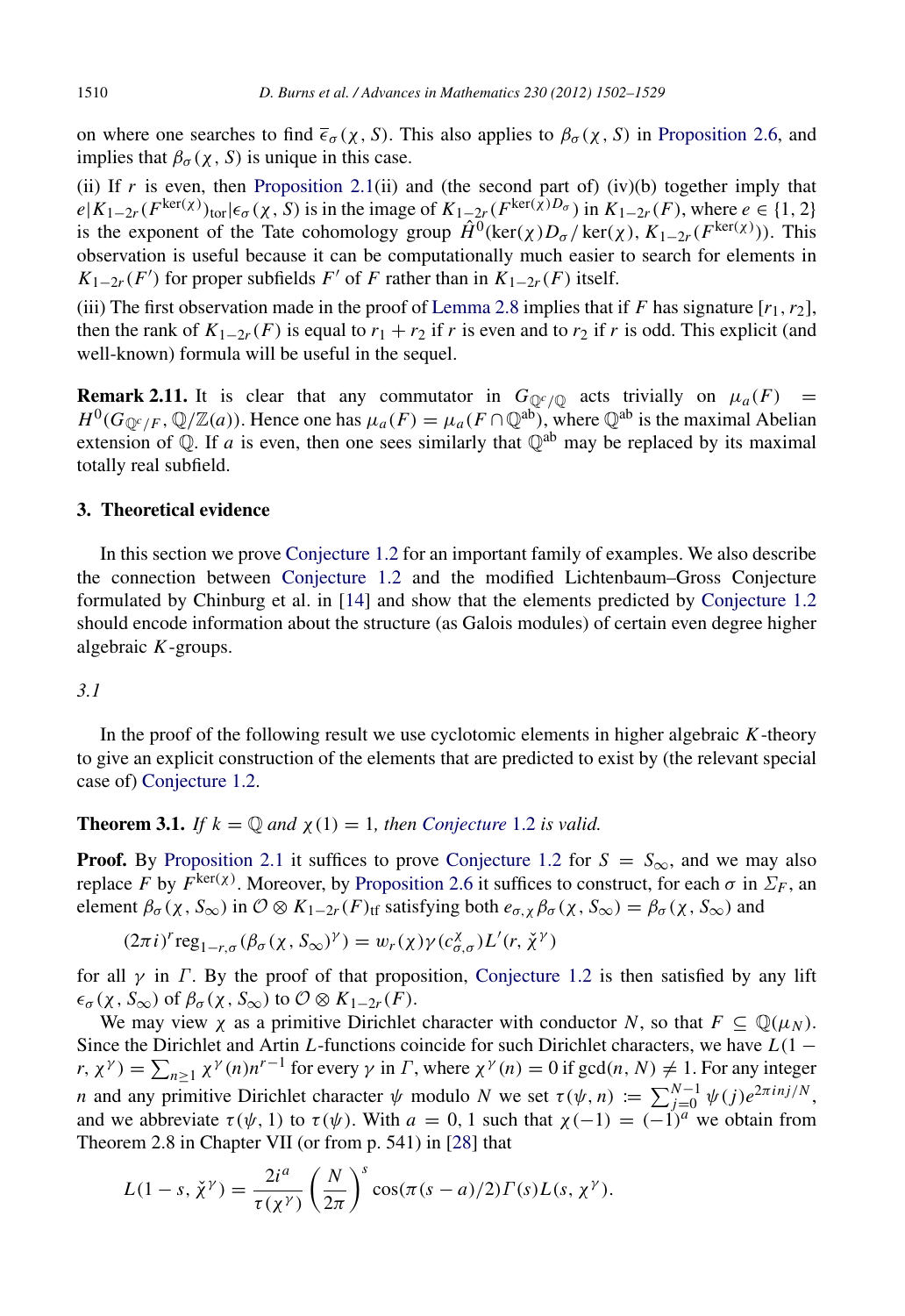Therefore [Conjecture 1.2](#page-2-0) applies exactly when  $a \equiv r$  modulo 2, so  $\chi(-1) = (-1)^r$ (cf. [Remark 1.5\)](#page-3-0), and

$$
L'(r,\check{\chi}^{\gamma})=(-1)^{\frac{r+a}{2}}i^aN^{1-r}(2\pi)^r\frac{(-r)!}{2\tau(\chi^{\gamma})}L(1-r,\chi^{\gamma}).
$$

If  $M \geq 2$  then by Huber and Wildeshaus [\[24,](#page-27-12) Cor. 9.8], for every primitive *M*th root of unity ω there is an element  $\varphi$ <sub>*r*,*M*</sub>(ω) in  $K_{1-2r}(\mathbb{Q}(\mu_M))_{\text{tf}}$  with

$$
reg_{1-r,\sigma}(\varphi_{r,M}(\omega)) = -\frac{(-r)! M^{-r}}{2} (Li_{1-r}(\sigma(\omega)) + (-1)^r Li_{1-r}(\sigma(\omega^{-1})))
$$

for every  $\sigma$  in  $\Sigma_{\mathbb{Q}(\mu_M)}$ , where  $\text{Li}_{1-r}(z) = \sum_{n \geq 1} \frac{z^n}{n^{1-r}}$  $\frac{z^n}{n^{1-r}}$  for *z* in ℂ with  $|z|$  ≤ 1. It follows that  $\varphi_{r,M}(g(\omega)) = g\varphi_{r,M}(\omega)$  for *g* in  $G_{\mathbb{Q}(\mu_M)/\mathbb{Q}}$  because they have the same value under reg<sub>1−*r*,σ</sub> for all  $\sigma$  in  $\Sigma_{\mathbb{Q}(\mu_M)}$  (cf. the proof of [Proposition 2.1\)](#page-4-0).

We assume first that  $\chi$  is not trivial. Then  $N \geq 3$  and we extend  $\sigma$  in  $\Sigma_F$  to an element in  $\Sigma_{\mathbb{Q}(\mu_N)}$ , also denoted by  $\sigma$ . Fixing a primitive *N*th root of unity  $\omega$  and an integer  $\ell$  with  $\sigma(\omega) = e^{2\pi i \ell/N}$  (and hence  $gcd(\ell, N) = 1$ ), we set

$$
\beta_{\sigma}(\chi, S_{\infty}) := -w_r(\chi) \sum_{\substack{j=0,\dots,N-1 \\ \gcd(j,N)=1}} \check{\chi}(j\ell) \otimes \varphi_{r,N}(\omega^j)
$$

in  $\mathcal{O} \otimes K_{1-2r}(\mathbb{Q}(\mu_N))$ <sub>tf</sub>. Now if  $\alpha$  is any element of  $K_{1-2r}(\mathbb{Q}(\mu_N))$ <sub>tf</sub> then, by the formalism of pushforward and pullback, the sum  $\sum_{g \in \text{ker}(\chi)} g(\alpha)$  lies in  $K_{1-2r}(F)_{\text{tf}} \subseteq K_{1-2r}(\mathbb{Q}(\mu_N))_{\text{tf}}$ because  $F = \mathbb{Q}(\mu_N)^{\ker(\chi)}$ . In particular, therefore, the element  $\beta_\sigma(\chi, S_\infty)$  belongs to  $\mathcal{O} \otimes$  $K_{1-2r}(F)_{\text{tf}} \subseteq \mathcal{O} \otimes K_{1-2r}(\mathbb{Q}(\mu_N))_{\text{tf}}$ . It clearly also satisfies  $e_{\sigma,\chi} \beta_{\sigma}(\chi, S_{\infty}) = \beta_{\sigma}(\chi, S_{\infty})$ , and we have

$$
(2\pi i)^r \operatorname{reg}_{1-r,\sigma}(\beta_{\sigma}(\chi, S_{\infty})^{\gamma})
$$
  
=  $w_r(\chi)(2\pi i)^r(-r)!\,N^{-r}\sum_{j=0}^{N-1}\check{\chi}(j\ell)^{\gamma}\sum_{n\geq 1}\frac{\sigma(\omega)^{jn}+(-1)^r\sigma(\omega)^{-jn}}{2n^{1-r}}$   
=  $w_r(\chi)(2\pi i)^r(-r)!\,N^{-r}\sum_{n\geq 1}\frac{\tau(\check{\chi}^{\gamma},n)+(-1)^r\tau(\check{\chi}^{\gamma},-n)}{2n^{1-r}}$   
=  $w_r(\chi)(2\pi i)^r(-r)!\,N^{-r}\tau(\check{\chi}^{\gamma})\sum_{n\geq 1}\frac{\chi^{\gamma}(n)}{n^{1-r}}$   
=  $(-1)^{\frac{r-a}{2}}w_r(\chi)i^a(2\pi)^r(-r)!\,N^{-r}\frac{(-1)^rN}{\tau(\chi^{\gamma})}L(1-r,\chi^{\gamma})$   
=  $w_r(\chi)\gamma(c_{\sigma,\sigma}^{\chi})L'(r,\chi^{\gamma})$ 

because by Neukirch [\[28,](#page-27-8) Chap. VII, Prop. 2.6], one has  $\tau(\check{\chi}^{\gamma}, m) = \chi(m)\tau(\check{\chi}^{\gamma})$ ,  $\tau(\check{\chi}^{\gamma}) =$  $\chi^{\gamma}(-1)\overline{\tau(\chi^{\gamma})}$ ,  $\tau(\chi^{\gamma})\overline{\tau(\chi^{\gamma})} = N$ ,  $\chi(-1) = (-1)^{r}$ , and  $c_{\sigma,\sigma}^{\chi} = 2$ .

We assume now that  $\chi$  is trivial. Then *r* is even and we can take  $F = \mathbb{Q}$ . For every  $N \ge 2$  we see as above that the element

$$
\beta_N := - \sum_{1 < d \mid N} \left(\frac{N}{d}\right)^{-r} \sum_{\substack{j=0,\dots,N-1 \\ \gcd(j,N)=N/d}} \varphi_{r,d}(\omega^j)
$$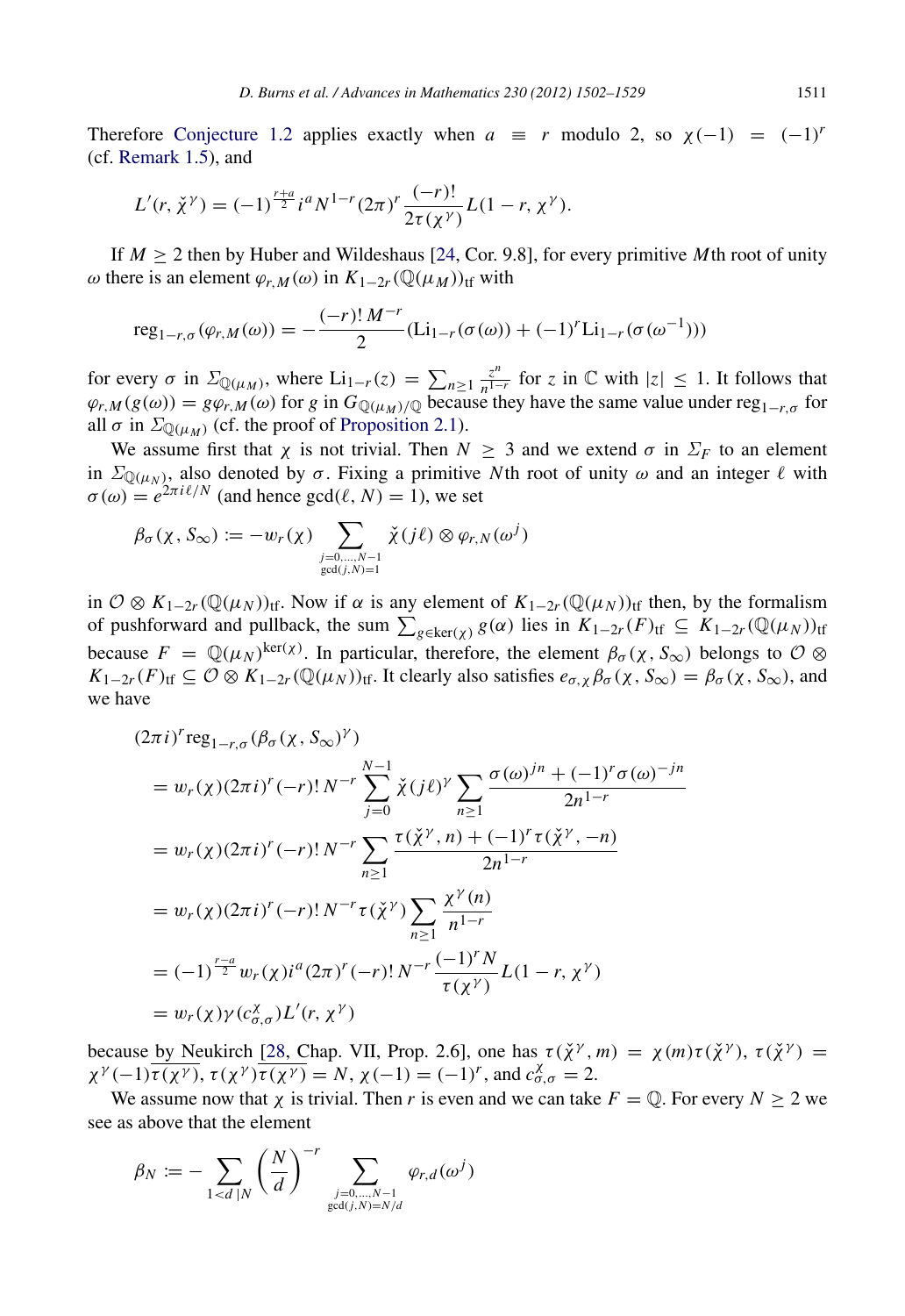belongs to  $K_{1-2r}(\mathbb{Q})_{\text{tf}} \subseteq K_{1-2r}(\mathbb{Q}(\mu_N))_{\text{tf}}$ . For any  $\sigma$  in  $\Sigma_{\mathbb{Q}(\mu_N)}$  we also find that

$$
reg_{1-r,\sigma}(\beta_N) = (-r)!N^{-r} \sum_{j=1}^{N-1} \sum_{n \ge 1} \frac{\sigma(\omega)^{jn} + (-1)^r \sigma(\omega)^{-jn}}{2n^{1-r}} = (-r)!(1 - N^{-r})\zeta(1-r)
$$

because  $\sum_{j=0}^{N-1} \omega^{jn}$  is equal to *N* if *N* divides *n* and to 0 otherwise. Restricting  $\sigma$  to  $\mathbb{Q}$ , we therefore have

$$
(2\pi i)^r \operatorname{reg}_{1-r,\sigma}(\beta_{\sigma}(\chi, S_{\infty})) = (-1)^{\frac{r}{2}} w_r(\chi)(2\pi)^r(-r) \operatorname{!} \zeta(1-r) = c_{\sigma,\sigma}^{\chi} w_r(\chi) \zeta'(r)
$$

for a suitable  $\mathbb{Z}$ -linear combination  $\beta_{\sigma}(\chi, S_{\infty})$  of the elements  $\beta_N$  because  $1 - N^{-r}$  is coprime to  $N$ .  $\Box$ 

Remark 3.2. The special argument given for the trivial character in the proof of [Theorem 3.1](#page-8-0) is necessary because the element  $\varphi_{r,N}(\omega)$  is not defined for  $\omega = 1$ . However, for each integer  $r \le -1$  and each *N*th root of unity  $\omega$  an element  $[\omega]_{1-r}$  of  $\mathbb{Q} \otimes K_{1-2r}(\mathbb{Q}(\mu_N))$  is constructed in [\[16\]](#page-27-13) (see Theorem 3.15 or the beginning of Section 5 of loc. cit.). If  $\omega$  is a primitive *N*th root of unity with  $N \ge 2$  then comparing the formula for reg<sub>1−*r*</sub>,σ ([ω]<sub>1−*r*</sub>) in [\[16,](#page-27-13) Prop. 4.1] with that for reg<sub>1−*r*, $\sigma$ </sub>( $\varphi$ *r*, $N$ ( $\omega$ )), we see that  $N^{-r}[\omega]_{1-r}$  and  $\varphi$ *r*, $N$ ( $\omega$ ) coincide in  $K_{1-2r}(\mathbb{Q}(\mu_N))_{\text{tf}} \subseteq \mathbb{Q} \otimes K_{1-2r}(\mathbb{Q}(\mu_N))$  up to a universal choice of sign depending only on *r*. (The formula in loc. cit. is normalized, and due to a typographical error the factor (*n* − 1) should be  $(n-1)!$ .) Therefore  $N^{-r}[\omega]_{1-r}$  is in  $K_{1-2r}(\mathbb{Q}(\mu_N))_{\text{tf}}$  for any *N*th root of unity  $\omega \neq 1$ . It follows from Proposition 6.1 of loc. cit. and the action of  $G_{\mathbb{Q}(\mu_N)/\mathbb{Q}}$  (cf. Remark 3.17 of loc. cit.), that  $(1 - N^{-r})[1]_{1-r} = N^{-r} \sum_{j=1}^{N-1} [\omega^j]_{1-r} = \pm \beta_N$  is in  $K_{1-2r}(\mathbb{Q})_{\text{tf}}$ . The same then holds for  $[1]_{1-r}$ . If *r* is even then reg<sub>1−*r*,σ</sub>  $([1]_{1-r}) = \pm (-r)! \zeta(1-r)$ , and we can take  $\beta_{\sigma}(\chi, S_{\infty}) = \pm w_r(\chi)[1]_{1-r}.$ 

## *3.2*

In comparison with [Theorem 3.1](#page-8-0) the following result makes no assumptions on either *k* or  $\chi(1)$  but deals only with sufficiently large sets of places *S*. This result will be proved in Section [3.6.](#page-17-0)

We write  $\mathcal{O}_{F,S}$  for the subring of F comprising elements that are integral at all places that do not lie above a place in *S*.

<span id="page-10-0"></span>[T](#page-15-0)heorem 3.3. *We assume that the modified Lichtenbaum–Gross Conjecture (see [Conjec](#page-15-0)ture* [3.10](#page-15-0) *below) is valid for* χ*.*

- (i) *Then* [Conjecture](#page-2-0) 1.2 is valid for any (finite) set S that contains  $S_{\infty}$  and all places that ramify *in F*/*k.*
- (ii) *Further, for any set S as in* (i) *the element*  $Tr_1(\epsilon_{\sigma}(\chi, S)) := \sum_{\gamma \in \Gamma} \epsilon_{\sigma}(\chi, S)^{\gamma}$  *belongs to K*<sub>1−2*r*</sub>(*F*) *and for all*  $\phi$  *in Hom*<sub>*G*</sub>(*K*<sub>1−2*r*</sub>(*F*),  $\mathbb{Z}[G]$ ) *one has*

<span id="page-10-1"></span>
$$
\frac{|G|^2}{\chi(1)}\phi(\mathrm{Tr}_1(\epsilon_\sigma(\chi, S))) \in \mathrm{Ann}_{\mathbb{Z}[G]}\left(\bigoplus_{p\neq 2} H_{\text{\'et}}^2\left(\mathrm{Spec}\left(\mathcal{O}_{F,S}\left[\frac{1}{p}\right]\right), \mathbb{Z}_p(1-r)\right)\right).
$$

**Corollary 3.4.** *If*  $k = \mathbb{Q}$  and  $\chi(1) = 1$ , then [Theorem](#page-10-0) 3.3 is valid unconditionally.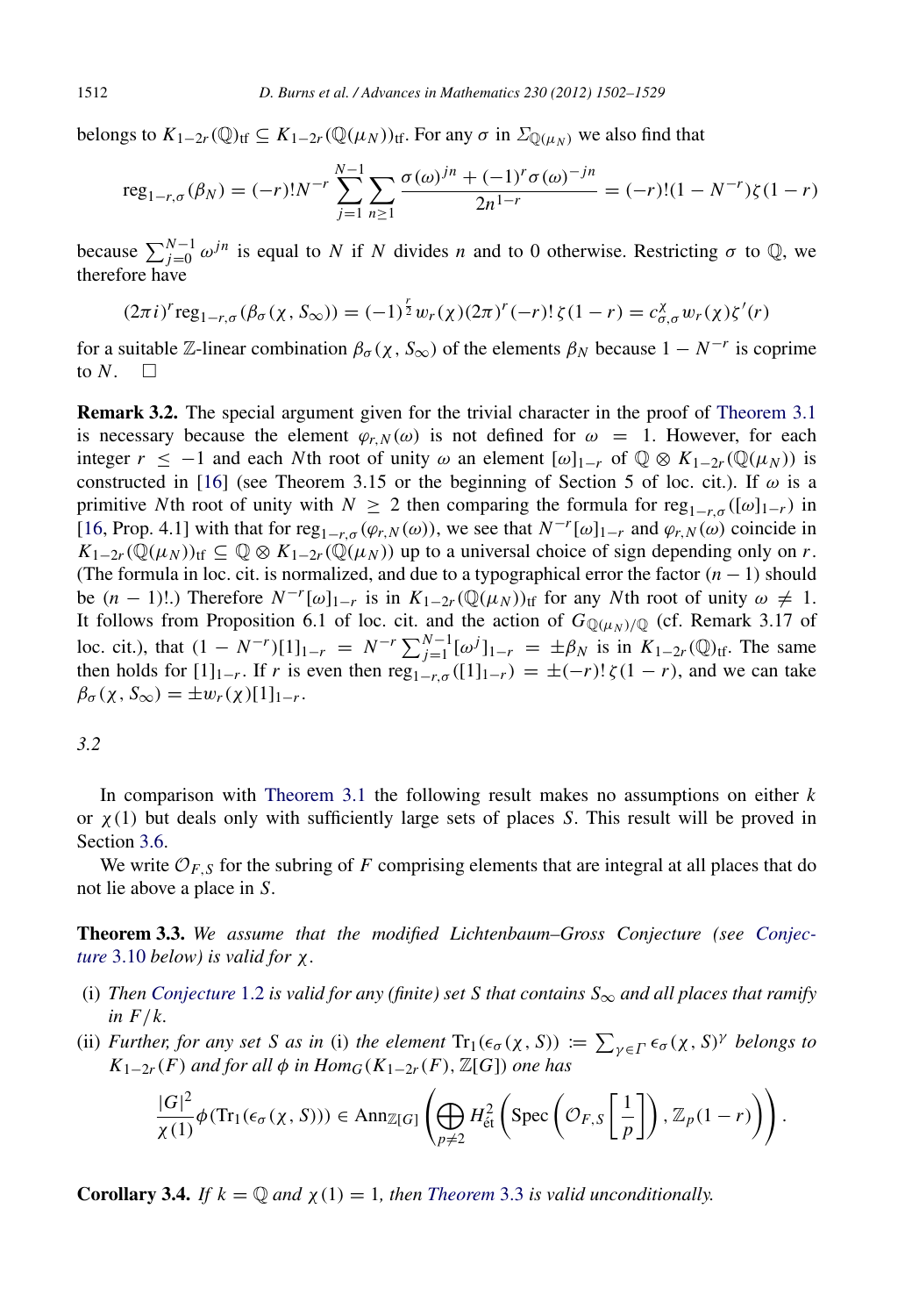**Proof.** In this case, and for any set *S* containing  $S_{\infty}$ , the validity of [Conjecture 1.2](#page-2-0) is proved in [Theorem 3.1,](#page-8-0) and the explicit description of  $\epsilon_{\sigma}(x, S)$  given in the proof of the latter result even shows that  $Tr_1(\epsilon_{\sigma}(\chi, S))$  belongs to  $w_r(\chi) \cdot K_{1-2r}(F)$ . Moreover, in view of [Theorem 3.3,](#page-10-0) [Proposition 2.1\(](#page-4-0)ii) and [Remark 3.13\(](#page-15-1)ii) below, to prove the second assertion of [Theorem 3.3\(](#page-10-0)ii) it is enough to recall that if  $F$  is an Abelian extension of  $\mathbb{Q}$ , then the equivariant Tamagawa number conjecture of [\[11,](#page-27-14) Conj. 4(iv)] is valid for the pair  $(h^0(Spec(F))(r)$ ,  $\mathbb{Z}[G])$ . Indeed, this case of the latter conjecture is proved by Flach and the first author in [\[12,](#page-27-15) Cor. 1.2] (with corrections to the 2-primary part of the argument of loc. cit. recently provided by Flach in [\[20\]](#page-27-16)).

Remark 3.5. It is conjectured by Quillen and Lichtenbaum that for all odd primes *p* the natural Chern class homomorphism

<span id="page-11-0"></span>
$$
\mathbb{Z}_p \otimes K_{-2r}(\mathcal{O}_{F,S}) \to H^2_{\text{\'et}}\left(\text{Spec}\left(\mathcal{O}_{F,S}\left[\frac{1}{p}\right]\right), \mathbb{Z}_p(1-r)\right)
$$

is bijective. In the case  $r = -1$  this conjecture has been proved by Tate in [\[36\]](#page-27-17). (It is also known, by work of Suslin, that the Quillen–Lichtenbaum Conjecture is a consequence of a conjecture of Bloch and Kato relating Milnor *K*-theory to etale cohomology and it is widely believed ´ that recent fundamental work of Voevodsky and Rost has led to a proof of this conjecture of Bloch and Kato.) Whenever the conjecture of Quillen and Lichtenbaum is valid the module  $\bigoplus_{p\neq 2} H_{\text{\'et}}^2(\text{Spec}(\mathcal{O}_{F,S}[\frac{1}{p}]), \mathbb{Z}_p(1-r))$  can be replaced by  $\mathbb{Z}[\frac{1}{2}] \otimes K_{-2r}(\mathcal{O}_{F,S})$  in the statement of [Theorem 3.3\(](#page-10-0)ii). In the setting of [Corollary 3.4](#page-10-1) we thereby obtain a rather striking analogue of the result of Rubin in [\[33,](#page-27-18) Th. (2.2) and the following Remark] concerning the annihilation of ideal class groups in absolutely Abelian fields.

Remark 3.6. We recently learnt Nickel has shown that for each strictly negative integer *r* the equivariant Tamagawa number conjecture for  $(h^0(Spec(F))(r), \mathbb{Z}[G])$  implies (via the reinterpretation given in [\[8,](#page-27-4) Prop. 4.2.6]) that certain elements constructed from the leading term at  $s = r$  of truncated Artin *L*-functions should belong to  $\mathbb{Z}[G]$  and annihilate  $\bigoplus_{p\neq 2}$  $H^2_{\text{\'et}}(\text{Spec}(\mathcal{O}_{F,S}[\frac{1}{p}]), \mathbb{Z}_p(1-r))$  (cf. [\[29,](#page-27-3) Th. 4.1]). His prediction is however much less explicit than that given in [Theorem 3.3\(](#page-10-0)ii) above and it would be interesting to know if there is any direct link between them.

*3.3*

In this subsection we discuss some algebraic preliminaries that will be used in the proof of [Theorem 3.3.](#page-10-0)

We fix *G* and  $\chi$  as in Section [1.2](#page-2-2) and, following [Proposition 2.1\(](#page-4-0)iii), we set  $E := \mathbb{Q}(\chi)$ . We write  $\sum_{j=1}^{j=\chi(1)} f_{\chi}^j$  for a decomposition of  $e_{\chi}$  as a sum of mutually orthogonal indecomposable idempotents in  $E[G]$ . We write  $\mathcal O$  for the ring of algebraic integers in  $E$  and for each  $j$  we choose a maximal  $\mathcal{O}$ -order  $\mathfrak{M}^j$  in  $E[G]$  that contains  $f^j_\chi$ . For any character  $\psi = \chi^\gamma$ , with  $\gamma \in \Gamma$ , we set  $e_{\psi} := \psi(1) |G|^{-1} \sum_{g \in G} \check{\psi}(g) g = (e_{\chi})^{\gamma}$  and  $f_{\psi}^{j}$  $\psi^{j} := (f^{j}_{\chi})^{\gamma}$  and define an O-torsion-free right  $\mathcal{O}[G]$ -module  $T_{\psi}^{j}$  $\psi^j := f^j_{\psi}$  $\psi_{\psi}^{j}(\mathfrak{M}^{j})^{\gamma} = (f_{\chi}^{j} \mathfrak{M}^{j})^{\gamma}$ . The associated right *E*[*G*]module  $V_{\nu}^{j}$  $\psi^j := E \otimes_{\mathcal{O}} T^j_{\psi}$  $\psi^{\prime}$  has character  $\psi$ . For any (left) *G*-module *M* we define a module  $M^{j}[\psi] := T^{j}_{\psi} \otimes M$  upon which each *g* in *G* acts on the left by  $t \otimes m \mapsto tg^{-1} \otimes g(m)$  for each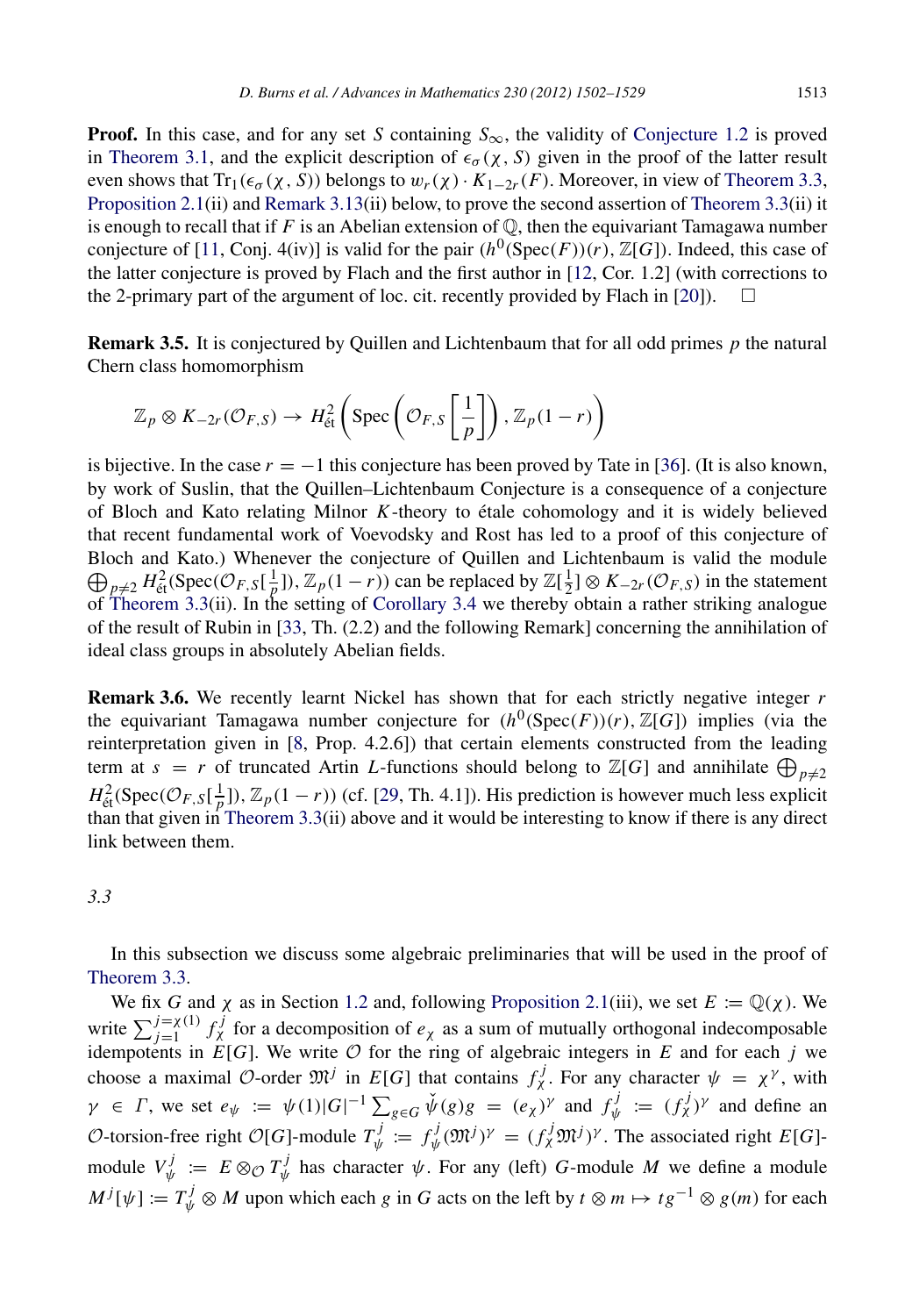*t* in  $T_{\psi}^{j}$  $\psi^J_{\psi}$  and *m* in *M*. Then there is a natural isomorphism of (left)  $\mathcal{O}[G]$ -modules

<span id="page-12-0"></span>
$$
M^{j}[\psi] \cong \text{Hom}_{\mathcal{O}}(T_{\psi}^{j,*}, \mathcal{O} \otimes M) \tag{3.7}
$$

where *G* acts in the usual (diagonal) manner on the Hom-set and the module  $T_{\psi}^{j,*}$ <sup>. *]*,\*</sup> :=  $\text{Hom}_{\mathcal{O}}(T^j_\psi)$  $\psi^{\prime}$ ,  $\mathcal{O}$ ) is endowed with the natural left *G*-action and hence spans a left *E*[*G*]-module of character  $\psi$ .

For any subgroup *J* of *G* we write  $M^J$ , resp.  $M_J$ , for the maximal submodule, resp. quotient, of *M* upon which *J* acts trivially. In particular we obtain a left, resp. right, exact functor  $M \mapsto M^{j, \psi}$ , resp.  $M \mapsto M_{\psi}^{j}$  $\psi$ , from the category of left *G*-modules to the category of  $\mathcal{O}$ modules by setting  $M^{j, \psi} := M^j[\psi]$ <sup>G</sup> and  $M^j_{\psi}$  $\psi^{j}_{\psi} \coloneqq M^{j}[\psi]_{G} \cong T^{j}_{\psi}\otimes_{\mathbb{Z}[G]} M.$  By replacing  $T^{j}_{\psi}$  $\psi^{\prime}$  by  $\mathbb{Z}_p \otimes T^j_{\psi}$  we extend the notation  $M^{j,\psi}$  and  $M^j_{\psi}$  $\psi_{\psi}^{j}$  to  $\mathbb{Z}_{p}[G]$ -modules *M* in the obvious way. We will often use the fact that the action of  $\sum_{g \in G} g$  on  $M^j[\psi]$  induces a homomorphism of  $\mathcal O$ -modules  $t^j(M, \psi)$  :  $M_{\psi}^j \rightarrow M^{j, \psi}$  that has finite kernel and finite cokernel.

The module  $E[G] \otimes M$  has two commuting left actions of *G*: the first via left multiplication on *E*[*G*] and the second such that each *g* in *G* sends  $x \otimes m$  to  $xg^{-1} \otimes g(m)$  for  $x$  in *E*[*G*] and  $m$  in *M*. We write  $(E[G] \otimes M)^{G,2}$  for the subset of  $E[G] \otimes M$  comprising elements that are invariant under the second action of *G* and use the first action of *G* on  $E[G]\otimes M$  to regard ( $E[G]\otimes M)^{G,2}$ as an *E*[*G*]-module. If *M* is finitely generated and torsion-free, then we always regard  $M^{j,\psi}$ as an  $\mathcal{O}$ -submodule of  $\mathcal{O} \otimes M$  by means of the identification described in the following result.

<span id="page-12-1"></span>**Lemma 3.8.** (i) *The E-linear map*  $E[G] \otimes M \to E \otimes M$  *that sends*  $g \otimes m$  *to*  $g(m)$  *for each*  $g$ *in G and m in M restricts to give an isomorphism of E*[*G*]-modules  $\iota : (E[G] \otimes M)^{G,2} \cong$  $E \otimes M$ .

(ii) Assume now that M is finitely generated and torsion-free and for each character  $\psi =$  $\chi^{\gamma}$ , with  $\gamma \in \Gamma$ , set  $\mathrm{pr}_{\psi} := \sum_{g \in G} \check{\psi}(g)g \in \mathcal{O}[G]$ . Then one has  $\mathrm{pr}_{\psi}(\mathcal{O} \otimes M) \subseteq$  $\psi(1)^{-1} \sum_{j=1}^{j=\psi(1)} \iota(M^{j,\psi}) \subseteq \mathcal{O} \otimes M.$ 

**Proof.** Since  $E[G] \otimes M$  is uniquely divisible it is cohomologically trivial with respect to any action of *G*. The submodule  $(E[G] \otimes M)^{G,2}$  is thus equal to the *E*-linear span of elements of the form  $(\sum_{g \in G} g)(x \otimes m) = \sum_{g \in G} xg^{-1} \otimes g(m)$  with *x* in *E*[*G*] and *m* in *M*. Using this fact it is straightforward to check that the map  $\iota$  is an isomorphism of  $E[G]$ -modules, as required to prove claim (i).

We next set  $n := \psi(1)$  and note that  $pr_{\psi} = n^{-1} |G| e_{\psi}$ . Then the first inclusion in claim (ii) is true because for each *m* in *M* one has

$$
n \cdot \text{pr}_{\psi}(1 \otimes m) = |G|e_{\psi}(1 \otimes m) = |G| \sum_{j=1}^{j=n} f_{\psi}^{j}(1 \otimes m)
$$
  
= 
$$
\sum_{j=1}^{j=n} \iota \left( \sum_{g \in G} f_{\psi}^{j}(g^{-1} \otimes g(m)) \right) \in \sum_{j=1}^{j=n} \iota(M^{j,\psi}).
$$

To prove the second claimed inclusion it suffices to show  $\iota(M^{j,\psi}) \subseteq n(\mathcal{O}\otimes M)$  for each index *j*. To do this we set  $N := \mathcal{O} \otimes M$  and  $N^* := \text{Hom}_{\mathcal{O}[G]}(N, \mathcal{O}[G])$ . Then, as *N* is finitely generated and torsion-free, one has  $N = \{x \in E \otimes_{\mathcal{O}} N : \theta(x) \in \mathcal{O}[G] \text{ for all } \theta \in N^*\}.$  Thus it suffices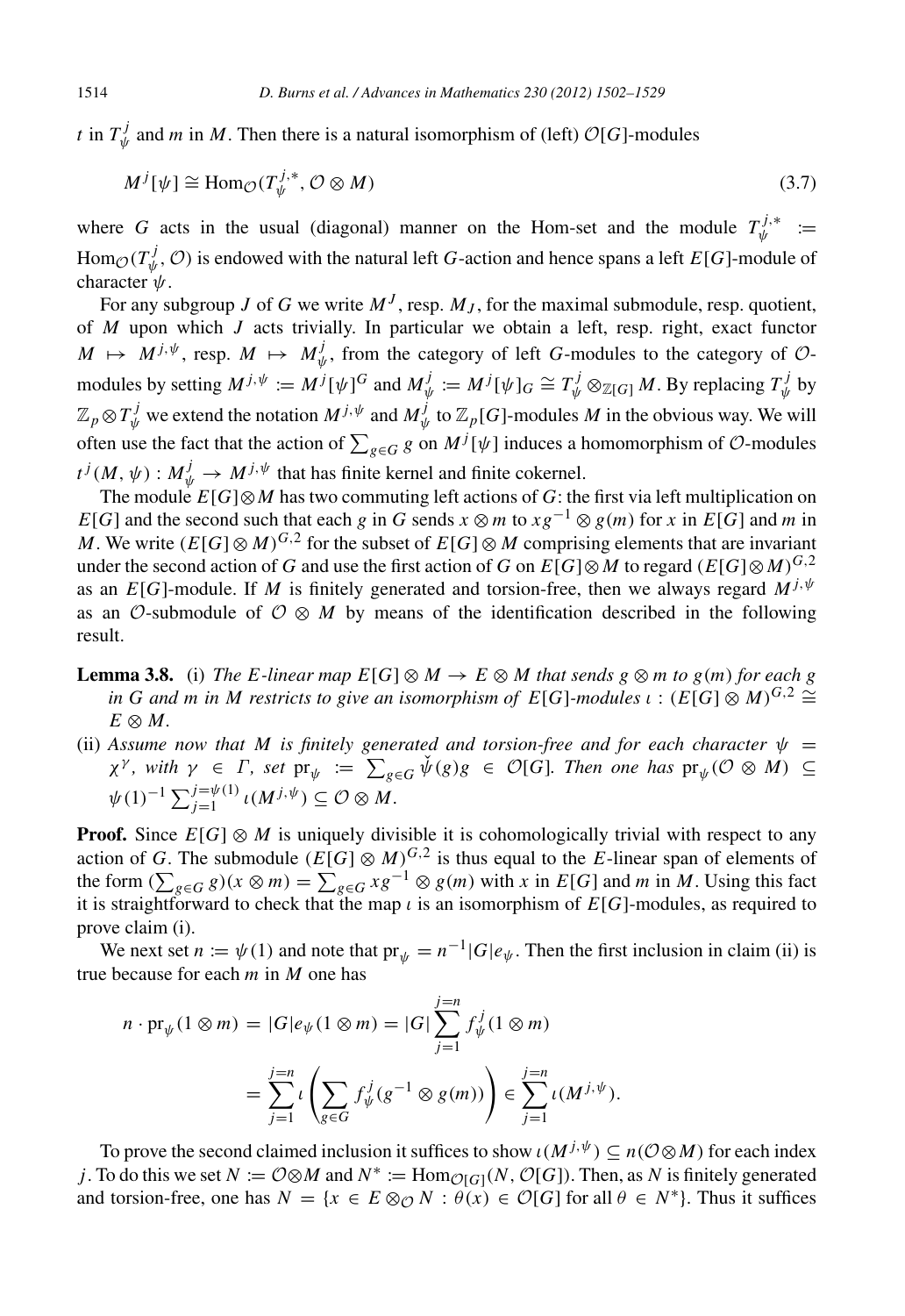to show that  $\theta(M^{j,\psi}) \subseteq n\mathcal{O}[G]$  for all  $\theta \in N^*$ . But  $\theta(M^{j,\psi}) \subseteq \mathbb{Z}[G]^{j,\psi}$  and, since  $\mathbb{Z}[G]$ is cohomologically trivial and  $\mathbb{Z}[G]_{\psi}^{j} = T_{\psi}^{j}$  $\psi^j_{\psi}$ , one has  $\mathbb{Z}[G]^{j, \psi} = \text{im}(t^j(\mathbb{Z}[G], \psi)) = |G|T^j_{\psi}$ ψ . Thus it suffices to note that  $|G|T_{\psi}^j = |G|f_{\psi}^j \mathfrak{M}^j \subseteq |G|e_{\psi} \mathfrak{M}^j \subseteq n\mathcal{O}[G]$ , where the latter inclusion follows from Jacobinski's description in [\[25\]](#page-27-19) of the central conductor of  $\mathfrak{M}^j$  in  $\mathcal{O}[G]$ (see also [\[15,](#page-27-20) Th.  $(27.13)$ ]).  $\Box$ 

For any *G*-module, resp. O-module, *M* we write  $M_{\text{tf}}$  for the image of *M* in  $\mathbb{Q} \otimes M$ , resp.  $E \otimes_{\mathcal{O}} M$ . We often identify  $M_{\text{tf}}$  with the quotient  $M/M_{\text{tor}}$  in the natural way. If M is a *G*-module, then for each *m* in *M* we write  $f^j_{\psi}$  $w_{\psi}^{j}(m)$  for the image of  $f_{\psi}^{j} \otimes_{\mathbb{Z}[G]} m \in M_{\psi}^{j}$  $\psi$ <sup>*j*</sup> in  $M_{\psi, \text{tf}}^j$ .

## *3.4*

In this subsection we recall the modified Lichtenbaum–Gross Conjecture of Chinburg et al. Since we regard  $F/k$  as fixed we set  $C_r := K_{1-2r}(F)$  and also recall the  $G \times G_{\mathbb{C}/\mathbb{R}}$ modules  $B_m$  that are defined in the proof of [Lemma 2.8.](#page-7-1) We note, in particular, that the non-degeneracy of the pairing [\(2.9\)](#page-7-0) combines with the natural isomorphism of  $G \times G_{\mathbb{C}/\mathbb{R}}$ modules  $\text{Hom}_{\mathbb{Z}}(B_{-r}, \mathbb{Z}) \cong B_r$  to imply that the map  $\bigoplus_{\sigma \in \Sigma_F} \text{reg}_{1-r,\sigma}$  induces a canonical isomorphism of R[*G*]-modules

$$
\mathrm{Reg}_r : \mathbb{R} \otimes C_r \xrightarrow{\sim} \mathbb{R} \otimes B_r^{G_{\mathbb{C}/\mathbb{R}}}.
$$

The bijectivity of Reg*<sup>r</sup>* then combines with Deuring's Theorem (cf. [\[15,](#page-27-20) Section 6, Exer. 6]) to imply the existence of an (in general non-canonical) isomorphism of  $\mathbb{Q}[G]$ -modules  $\phi\,:\,\mathbb{Q}\otimes B^{G_{\mathbb{C}/\mathbb{R}}}_r$  $\stackrel{\sim}{\to}$  Q  $\otimes$  *C<sub>r</sub>*. For any such  $\phi$ , any index *j* and any character  $\psi = \chi^{\gamma}$ , with  $\gamma \in \Gamma$ , we set

$$
R_r^{\phi}(\psi) := \det_{\mathbb{C}}[(\mathbb{C} \otimes_{\mathbb{R}} \text{Reg}_r) \circ (\mathbb{C} \otimes_{\mathbb{Q}} \phi) \mid (\mathbb{C} \otimes_E V_{\psi}^j) \otimes_{\mathbb{Z}[G]} B_r^{G_{\mathbb{C}/\mathbb{R}}}] \in \mathbb{C}^{\times}.
$$

(This element does not depend on *j* because each  $E[G]$ -module  $V_{\psi}^j$  $\psi_{\psi}^{\prime}$  has the same character  $\psi$ .)

We now fix a finite set *S* of places of *k* that contains  $S_{\infty}$  and all places that ramify in  $F/k$ . Then the 'modified Lichtenbaum–Gross Conjecture' predicts an explicit Euler characteristic formula for the O-module generated by  $L_S^*(r, \check{\psi})/R_r^{\phi}(\psi)$  where  $L_S^*(r, \check{\psi})$  is the leading nonzero coefficient in the Taylor expansion at  $s = r$  of the function  $L_S(s, \psi)$ . Before stating this conjecture we must recall a useful auxiliary result. In this result we set  $\mathbb{Z}' := \mathbb{Z}[\frac{1}{2}]$  and for each odd prime  $\ell$  we write  $\mathrm{ch}^1_{\ell, 1-r}$ :  $\mathbb{Z}_{\ell} \otimes K_{1-2r}(\mathcal{O}_{F,S}) \to H^1_{\text{\'et}}(\mathrm{Spec}(\mathcal{O}_{F,S}[\frac{1}{\ell}]), \mathbb{Z}_{\ell}(1-r))$  for the Chern class homomorphism constructed by Soulé [[34\]](#page-27-21) and Dwyer and Friedlander [\[19\]](#page-27-22). We also set  $\text{Tr}_{\mathbb{C}/\mathbb{R}} := 1 + \tau \in \mathbb{Z}[G_{\mathbb{C}/\mathbb{R}}].$ 

<span id="page-13-0"></span>Lemma 3.9. *There exist finitely generated G-modules X<sup>r</sup> and Y<sup>r</sup> which possess all of the following properties.*

- (i)  $X_{r,tf} \subseteq C_{r,tf}$  and  $Y_{r,tf} = \text{Tr}_{\mathbb{C}/\mathbb{R}}(B_r) \subseteq B_r^{G_{\mathbb{C}/\mathbb{R}}}$  and both  $\mathbb{Z}' \otimes X_{r,tf} = \mathbb{Z}' \otimes C_{r,tf}$  and  $\mathbb{Z}' \otimes Y_{r, \text{tf}} = \mathbb{Z}' \otimes B_r^{G_{\mathbb{C}/\mathbb{R}}}.$
- (ii) For each prime  $\ell$  there is an isomorphism of  $\mathbb{Z}_{\ell}[G]$ -modules of the form  $\mathbb{Z}_{\ell} \otimes X_r \cong$  $H^1_{\text{\'et}}(\text{Spec}(\mathcal{O}_{F,S}[\frac{1}{\ell}]), \mathbb{Z}_{\ell}(1-r))$ . If  $\ell$  is odd the induced isomorphism  $\mathbb{Z}_{\ell} \otimes X_{r,\text{tf}} = \mathbb{Z}_{\ell} \otimes X_{r,\text{tf}}$  $K_{1-2r}(\mathcal{O}_{F,S})_{\text{tf}} \to H^1_{\text{\'et}}(\text{Spec}(\mathcal{O}_{F,S}[\frac{1}{\ell}]), \mathbb{Z}_{\ell}(1-r))_{\text{tf}}$  *coincides with that induced by*  $\text{ch}^1_{\ell,1-r}$ *.*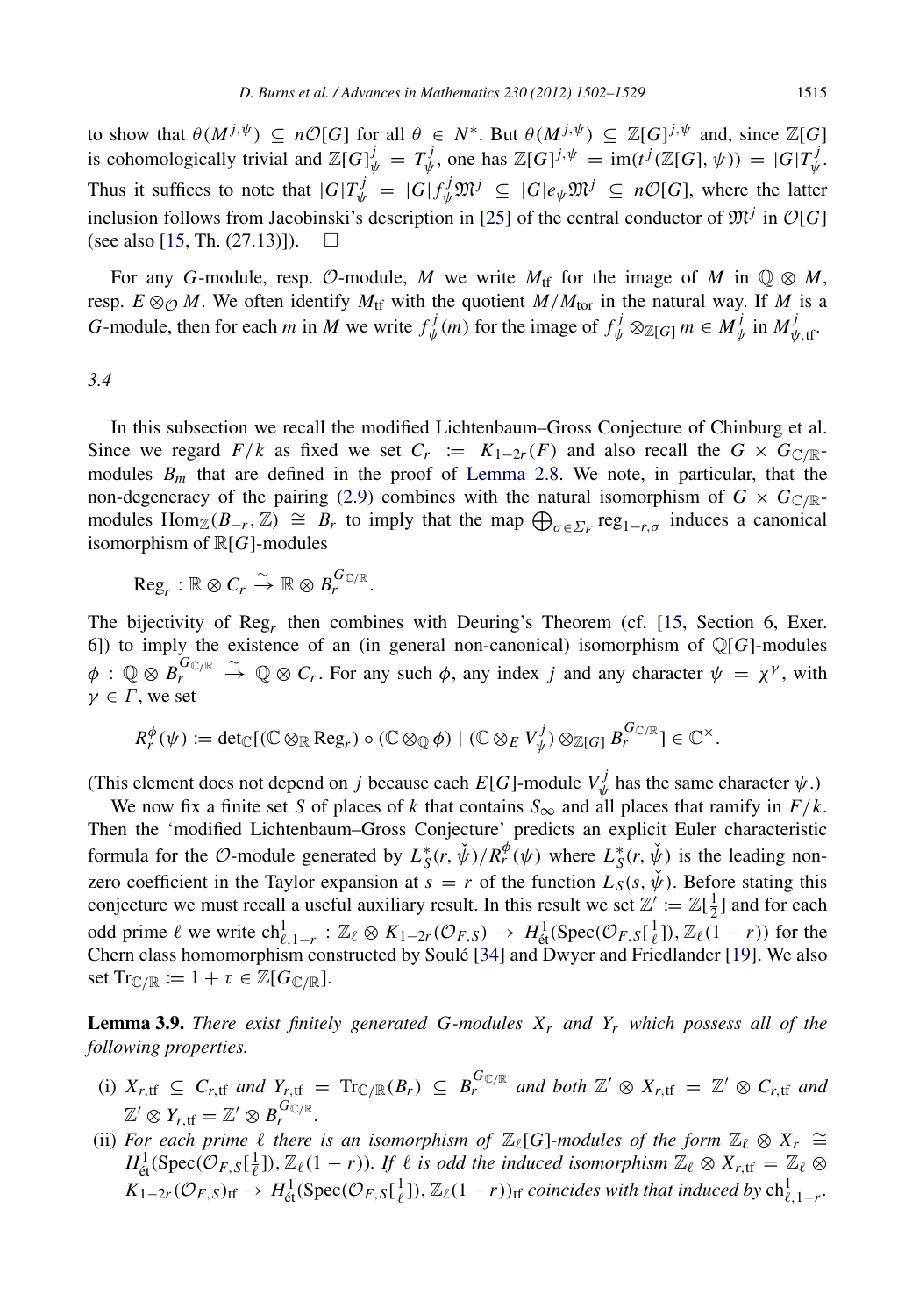- (iii)  $X_{r,\text{tor}} = \mu_{1-r}(F)$  and  $Y_{r,\text{tor}} = \bigoplus_{\ell} H_{\text{\'et}}^2(\text{Spec}(\mathcal{O}_{F,S}[\frac{1}{\ell}]), \mathbb{Z}_{\ell}(1-r))$  where  $\ell$  runs over all *primes.*
- (iv) If the Quillen–Lichtenbaum Conjecture is valid for F and r, then one has  $\mathbb{Z}' \otimes X_r = \mathbb{Z}' \otimes C_r$  $\overline{C}$  and  $\overline{\mathbb{Z}}' \otimes Y_{r,\text{tor}} \cong \mathbb{Z}' \otimes K_{-2r}(\mathcal{O}_{F,S}).$

**Proof.** All claims in [Lemma 3.9](#page-13-0) except for the equality  $Y_{r,tf} = \text{Tr}_{\mathbb{C}/\mathbb{R}}(B_r)$  follow directly from the constructions of [\[8,](#page-27-4) Section 11.1] (where  $X_r$  and  $Y_r$  correspond to the modules  $N'_{r,0}$  and *N*<sup>*r*</sup>, 1 respectively). Since for every odd prime *p* one has  $\mathbb{Z}_p \otimes Y_{r, \text{tf}} = \mathbb{Z}_p \otimes_{\mathbb{Z}} (\mathbb{Z}' \otimes Y_{r, \text{tf}}) =$  $\mathbb{Z}_p \otimes_{\mathbb{Z}} (\mathbb{Z}' \otimes B_r^{\mathcal{G}_{\mathbb{C}/\mathbb{R}}}) = \mathbb{Z}_p \otimes B_r^{\mathcal{G}_{\mathbb{C}/\mathbb{R}}} = \mathbb{Z}_p \otimes \text{Tr}_{\mathbb{C}/\mathbb{R}}(B_r)$  it therefore suffices to prove that  $\mathbb{Z}_2 \otimes Y_{r, \text{tf}} = \mathbb{Z}_2 \otimes \text{Tr}_{\mathbb{C}/\mathbb{R}}(B_r)$ . To show this we recall the construction of  $Y_r$  uses an isomorphism of  $\mathbb{Z}_2[G]$ -modules  $\mathbb{Z}_2 \otimes Y_r \cong H^1(C_{2,r}^{\bullet})$  with  $C_{2,r}^{\bullet} := R\text{Hom}_{\mathbb{Z}_2}(R\Gamma_{c, \text{\'et}}(\mathcal{O}_{F, S}[\frac{1}{2}], \mathbb{Z}_2(r)), \mathbb{Z}_2[-2])$ where the subscript '*c*' denotes cohomology with compact support, whilst from the long exact cohomology sequences associated to the commutative diagram of exact triangles given in [\[10,](#page-27-23) (114)] (with  $p = 2$  and *r* replaced by  $1 - r$ ) one obtains an exact commutative diagram of  $\mathbb{Z}_2[G]$ -modules of the form

$$
0 \to H^1(C_{2,r}^{\bullet})_{\text{tf}} \to \bigoplus_{w|\infty} H^0_{\text{\'et}}(F_w, \mathbb{Z}_2(-r)) \to H^3_{\text{\'et}}(\mathcal{O}_{F,S}[\frac{1}{2}], \mathbb{Z}_2(1-r)) \to 0
$$
  
\n
$$
\oplus \downarrow \qquad \oplus \downarrow \qquad \qquad \cong \downarrow
$$
  
\n
$$
\oplus_{w|\infty} H^3_{\text{\'et}}(F_w, \mathbb{Z}_2(1-r)) \to \oplus_{w|\infty} H^3_{\text{\'et}}(F_w, \mathbb{Z}_2(1-r))
$$
  
\n
$$
\downarrow
$$
  
\n0.

Here w runs over all Archimedean places of *F* and each term  $H_{\text{et}}^{0}(F_{w}, \mathbb{Z}_{2}(-r))$  arises from the explicit description of the complex  $RT_{\Delta}(F_w, \mathbb{Z}_2(r))^*[-3]$  that is given in [\[10,](#page-27-23) p. 1391]. Now  $H^3_{\text{\'et}}(F_w, \mathbb{Z}_2(1-r))$  is isomorphic to  $\mathbb{Z}_2/2\mathbb{Z}_2$  if w is real and *r* is even and vanishes in all other cases. Thus, since the homomorphism  $\theta$  in the above diagram is known to respect the direct sum decompositions of its source and target (see the proof of [\[10,](#page-27-23) Lem. 18]), the diagram induces an isomorphism

$$
H^1(C_{2,r}^{\bullet})_{\text{tf}} \cong \bigoplus_{w'} 2H_{\text{\'et}}^0(F_{w'}, \mathbb{Z}_2(-r)) \oplus \bigoplus_{w} H_{\text{\'et}}^0(F_w, \mathbb{Z}_2(-r))
$$

where  $w'$ , resp.  $w$ , runs over all real, resp. complex, places of  $F$ . Finally we note that each choice of a topological generator of  $\mathbb{Z}_2(-r)$  gives a natural isomorphism of the last displayed direct sum module with  $\mathbb{Z}_2 \otimes \text{Tr}_{\mathbb{C}/\mathbb{R}}(B_r)$ .  $\square$ 

The isomorphism Reg<sub>*r*</sub> combines with the two equalities  $Y_{r, t_f} = \text{Tr}_{\mathbb{C}/\mathbb{R}}(B_r)$  and  $\mathbb{Q} \otimes X_r =$ Q ⊗ *C<sup>r</sup>* coming from [Lemma 3.9\(](#page-13-0)i) to imply the existence of homomorphisms of *G*-modules

$$
\lambda:Y_r\to X_r
$$

that have both finite kernel and finite cokernel. In particular, for each such  $\lambda$ , the induced map  $\mathbb{Q} \otimes \lambda : \mathbb{Q} \otimes B_r^{G_{\mathbb{C}/\mathbb{R}}} = \mathbb{Q} \otimes Y_r \to \mathbb{Q} \otimes X_r = \mathbb{Q} \otimes C_r$  is bijective and so for each character  $\psi = \chi^{\gamma}$ , with  $\gamma \in \Gamma$ , we may set  $R_r^{\lambda}(\psi) := R_r^{\mathbb{Q} \otimes \lambda}(\psi)$ . For each integer *j* with  $1 \le j \le \chi(1)$ we then consider the composite homomorphism of  $\mathcal{O}$ -modules

$$
t^j_{\lambda,\psi}: Y^j_{r,\psi} \stackrel{\lambda^j_{\psi}}{\longrightarrow} X^j_{r,\psi} \stackrel{t^j(X_r,\psi)}{\longrightarrow} X^{j,\psi}_r.
$$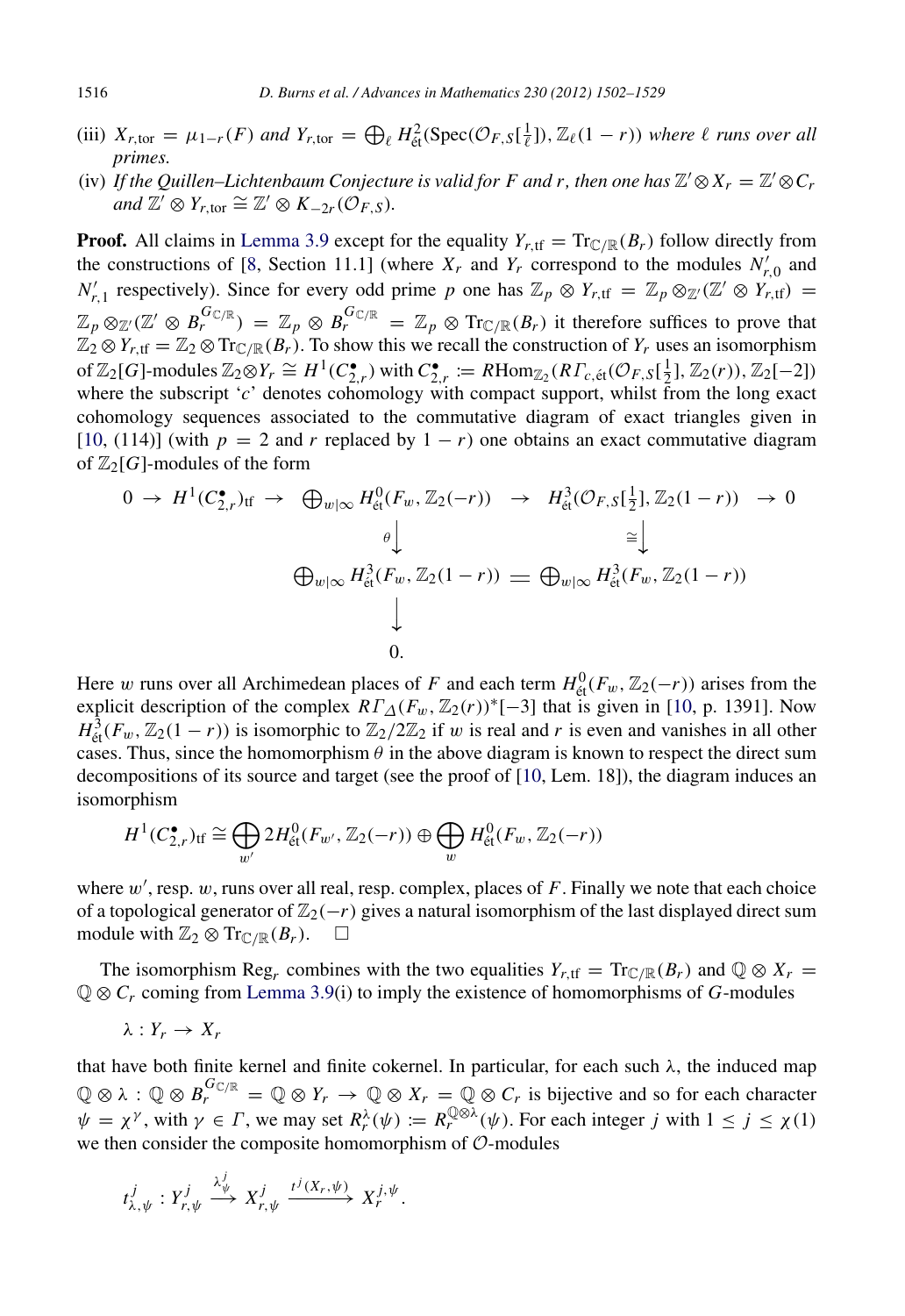We write Fit $\mathcal{O}(M)$  for the Fitting ideal of a finitely generated O-module M (so in particular Fit<sub> $\mathcal{O}(M) \subseteq \mathcal{O}$ ) and if  $f : M \to M'$  is a homomorphism of finitely generated  $\mathcal{O}$ -modules</sub> that has both finite kernel and finite cokernel we define a fractional  $\mathcal{O}$ -ideal by setting  $q(f)$  :=  $Fit_{\mathcal{O}}(cok(f))Fit_{\mathcal{O}}(ker(f))^{-1}.$ 

Conjecture 3.10 (*The 'Modified Lichtenbaum–Gross Conjecture'*). *Let S be any finite set of places of k that contains*  $S_{\infty}$  *and all places that ramify in F/k. Then for every homomorphism* λ *and index j as above one has*

<span id="page-15-2"></span><span id="page-15-0"></span>
$$
\frac{L_S^*(r, \check{\chi}^\alpha)}{R_r^\lambda(\chi^\alpha)} = \frac{L_S^*(r, \check{\chi})^\alpha}{R_r^\lambda(\chi)^\alpha}
$$
(3.11)

*for all*  $\alpha \in Aut(\mathbb{C})$  *and also* 

<span id="page-15-3"></span>
$$
\frac{L_S^*(r, \check{\chi}^\gamma)}{R_r^\lambda(\chi^\gamma)} \mathcal{O} = q(t_{\lambda, \chi^\gamma}^j)^{-1}
$$
\n(3.12)

*for all*  $\gamma \in \Gamma$ *.* 

<span id="page-15-1"></span>Remark 3.13. (i) After taking account of the isomorphism [\(3.7\),](#page-12-0) the equality [\(3.11\)](#page-15-2) coincides with the central conjecture of Gross in [\[23\]](#page-27-0) (which is often referred to as the 'Gross–Stark Conjecture'). The equality [\(3.12\)](#page-15-3) was first explicitly formulated by Chinburg et al. in [\[14,](#page-27-2) Conj. 6.12] (where it is referred to as a 'modified Lichtenbaum–Gross Conjecture'). The notation of loc. cit. is however different from that used here and the necessary translation is described in [\[8,](#page-27-4) Section 11.3].

(ii) The 'equivariant Tamagawa number'  $T \Omega(h^0(\text{Spec}(F))(r)$ ,  $\mathbb{Z}[G])$  that is defined (unconditionally) by Flach and the first author in [\[11,](#page-27-14) Conj. 4(iii)] is an element of the relative algebraic *K*-group  $K_0(\mathbb{Z}[G], \mathbb{R}[G])$  and the relevant case of the equivariant Tamagawa number conjecture [p](#page-15-0)redicts that  $T \Omega(h^0(\text{Spec}(F))(r), \mathbb{Z}[G])$  vanishes. In [\[8,](#page-27-4) Section 11.1] it is shown that [Conjec](#page-15-0)[ture 3.10](#page-15-0) is valid if and only if  $T \Omega(h^0(\text{Spec}(F))(r)$ ,  $\mathbb{Z}[G])$  belongs to the kernel of a natural homomorphism  $\rho^{\chi}_*$ :  $K_0(\mathbb{Z}[G], \mathbb{R}[G]) \to K_0(\mathcal{O}, \mathbb{C})$ . When combined with the good functorial properties of  $T \Omega(h^0(\text{Spec}(F))(r), \mathbb{Z}[G])$  under change of extension  $F/k$  (that are proved in [\[11,](#page-27-14) Prop. 4.1(b)]), this observation implies that the validity of [Conjecture 3.10](#page-15-0) is unchanged if one replaces *F* by any subfield *F'* of *F* that is Galois over *k* and such that  $χ$  factors through the projection  $G \to G_{F'/k}$ .

*3.5*

We now reinterpret the conjectural equality [\(3.12\).](#page-15-3) To do this we set  $\psi := \chi^{\gamma}$  for some fixed  $\gamma \in \Gamma$  and  $n := \psi(1) = \chi(1)$ . We choose an integer *j* with  $1 \le j \le n$  and set  $\rho_r := \dim_E(V^j_{\psi} \otimes_{\mathbb{Z}[G]} B_r^{\tilde{G}_{\mathbb{C}/\mathbb{R}}}) = \dim_E(V^j_{\psi} \otimes_{\mathbb{Z}[G]} Y_r) = \dim_E(E \otimes_{\mathcal{O}} Y^j_{r,\psi}).$  Then  $\rho_r$  is independent of both *j* and  $\gamma$  and the argument of [Lemma 2.8](#page-7-1) shows that the function  $L_S(s, \check{\psi})$ vanishes to order  $\rho_r$  at  $s = r$ . Now [\(3.11\)](#page-15-2) implies that the quotient  $L_S^{(\rho_r)}(r, \check{\psi})/R_r^{\lambda}(\psi)$  belongs to *E* and, after unwinding the definition of  $R_r^{\lambda}(\psi)$ , this implies that there is an equality of *E*-spaces

$$
L_S^{(\rho_r)}(r,\check{\psi})\cdot \wedge_E^{\rho_r}(V_{\psi}^j\otimes_{\mathbb{Z}[G]}Y_r)=\operatorname{Reg}_r^{(\psi)}(\wedge_E^{\rho_r}(V_{\psi}^j\otimes_{\mathbb{Z}[G]}C_r)),
$$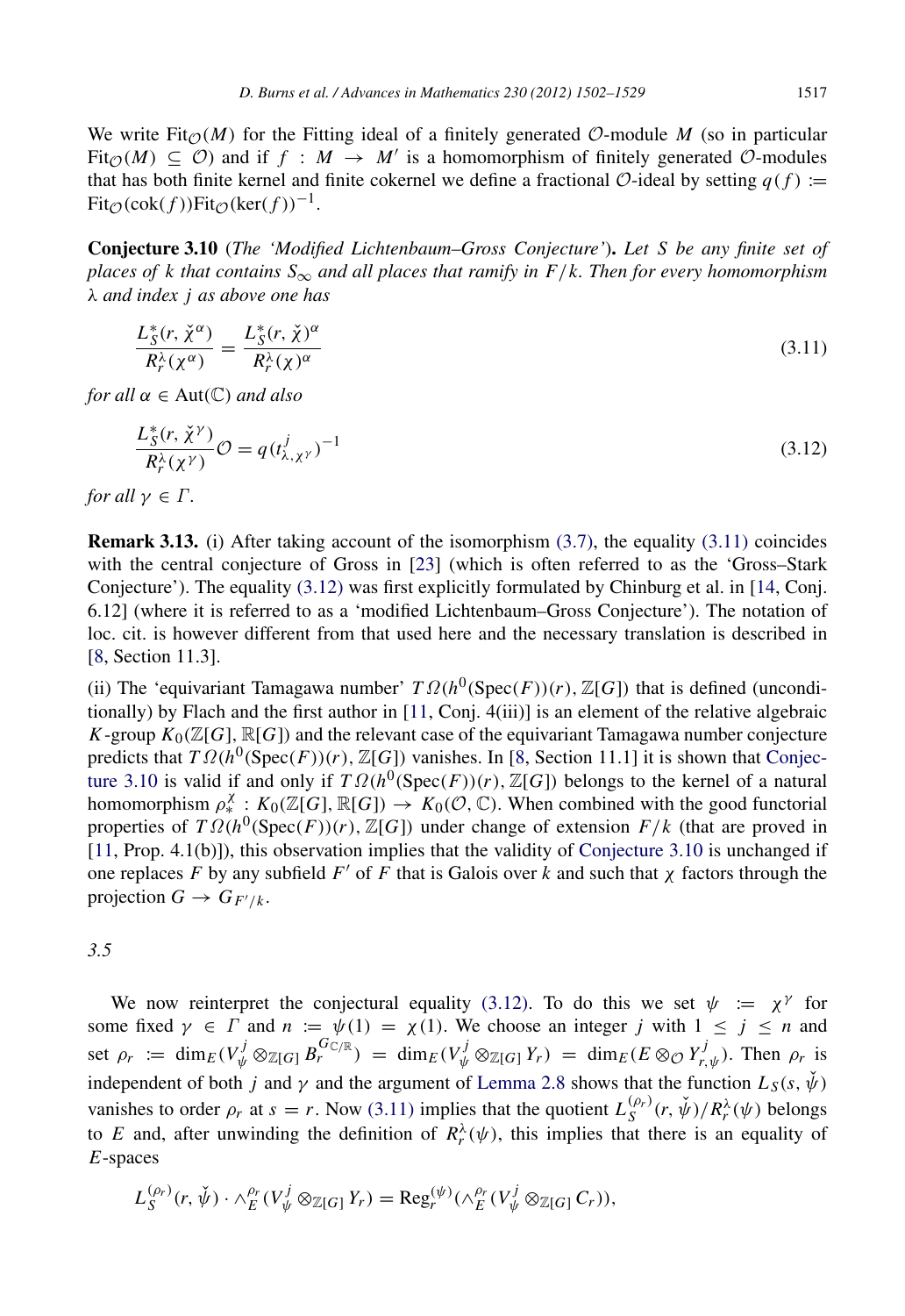where  $\text{Reg}_r^{(\psi)}$ :  $\mathbb{C} \otimes_E \wedge_E^{\rho_r}(V^j_{\psi} \otimes_{\mathbb{Z}[G]} C_r) \stackrel{\sim}{\to} \mathbb{C} \otimes_E \wedge_E^{\rho_r}(V^j_{\psi} \otimes_{\mathbb{Z}[G]} Y_r)$  is the isomorphism of C-spaces induced in the obvious way by  $\text{Reg}_r$ . In the next result we show that [\(3.12\)](#page-15-3) implies a natural integral refinement of this equality.

**Proposition 3.14.** Assume that [\(3.12\)](#page-15-3) is valid for  $\chi$ . Set  $K := F^{\text{ker}(\chi)}$  and  $\psi := \chi^{\gamma}$  with  $\gamma \in \Gamma$ .

<span id="page-16-0"></span>(i) Then in 
$$
\mathbb{C} \otimes_E \wedge_E^{\rho_r}(V^j_{\psi} \otimes_{\mathbb{Z}[G]} Y_r) = \mathbb{C} \otimes_{\mathcal{O}} \wedge_{\mathcal{O}}^{\rho_r} Y^j_{r,\psi}
$$
 one has  
 $|G|^{\rho_r} L_S^{(\rho_r)}(r, \check{\psi}) \text{Fit}_{\mathcal{O}}(\mu_{1-r}(K)^{j,\psi}) \wedge_{\mathcal{O}}^{\rho_r}(Y^j_{r,\psi})_{\text{tf}} = \text{Fit}_{\mathcal{O}}((Y^j_{r,\psi})_{\text{tor}})Reg_r^{(\psi)}(\wedge_{\mathcal{O}}^{\rho_r}(X^{j,\psi}_r)_{\text{tf}}).$ 

(ii) *For each integer a with*  $1 \le a \le \rho_r$  *fix*  $\sigma_a$  *in*  $\Sigma_F$  *and define*  $\tilde{\sigma}_a := Tr_{\mathbb{C}}/\mathbb{R}}((2\pi i)^{-r}\sigma_a) \in Y_{r,\text{tf}}$ *. Also set*  $\Sigma' := {\sigma_a : 1 \le a \le \rho_r} \subseteq \Sigma_F$ . Then for every d' in  $\text{Fit}_{\mathcal{O}}(\mu_{1-r}(K)^{j,\psi})$  there exists *a* unique element  $u^j_{\Sigma',\psi}(d')$  of  $\text{Fit}_{\mathcal{O}}((Y^j_{r,\psi})_{\text{tor}}) \wedge^{ \rho_r}_\mathcal{O}(n^{-1}(C^{j,\psi}_r)_{\text{tf}})$  for which one has

$$
Reg_r^{(\psi)}(u_{\Sigma',\psi}^j(d')) = d'(n^{-1}|G|)^{\rho_r} L_S^{(\rho_r)}(r,\check{\psi}) \wedge_{a=1}^{a=\rho_r} f_{\psi}^j(\tilde{\sigma}_a).
$$

**Proof.** We set  $\rho := \rho_r$ . To derive the equality of claim (i) from the equality [\(3.12\)](#page-15-3) in [Conjecture 3.10](#page-15-0) we note that

$$
L_{S}^{(\rho_{r})}(r, \check{\psi}) \cdot \wedge_{\mathcal{O}}^{\rho}(Y_{r,\psi}^{j})_{\mathrm{tf}} = R_{r}^{\lambda}(\psi)q(t_{\lambda,\psi}^{j})^{-1} \wedge_{\mathcal{O}}^{\rho}(Y_{r,\psi}^{j})_{\mathrm{tf}}
$$
  
\n
$$
= q(t_{\lambda,\psi}^{j})^{-1}(\mathrm{Reg}_{r}^{(\psi)} \circ \wedge_{\mathbb{C}}^{\rho}(\mathbb{C} \otimes_{\mathcal{O}} \lambda_{\psi}^{j})) (\wedge_{\mathcal{O}}^{\rho}(Y_{r,\psi}^{j})_{\mathrm{tf}})
$$
  
\n
$$
= \frac{q(\lambda_{\psi}^{j})}{q(t_{\lambda,\psi}^{j})} \frac{\mathrm{Fit}_{\mathcal{O}}((Y_{r,\psi}^{j})_{\mathrm{tor}})}{\mathrm{Fit}_{\mathcal{O}}((X_{r,\psi}^{j})_{\mathrm{tor}})} \mathrm{Reg}_{r}^{(\psi)} (\wedge_{\mathcal{O}}^{\rho}(X_{r,\psi}^{j})_{\mathrm{tf}})
$$
  
\n
$$
= q(t^{j}(X_{r}, \psi))^{-1} \frac{\mathrm{Fit}_{\mathcal{O}}((Y_{r,\psi}^{j})_{\mathrm{tor}})}{\mathrm{Fit}_{\mathcal{O}}((X_{r,\psi}^{j})_{\mathrm{tor}})} \mathrm{Reg}_{r}^{(\psi)} (\wedge_{\mathcal{O}}^{\rho}(X_{r,\psi}^{j})_{\mathrm{tf}})
$$
  
\n
$$
= |G|^{-\rho} \frac{\mathrm{Fit}_{\mathcal{O}}((Y_{r,\psi}^{j})_{\mathrm{tor}})}{\mathrm{Fit}_{\mathcal{O}}((X_{r}^{j})_{\mathrm{tor}})} \mathrm{Reg}_{r}^{(\psi)} (\wedge_{\mathcal{O}}^{\rho}(X_{r}^{j})_{\mathrm{tf}}).
$$

The first equality here follows immediately from [\(3.12\),](#page-15-3) the second from the definition of  $R_r^{\lambda}(\psi)$ and the fourth from the equality  $q(t^j_{\lambda,\psi}) = q(t^j(X_r,\psi))q(\lambda^j_{\psi})$  which is a consequence of the kernel–cokernel sequence of the composite  $t^j_{\lambda,\psi} = t^j(X_r,\psi) \circ \lambda^j_{\psi}$  $\psi$ . In addition, the third and fifth displayed equalities follow by applying [Lemma 3.15](#page-17-1) below with  $f$  equal to  $\lambda_n^j$  $\psi_i: Y^j_{r,\psi} \to X^j_r$  $r, \psi$ and  $t^j(X_r, \psi) : X^j_{r, \psi} \to X^{j, \psi}_r$  respectively.

To deduce the equality of claim (i) from the above displayed formula it only remains to show that  $(X_r^{j,\psi})_{\text{tor}} = \mu_{1-r}(K)^{j,\psi}$ . But  $(X_r^{j,\psi})_{\text{tor}} := (T_{\psi}^j \otimes X_r)_{\text{tor}}^G = (T_{\psi}^j \otimes X_{r,\text{tor}})^G =$  $(T^j_\psi \otimes X^{G_{F/K}}_{r,\text{tor}})^G$  =:  $(X^{G_{F/K}}_{r,\text{tor}})^{j,\psi}$  where the second and third equalities follow from the fact that  $T_{\psi}^j$  $v^j_{\psi}$  is torsion-free and, in the latter case, that  $G_{F/K} = \text{ker}(\psi)$  acts trivially on  $T^j_{\psi}$  $\psi'$ . The required equality is therefore true because [Lemma 3.9\(](#page-13-0)iii) implies  $X_{r,\text{tor}}^{G_{F/K}} = \mu_{1-r}(F)^{G_{F/K}} :=$  $H^0(G_{\mathbb{Q}^c/F}, \mathbb{Q}/\mathbb{Z}(1-r))^{G_{F/K}} = H^0(G_{\mathbb{Q}^c/K}, \mathbb{Q}/\mathbb{Z}(1-r)) =: \mu_{1-r}(K).$ 

To prove claim (ii) we note that the element  $\wedge_{a=1}^{a=\rho}$  $\lim_{a=1}^{a=\rho} f_{\psi}^j$  $\gamma^j_\psi(\tilde{\sigma}_a)$  belongs to  $\wedge_\mathcal{C}^\rho$  ${}^{\rho}_{\mathcal{O}}(Y^j_{r,\psi})_{\text{tf}}$ . The existence of an element  $u_{\Sigma',\psi}^j(d')$  of  $Fit_{\mathcal{O}}((Y_{r,\psi}^j)_{\text{tor}}) \wedge_{\mathcal{C}}^{\rho}$  $\int_{\mathcal{O}}^{\rho} (n^{-1} (X_r^{j,\psi})_{\text{tf}})$  which satisfies the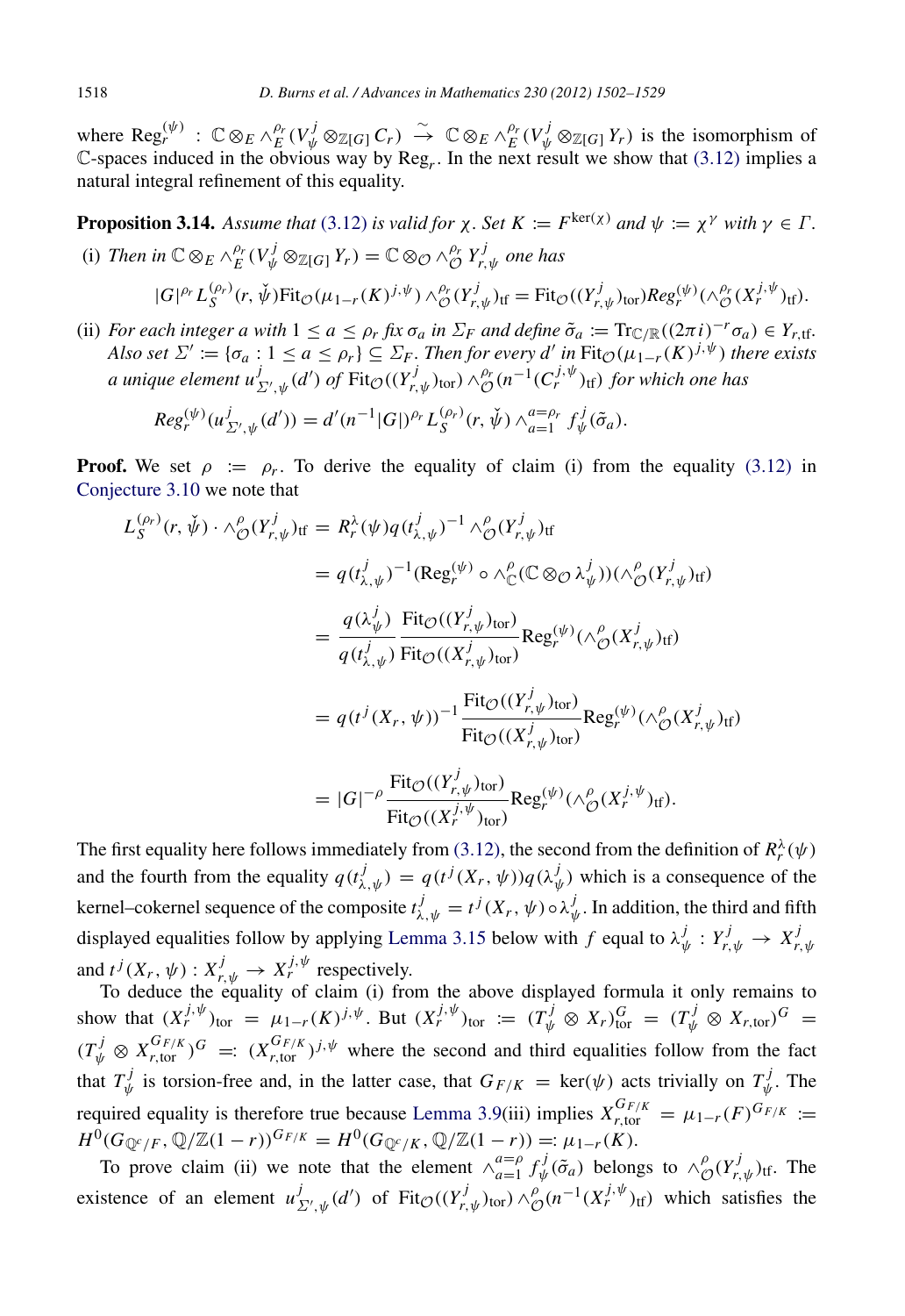displayed equality in claim (ii) therefore follows directly from claim (i). It thus suffices to note that [Lemma 3.9\(](#page-13-0)i) implies  $(X_r^{j,\psi})_{\text{tf}} \subseteq (C_r^{j,\psi})_{\text{tf}}$  and that the uniqueness of  $u_{\Sigma',\psi}^j(d')$  follows from the injectivity of Reg<sup>( $\psi$ )</sup>.  $\square$ 

**Lemma 3.15.** If  $f : M \to N$  is any homomorphism of finitely generated  $\mathcal{O}\text{-modules}$  that has *both finite kernel and finite cokernel, then there is an equality of* O*-lattices*

<span id="page-17-1"></span>
$$
\wedge_E^d (E \otimes_{\mathcal{O}} f)(\wedge_{\mathcal{O}}^d M_{\text{tf}}) = q(f) \frac{\text{Fit}_{\mathcal{O}}(M_{\text{tor}})}{\text{Fit}_{\mathcal{O}}(N_{\text{tor}})} \wedge_{\mathcal{O}}^d N_{\text{tf}}
$$

*with*  $d := \dim_F(E \otimes_{\mathcal{O}} M)$ .

**Proof.** We consider the following exact commutative diagram



Here  $f_{\text{tor}}$  and  $f_{\text{tf}}$  denote the homomorphisms that are induced by the given map  $f$ ; the equality  $ker(f_{tor}) = ker(f)$  and the injectivity of  $f_{tf}$  both follow from the assumption that  $ker(f)$  is finite and the exactness of the bottom row then follows from the Snake lemma. Now  $M_{\text{tf}}$ , and hence also  $N_{\text{tf}}$  since  $\text{cok}(f_{\text{tf}})$  is finite, is a projective O-module of rank *d* and so the definition of Fit<sub>O</sub>(cok(f<sub>tf</sub>)) implies that  $\wedge_E^d$ ( $E \otimes_{\mathcal{O}} f$ )( $\wedge_{\mathcal{O}}^d M$ <sub>tf</sub>) = Fit<sub>O</sub>(cok(f<sub>tf</sub>)) ·  $\wedge_{\mathcal{O}}^d N$ <sub>tf</sub>. On the other hand, the exactness of the bottom row and left hand column of the above diagram combines with the multiplicativity of Fitting ideals on exact sequences of finite  $\mathcal{O}$ -modules and the definition of  $q(f)$  to imply that Fit<sub> $\mathcal{O}(\text{cok}(f_{\text{tf}})) = \text{Fit}_{\mathcal{O}}(\text{cok}(f))\text{Fit}_{\mathcal{O}}(\text{cok}(f_{\text{tor}}))^{-1}$ </sub>  $q(f) \text{Fit}_{\mathcal{O}}(\text{ker}(f)) \text{Fit}_{\mathcal{O}}(\text{cok}(f_{\text{tor}}))^{-1} = q(f) \text{Fit}_{\mathcal{O}}(M_{\text{tor}}) \text{Fit}_{\mathcal{O}}(N_{\text{tor}})^{-1}$ . The claimed equality is thus clear.  $\square$ 

<span id="page-17-0"></span>*3.6*

We now prove [Theorem 3.3.](#page-10-0) To do this we set  $n := \chi(1)$ ,  $\psi := \chi^{\gamma}$  with  $\gamma \in \Gamma$  and  $pr_{\psi} := n^{-1} |G| e_{\psi} = \sum_{g \in G} \check{\psi}(g) g \in \mathcal{O}[G]$  and note that  $\sum_{j=1}^{j=n} f_{\psi}^j$  $\psi$  is a decomposition of  $e_{\psi}$  as a sum of indecomposable idempotents in *E*[*G*]. We set  $K := F^{\text{ker}(\chi)} = F^{\text{ker}(\psi)}$  and  $d' := w_{1-r}(K)^n$ . For the given embedding  $\sigma$  we also set  $\tilde{\sigma} := \text{Tr}_{\mathbb{C}/\mathbb{R}}((2\pi i)^{-r}\sigma)$  (so  $\tilde{\sigma} \in Y_{r, \text{tf}}$  by Lemma  $3.9(i)$  and then for each index *j* as above we define

<span id="page-17-2"></span>
$$
\epsilon_{\sigma}(\psi, j) := \frac{d' |G|}{n} \frac{L'_{S}(r, \check{\psi})}{R_{r}^{\lambda}(\psi)} \lambda_{\psi}^{j}(f_{\psi}^{j}(\tilde{\sigma})) \in \mathbb{C} \otimes_{\mathcal{O}} C_{r}^{j, \psi}.
$$
\n(3.16)

We may assume that  $\rho_r = 1$  since if  $\rho_r > 1$ , then  $L'_S(r, \chi^{\delta}) = 0$  for all  $\delta \in \Gamma$  and so [Conjecture 1.2](#page-2-0) is obviously valid. Then, since  $\rho_r = 1$  one has  $L_S^*(r, \check{\psi}) = L_S'(r, \check{\psi})$  and so, as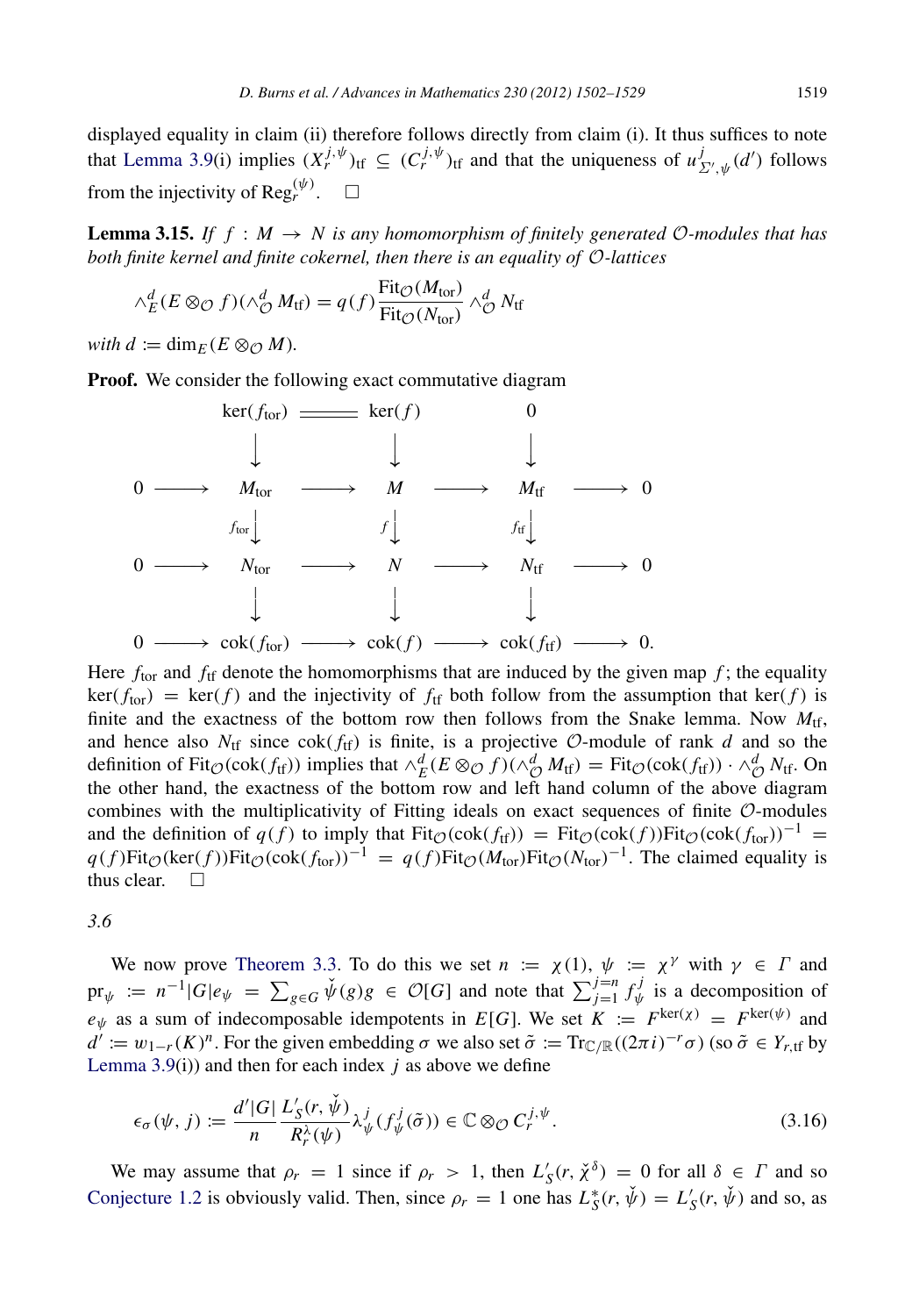*f j*  $\psi(\tilde{\sigma})$  is a non-zero element of the dimension one *E*-space  $E \otimes_{\mathcal{O}} Y^j_{r,\psi}$ , the definition of  $R_r^{\lambda}(\psi)$ implies that

$$
\operatorname{Reg}_r^{(\psi)}(\epsilon_\sigma(\psi, j)) = d'n^{-1} |G| L'_S(r, \check{\psi}) \cdot f^j_{\psi}(\tilde{\sigma}).
$$

Now the finite group  $\mu_{1-r}(K)$  is cyclic and so the (finite) O-module  $\mu_{1-r}(K)^{j,\psi} \subseteq T^j_{\psi} \otimes T^j_{\psi}$  $\mu_{1-r}(K)$  is both annihilated by  $w_{1-r}(K)$  and generated by (at most) rk $\mathcal{O}(T_{\psi}^j)$  $y^j_{\psi}$ ) = *n* elements. It follows in particular that *d'* belongs to  $Fit_{\mathcal{O}}(\mu_{1-r}(K))^{j,\psi}$  and so the last displayed formula implies that  $\epsilon_{\sigma}(\psi, j)$  is equal to the element  $u^j_{\{\sigma\}, \psi}(d')$  of  $n^{-1}Fit_{\mathcal{O}}((Y^j_{r, \psi})_{\text{tor}})(C^{j, \psi}_{r})_{\text{tf}}$  that occurs in [Proposition 3.14\(](#page-16-0)ii). [Lemma 3.8\(](#page-12-1)ii) thus implies that

<span id="page-18-1"></span>
$$
\epsilon_{\sigma}(\psi, j) \in \text{Fit}_{\mathcal{O}}((Y_{r,\psi}^{j})_{\text{tor}}) \otimes C_{r,\text{tf}} \subseteq \mathcal{O} \otimes C_{r,\text{tf}}.
$$
\n(3.17)

The element  $\overline{\epsilon}_{\sigma}(\psi, S) := \sum_{j=1}^{j=n} \epsilon_{\sigma}(\psi, j)$  therefore belongs to  $\mathcal{O} \otimes C_{r, \text{tf}}$  and satisfies the equality

$$
(2\pi i)^{r} \text{Reg}_{r}(\overline{\epsilon}_{\sigma}(\psi, S))
$$
  
\n
$$
= (2\pi i)^{r} \sum_{j=1}^{j=n} d' n^{-1} |G| L'_{S}(r, \check{\psi}) \cdot f_{\check{\psi}}^{j}(\check{\sigma})
$$
  
\n
$$
= (2\pi i)^{r} d' L'_{S}(r, \check{\psi}) \cdot \text{pr}_{\check{\psi}}(\check{\sigma})
$$
  
\n
$$
= d' \sum_{g \in G} L'_{S}(r, \check{\psi}) \check{\psi}(g) g(\sigma) + d' \sum_{g \in G} L'_{S}(r, \check{\psi}) (-1)^{r} \check{\psi}(g) g(\tau \circ \sigma).
$$
\n(3.18)

Now the assumed validity of [\(3.11\)](#page-15-2) combines with [\(3.16\)](#page-17-2) to imply that for all  $\alpha \in Aut(\mathbb{C})$  and all *j* one has

<span id="page-18-2"></span><span id="page-18-0"></span>
$$
\epsilon_{\sigma}(\chi^{\alpha}, j) := \frac{d' |G|}{n} \frac{L'_{S}(r, \check{\chi}^{\alpha})}{R_{r}^{\lambda}(\chi^{\alpha})} \lambda^{j}_{\chi^{\alpha}}(f^{j}_{\chi^{\alpha}}(\tilde{\sigma}))
$$
  

$$
= \left(\frac{d' |G|}{n} \frac{L'_{S}(r, \check{\chi})}{R_{r}^{\lambda}(\chi)} \lambda^{j}_{\chi}(f^{j}_{\chi}(\tilde{\sigma}))\right)^{\alpha} =: \epsilon_{\sigma}(\chi, j)^{\alpha}
$$
(3.19)

(where in the last two terms we use the natural semi-linear action of  $Aut(\mathbb{C})$  on the space  $\mathbb{C} \otimes_{\mathcal{O}} C_r^{j, \psi} \subset f_{\psi}^j \mathbb{C}[G] \otimes C_r$  and hence also  $\overline{\epsilon}_{\sigma}(\psi, S) = \overline{\epsilon}_{\sigma}(\chi, S)^{\gamma}$ . Given this equality, it is now straightforward to check, by unwinding the definition of Reg*<sup>r</sup>* , that [\(3.18\)](#page-18-0) implies that for all  $\sigma'$  in  $\Sigma_F$  the image of  $\overline{\epsilon}_{\sigma}(\chi, S)$ <sup>*y*</sup> under  $(2\pi i)^r$  reg<sub>1−*r*, $\sigma'$ </sub> is equal to the right hand side of [\(1.3\).](#page-2-1) To verify [Conjecture 1.2,](#page-2-0) and hence complete the proof of [Theorem 3.3\(](#page-10-0)i), it thus suffices to define  $\epsilon_{\sigma}(\chi, S)$  to be any pre-image of  $\bar{\epsilon}_{\sigma}(\chi, S)$  under the natural map  $\mathcal{O} \otimes C_r \to \mathcal{O} \otimes C_{r,\text{tf}}$ .

The containment  $Tr_1(\epsilon_{\sigma}(\chi, S)) \in K_{1-2r}(F)$  in [Theorem 3.3\(](#page-10-0)ii) follows directly from claim (i) and the result of [Proposition 2.2\(](#page-5-0)i) with  $d = 1$ . To prove the rest of claim (ii) we set  $\bar{\epsilon}(\chi) := \bar{\epsilon}_{\sigma}(\chi, S)$ . We also note that for each prime ideal p of O the isomorphism class of the  $\mathcal{O}_{p}$ module  $\mathcal{O}_\mathfrak{p} \otimes_{\mathcal{O}} Y^j_{r,\chi^\gamma}$  is independent of the choice of index *j* and hence that  $\text{Fit}_{\mathcal{O}}((Y^j_{r,\chi^\gamma})_{\text{tor}})$  = Fit<sub> $\mathcal{O}((Y^1_{r,\chi})$ <sub>tor</sub>) for all *j*. From the containment [\(3.17\)](#page-18-1) and equalities [\(3.19\)](#page-18-2) we therefore know</sub> both that  $\bar{\epsilon}(\chi)$ <sup>*y*</sup> belongs to Fit<sub> $\mathcal{O}((Y_{r,\chi^{\gamma}}^1)_{\text{tor}}) \otimes C_{r,\text{tf}}$  and that  $\bar{\epsilon}(\chi^{\gamma}) = \bar{\epsilon}(\chi)^{\gamma} e_{\chi^{\gamma}}$  and so for</sub> every  $\phi$  in Hom<sub>*G*</sub>(*C<sub>r</sub>*,  $\mathbb{Z}[G]$ )  $\subseteq$  Hom<sub>*E*[*G*]</sub>( $E \otimes C_{r, \text{tf}}$ , *E*[*G*]) the element  $\phi(\overline{\epsilon}(\chi)^{\gamma})$  belongs to  $Fit_{\mathcal{O}}((Y_{r,\chi^{\gamma}}^{1})_{\text{tor}})\cdot\mathcal{O}[G]e_{\chi^{\gamma}}$ . Now [Lemma 3.9\(](#page-13-0)i) implies that  $\mathbb{Z}'\otimes Y_{r,\text{tf}}=\mathbb{Z}'\otimes B_{r}^{G_{\mathbb{C}/\mathbb{R}}}$  is a projective  $\mathbb{Z}'[G]$ -module so that  $\mathbb{Z}' \otimes (Y_{r,\chi^{\gamma}})_{\text{tor}}$  identifies with  $\mathbb{Z}' \otimes (Y_{r,\text{tor}})_{\chi^{\gamma}}^1$  and hence that  $\phi(\overline{\epsilon}(\chi)^{\gamma}) \in$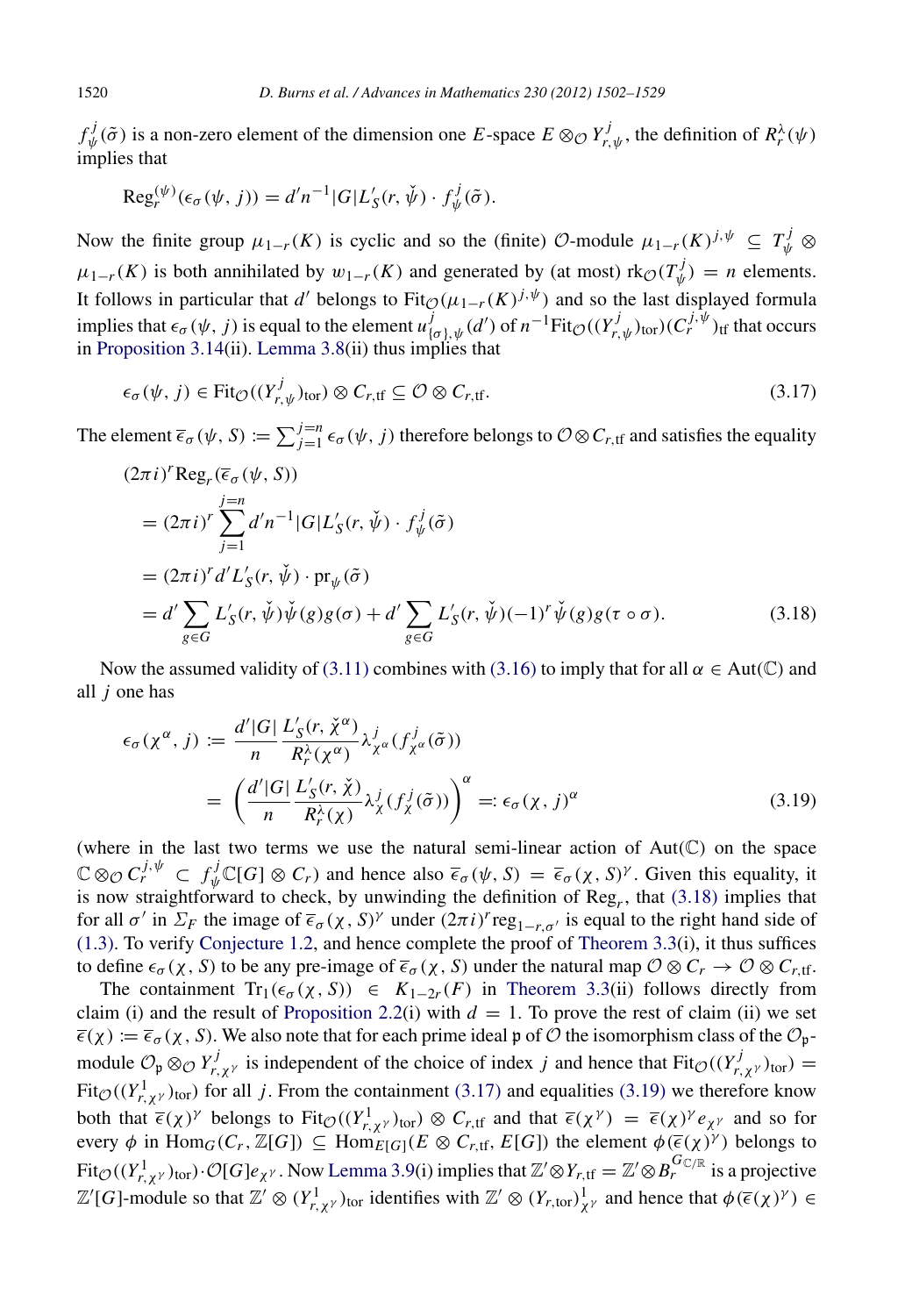$\mathbb{Z}' \otimes \text{Fit}_{\mathcal{O}}((Y_{r,\text{tor}})^{1}_{\chi^{\gamma}}) \cdot \mathcal{O}[G]e_{\chi^{\gamma}}$ . By applying [\[9,](#page-27-24) Lem. 11.1.2(i)] we can therefore deduce that the element  $\chi(1)^{-1}|G|^2\phi(\bar{\epsilon}(\chi)^{\gamma})$  belongs to  $\mathbb{Z}' \otimes \text{Ann}_{\mathbb{Z}[G]}(Y_{r,\text{tor}})$ . The displayed containment in [Theorem 3.3\(](#page-10-0)ii) thus follows directly from the equality  $\phi(\text{Tr}_1(\epsilon_{\sigma}(\chi, S))) = \sum_{\gamma \in \Gamma} \phi(\overline{\epsilon}(\chi)^{\gamma})$ and the description of  $Y_{r, \text{tor}}$  given in [Lemma 3.9\(](#page-13-0)iii). This completes our proof of [Theorem 3.3.](#page-10-0)

## 4. On *K*<sup>3</sup> and the regulator

In preparation for describing some numerical evidence for [Conjecture 1.2](#page-2-0) we now make precise the relation between a version of the (second) Bloch group and  $K_3$  of a field, and, if the field is a number field, the Beilinson regulator map. This result may itself be of some independent interest and so, in order to keep open the possibility of extending it to higher Bloch groups, we have used the approach of [\[16\]](#page-27-13) rather than the potentially more precise result of [\[35,](#page-27-25) Th. 5.2].

Let *F* be a field, and let  $K_3(F)$ <sup>ind</sup> be the quotient of  $K_3(F)$  by the image of the Milnor *K*-group  $K_3^M(F)$ . We recall that if *F* is a number field of signature  $[r_1, r_2]$  then  $K_3^M(F) \cong$  $(\mathbb{Z}/2\mathbb{Z})^{r_1}$  by Bass and Tate [\[1,](#page-26-0) Th. 2.1(3)] so  $K_3(F)_{\text{tf}}^{\text{ind}} = K_3(F)_{\text{tf}}$  naturally, and this is a free Abelian group of rank  $r_2$  by [Remark 2.10\(](#page-7-2)iii). Finally, we set

$$
\tilde{\wedge}^2 F^\times := F^\times \otimes F^\times / \langle (-x) \otimes x : x \in F^\times \rangle,
$$

(this does not coincide with the usual exterior power  $\wedge^2 F^\times$  because of the negative sign in the denominator) and then write  $\delta_{2,F}$  for the homomorphism from the free Abelian group  $\mathbb{Z}[F^{\times}]$  on *F*<sup>×</sup> to  $\tilde{\wedge}^2 F$ <sup>×</sup> that is given by mapping a generator  $\{x\}$  with *x* in  $F$ <sup>×</sup> to  $(1 - x)\tilde{\wedge} x$  if  $x \neq 1$  and to 0 if  $x = 1$ .

In the next proposition we refine various results in [\[16,](#page-27-13) Sections 2–5]. Here we write  $D(z)$  for the Bloch–Wigner dilogarithm  $\mathbb{C} \setminus \{0\} \to \mathbb{R}(1)$  that is defined in [\[3\]](#page-27-26) by integrating the function log |w|d*i* arg(1 − w) − log |1 − w|d*i* arg(w) along any path from a point  $z_0 \in \mathbb{R} \setminus \{0, 1\}$  to *z* (for  $z = 1$  one uses a limit).

Theorem 4.1. (i) *With notation as above, there is a homomorphism*

<span id="page-19-0"></span>
$$
\varphi_F : \ker(\delta_{2,F}) \to K_3(F)_{\text{tf}}^{ind},
$$

*which is natural up to sign.*

- (ii) *If F is a number field, then*  $\varphi_F$  *has finite cokernel.*
- (iii) *Moreover, there is a universal choice of sign, such that if F is any number field, and* σ *any embedding*  $F \to \mathbb{C}$ *, then the composition*

$$
\ker(\delta_{2,F}) \stackrel{\varphi_F}{\to} K_3(F)_{\text{tf}}^{ind} = K_3(F)_{\text{tf}} \stackrel{\sigma}{\to} K_3(\mathbb{C})_{\text{tf}} \stackrel{reg_2}{\to} \mathbb{R}(1)
$$

*is induced by mapping*  $\{x\}$  *to*  $D(\sigma(x))$ *.* 

**Proof.** At the outset we note that our set-up is essentially that of [\[3\]](#page-27-26) with the various modifications and improvements contained in [\[4](#page-27-27)[,16\]](#page-27-13) (but which are sometimes carried out only after tensoring with Q). In particular, the reader may observe that the construction of the element  $[x]_2'$  and the map to  $K_3(F)_{\text{tf}}^{\text{ind}}$  described below become those in [\[16,](#page-27-13) Section 3] after tensoring with Q and decomposing according to the Adams eigenspaces.

For any Noetherian regular ring *R* we let  $X_R = \mathbb{P}^1_R \setminus \{t = 1\}$ , where *t* is the standard affine coordinate on  $\mathbb{P}_R^1$ . Then there is a long exact sequence of relative *K*-groups (terminating with  $K_0(\Box)$ ),

$$
\cdots \to K_n(X_R; \square) \to K_n(X_R) \to K_n(\square) \to K_{n-1}(X_R; \square) \to \cdots
$$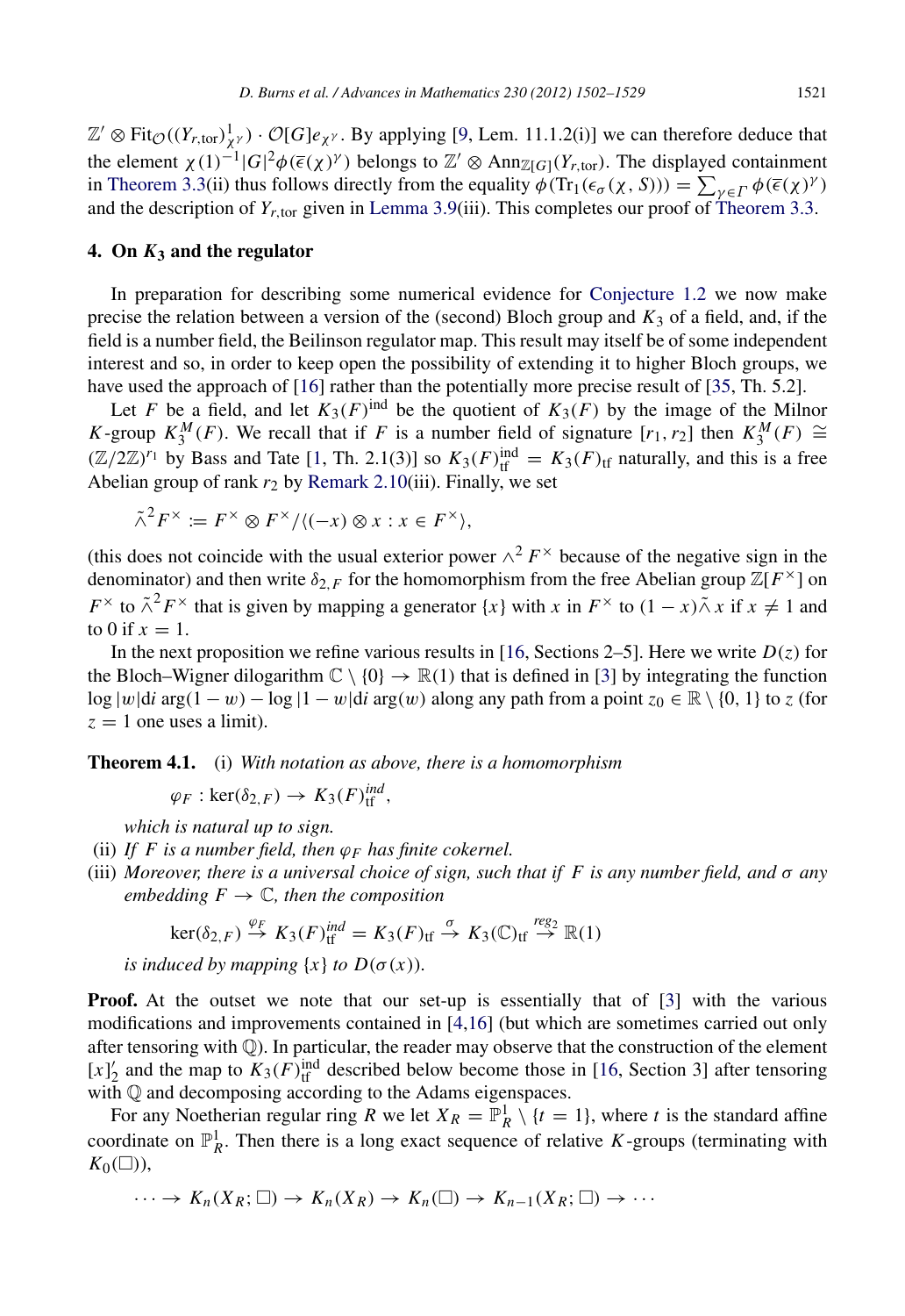where  $\Box$  consists of the subset of  $X_R$  where  $t = 0, \infty$ , i.e., two copies of  $Spec(R)$ . Since the pullback  $K_n(R) \to K_n(X_R)$  along the natural map is an isomorphism (by Quillen [\[31,](#page-27-28) p.122]) and therefore the composition  $K_n(R) \to K_n(X_R) \to K_n(\square) \cong K_n(R) \oplus K_n(R)$  is the diagonal map, we find an isomorphism

<span id="page-20-1"></span>
$$
K_n(X_R; \square) \cong K_{n+1}(R) \tag{4.2}
$$

for  $n \geq 0$ , with a map that is natural up to a universal sign.

We can combine localization with relativity under suitable assumptions (see [\[16,](#page-27-13) Section 2.2]). In particular, if we take  $R = \mathbb{Z}[S, S^{-1}]$ , then we have the exact sequence (terminating with a map  $K_0(X_R; \square) \rightarrow 0$ )

$$
\cdots \to K_2(X_R; \square) \to K_2(X_R \setminus \{t = S\}; \square) \to K_1(R') \to K_1(X_R; \square) \to \cdots
$$

with  $R' = \mathbb{Z}[S, S^{-1}, (1 - S)^{-1}]$ . Then  $K_1(R') \cong \{-1, S, 1 - S\}$ , and using [\[16,](#page-27-13) Lem. 3.14] one sees that the map  $K_1(R') \to K_1(X_R; \square) \cong K_2(R)$  maps  $(1 - S)$  to  $\pm \{1 - S, S\} = 0$ , so there exists an element  $[S]_2^{\sim}$  in  $K_2(X_R \setminus \{t = S\}; \square)$  with image  $(1-S)^{-1}$  in  $K_1(\mathbb{Z}[S, S^{-1}, (1-S)^{-1}])$ . Because  $K_2(X_R; \square) \cong K_3(R) \cong K_3(\mathbb{Z}) \oplus K_2(\mathbb{Z})$  is torsion of exponent 48 (by Lee and Szczarba [\[26\]](#page-27-29)) the element  $[S]_2^{\sim}$  is unique up to such torsion. We fix a choice of  $[S]_2^{\sim}$  in what follows.

For the field *F*, write  $F^{\flat} = F \setminus \{0, 1\}$  as well as  $X_{F, loc} = X_F \setminus \{t = u \text{ with } u \text{ in } F^{\flat}\}\)$ . By comparing the exact localization sequence

<span id="page-20-0"></span>
$$
\cdots \to K_1(X_F; \square) \to K_1(X_{F,\text{loc}}; \square) \to \coprod_{u \in F^{\flat}} \mathbb{Z} \to K_0(X_F; \square) \to \cdots \tag{4.3}
$$

with the same one without relativity one sees as on [\[16,](#page-27-13) p. 222] that

$$
(1+I)^{\times} := K_1(X_{F,\text{loc}}; \square) = \left\{ f(t) = \prod_{i=1}^{n} \left( \frac{t - a_i}{t - 1} \right)^{n_i} \text{ with } f(0) = f(\infty) = 1 \right\}
$$

where  $n \geq 0$ , all  $n_i$  are in  $\mathbb{Z}$ , and all  $a_i$  are in  $F^{\flat}$ . Tensoring the short exact sequence

$$
0 \to (1+I)^{\times} \to \coprod_{u \in F^{\flat}} \mathbb{Z} \to F^{\times} \to 0,
$$

which is part of [\(4.3\),](#page-20-0) with  $F^{\times}$  over  $\mathbb{Z}$ , we obtain the top row of the diagram

$$
0 \to \operatorname{Tor}_{1}^{\mathbb{Z}}(F^{\times}, F^{\times}) \to (1+I)^{\times} \otimes F^{\times} \to \coprod_{u \in F^{\flat}} F^{\times} \to F^{\times} \otimes F^{\times} \to 0
$$
  

$$
\downarrow \qquad \qquad \downarrow \qquad \qquad \downarrow \qquad \qquad \downarrow
$$
  

$$
0 \to \frac{K_{2}(X_{F}; \square)}{\operatorname{im}(\coprod_{u \in F^{\flat}} K_{2}(F))} \to K_{2}(X_{F, \text{loc}}; \square) \xrightarrow{d^{\sim}} \coprod_{u \in F^{\flat}} F^{\times} \to K_{1}(X_{F}; \square) \to 0.
$$

The bottom row is also obtained from  $(4.3)$ , using [\[16,](#page-27-13) Lem. 3.14] and the fact that  $K_2(F)$  is generated by symbols  $\{a, b\} = a \cup b$ . The second and last vertical maps are induced by the cup product, thus giving rise to the first vertical map that makes the diagram commute.

Using [\[16,](#page-27-13) Lem. 3.14] yet again one sees that the image of  $\prod_{u \in F^{\flat}} K_2(F) \to K_2(X_F; \square)$ under the isomorphism  $K_2(X_F; \square) \cong K_3(F)$  in [\(4.2\)](#page-20-1) equals the image of  $K_3^M(F)$  under the natural map to  $K_3(F)$ . So with  $K_3(F)$ <sup>ind</sup> =  $K_3(F)/im(K_3^M(F))$  and *A* the image of Tor $_{1}^{\mathbb{Z}}(F^{\times}, F^{\times})$  we obtain an exact sequence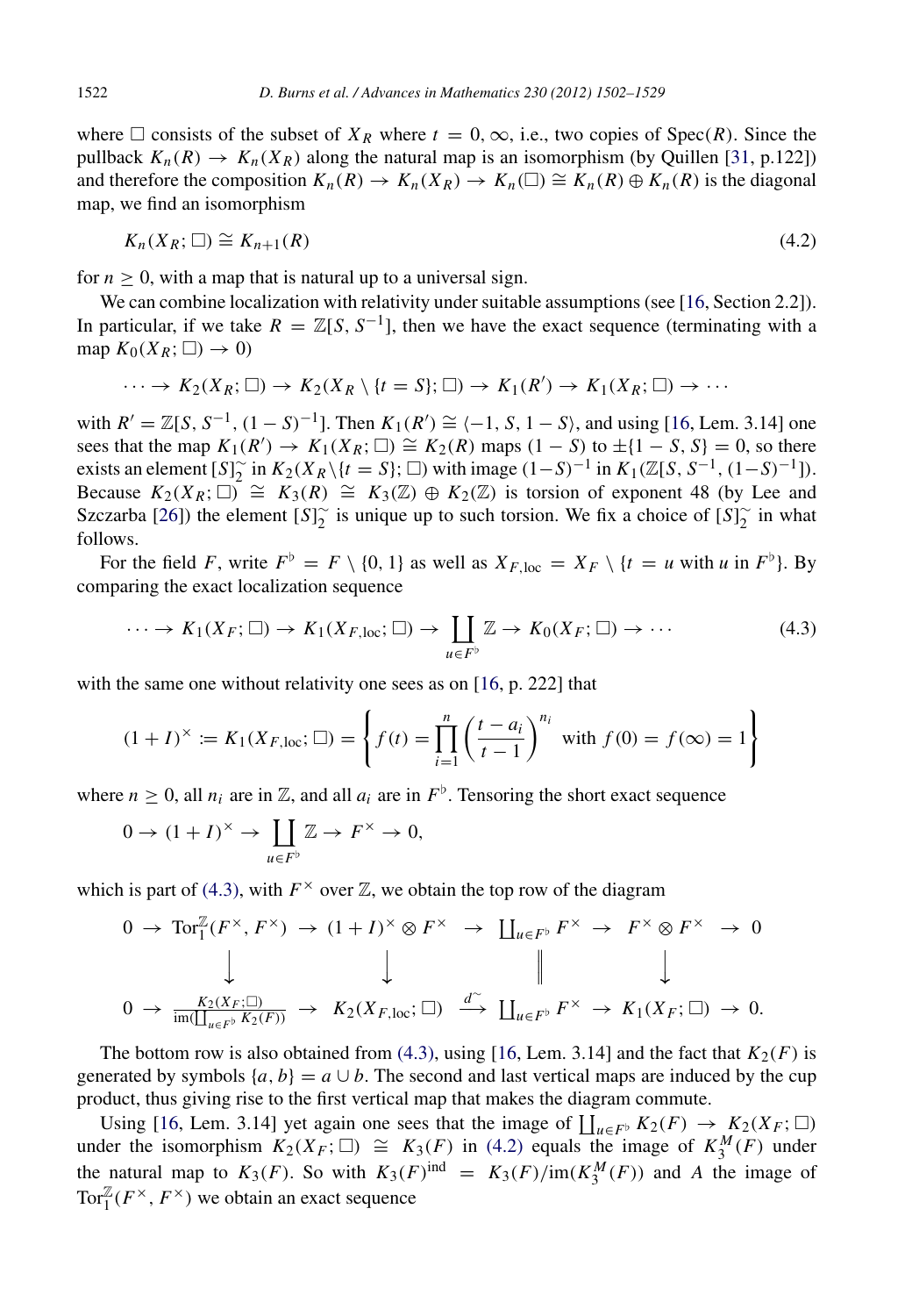*D. Burns et al. / Advances in Mathematics 230 (2012) 1502–1529* 1523

$$
0 \to K_3(F)^{\text{ind}}/A \to \frac{K_2(X_{F,\text{loc}};\square)}{\text{im}((1+I)^\times \otimes F^\times)} \xrightarrow{d} F^\times \otimes F^\times \to K_2(F) \to 0,
$$

which gives an isomorphism ker(*d*)  $\cong K_3(F)^{\text{ind}}/A$ .

For *x* in  $F^{\times}$ , let  $[x]_2^{\infty}$  be the image of  $x^*([S]_2^{\infty}) \in K_2(X_F \setminus \{t = x\}; \square)$  under the localization  $K_2(X_F \setminus \{t = x\}; \Box) \to K_2(X_{F,\text{loc}}; \Box)$ . Note that the boundary of  $[x]_2^{\sim}$  under  $d^{\sim}$  is  $(1-x)_{|t=x}^{-1}$ if *x* ≠ 1 and is trivial if *x* = 1. Write [*x*]<sub>2</sub> for the image of [*x*]<sub>2</sub> in  $K_2(X_{F,\text{loc}}; \Box)/\text{im}((1+I)^{\times} \otimes$ *F*<sup>×</sup>), let *B*<sub>2</sub>(*F*) be the subgroup of  $K_2(X_{F,\text{loc}}; \square)/\text{im}((1+\tilde{I})^{\times} \otimes F^{\times})$  generated by the [*x*]<sub>2</sub> with *x* in  $F^{\times}$ , and let  $d_2$  be the restriction of *d* to  $B_2(F)$ . We then have an inclusion

$$
\ker(d_2) \to K_3(F)^{\text{ind}}/A. \tag{4.4}
$$

Now let N be the subgroup of  $B_2(F)$  generated by the classes of  $[x]_2 + [1/x]_2$  with x in  $F^{\times}$ . Then we have a commutative diagram

$$
\begin{array}{ccc}\n\mathcal{N} & \xrightarrow{d_{2|N}} & d_2(\mathcal{N}) \\
\downarrow & & \downarrow \\
B_2(F) & \xrightarrow{d_2} & F^\times \otimes F^\times \,.\n\end{array}
$$

Next we note that  $d_2(\mathcal{N}) = \langle (-x) \otimes x : x \in F^\times \rangle \subseteq F^\times \otimes F^\times$  so  $F^\times \otimes F^\times / d_2(\mathcal{N}) = \tilde{\wedge}^2 F^\times$ , and hence by taking quotients we get a short exact sequence

$$
0 \to \ker(d_{2|\mathcal{N}}) \to \ker(d_2) \to \ker(d'_2) \to 0 \tag{4.5}
$$

where, setting  $B'_2(F) := B_2(F)/\mathcal{N}$ , we write

$$
d_2': B_2'(F) \to \tilde{\wedge}^2 F^\times
$$

for the induced map. Writing  $[x]_2^{\prime}$  for the image of  $[x]_2$  in  $B'_2(F)$  we have that  $d'_2$  maps  $[x]_2^{\prime}$  to  $(1 - x)^{-1} \tilde{\wedge} x$  if  $x \neq 1$  and to 0 if  $x = 1$ .

We know from [\[16,](#page-27-13) Lem. 3.7] that  $\text{ker}(d_{2|N})$  is torsion, so combining [\(4.5\)](#page-21-0) with the map [\(4.4\)](#page-21-1) and using that *A* is torsion, we obtain a map

 $\ker(d'_2) \to K_3(F)_{\text{tf}}^{\text{ind}}$ 

with torsion kernel. We note that this map is independent of the choice of  $[S]_2^{\sim}$ , which was unique up to torsion. The map  $\varphi_F$  in [Theorem 4.1\(](#page-19-0)i) is now induced by mapping  $\{x\}$  in  $\ker(\delta_{2,F}) \subseteq \mathbb{Z}[F^{\times}]$  to  $[x]_2'$  in  $\ker(d'_2) \subseteq B'_2(F)$ .

If  $F \subseteq \mathbb{C}$  then [\[16,](#page-27-13) Prop. 4.1] describes the composition of the maps in ker( $d_2'$ )  $\rightarrow$  $K_3(F)_{\text{tf}}^{\text{ind}} \to K_3(\mathbb{C})_{\text{tf}}^{\text{ind}}$  with those in [\(1.1\)](#page-2-3) for  $r = -1$ , namely

$$
K_3(\mathbb{C})^{\text{ind}}_{\text{tf}} \to H^1_{\mathcal{D}}(\text{Spec}(\mathbb{C}), \mathbb{R}(2)) \cong \mathbb{R}(1).
$$

That proposition states that the total map is induced by a map  $B'_2(F) \to \mathbb{R}(1)$  mapping  $[z]_2^{\prime}$  to  $\pm D(z)$ , with the (universal) sign depending on the choice of the sign in the isomorphism [\(4.2\).](#page-20-1) (Note that in loc. cit. this was expressed using the function  $P_2(z) = D(z)/i$ .) Claim (iii) of the proposition then follows because the construction of  $B'_{2}(F)$  and the map  $\varphi_F$  is natural, so

<span id="page-21-1"></span><span id="page-21-0"></span>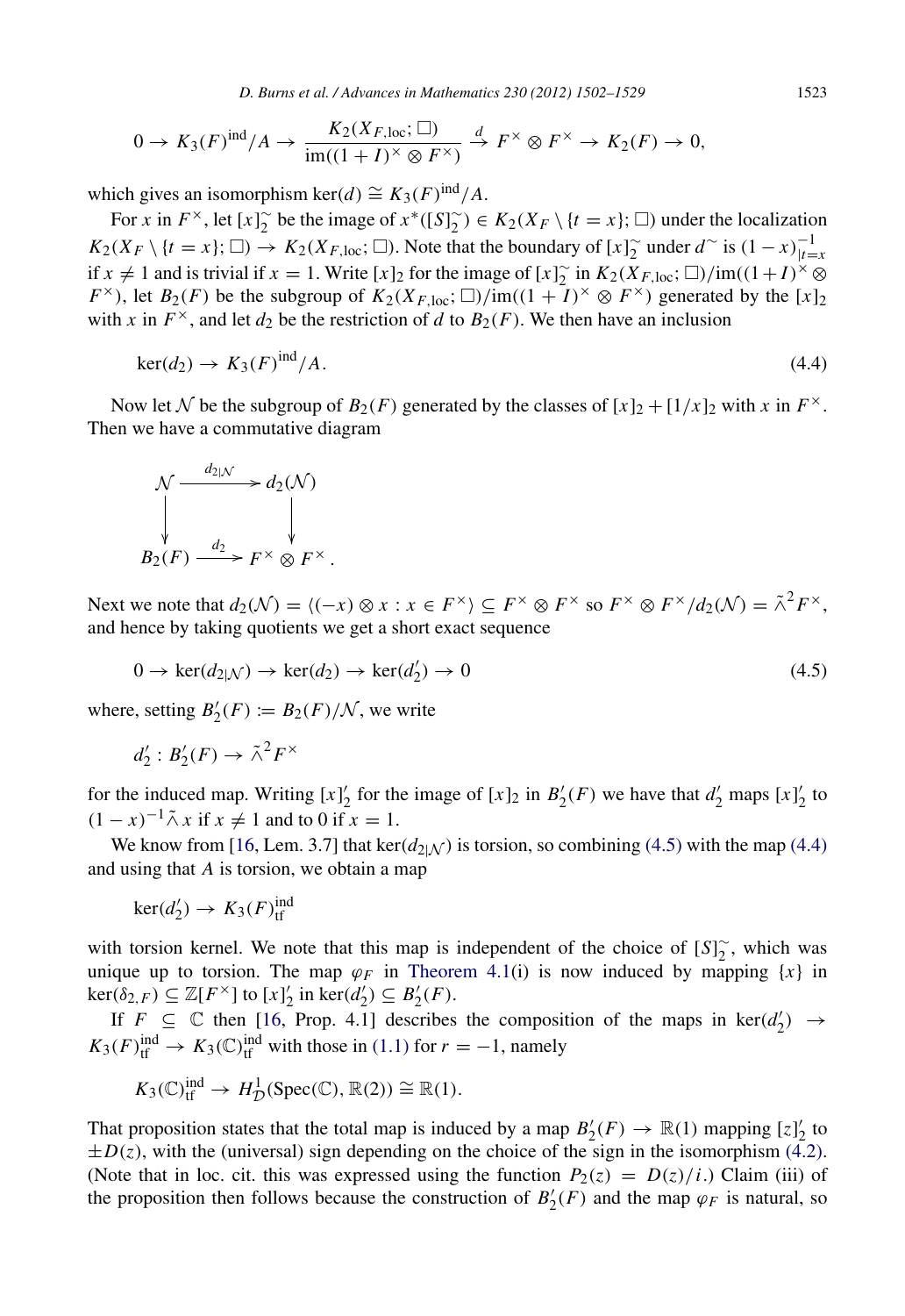that

$$
\ker(\delta_{2,F}) \longrightarrow B'_2(F) \longrightarrow K_3(F)^{\text{ind}}_{\text{tf}}
$$
\n
$$
\downarrow \qquad \qquad \downarrow \qquad \qquad \downarrow
$$
\n
$$
\ker(\delta_{2,\mathbb{C}}) \longrightarrow B'_2(\mathbb{C}) \longrightarrow K_3(\mathbb{C})^{\text{ind}}_{\text{tf}}
$$

commutes, where the vertical maps are induced by the embedding  $\sigma : F \to \mathbb{C}$ . Finally, claim (ii) of the proposition follows from the facts that, as  $F$  is a number field, after tensoring with  $\mathbb{Q}$ ,  $\varphi_F$  induces an isomorphism (by de Jeu [\[16,](#page-27-13) Th. 5.3]) and  $K_3(F)_{\text{tf}}$  is finitely generated (by Quillen [\[32\]](#page-27-30)).  $\square$ 

## <span id="page-22-0"></span>5. Numerical evidence

In this section we provide corroborating numerical evidence for [Conjecture 1.2](#page-2-0) in the case that  $r = -1$ ,  $k = \mathbb{Q}$  and  $S = S_{\infty}$  (so that [Theorem 3.3](#page-10-0) does not apply), taking into account the restrictions on the choice of such examples as mentioned in [Remark 1.6.](#page-3-2) For other interesting numerical work that is related to [Conjecture 1.2](#page-2-0) but uses elements in the *K*-group tensored with the rationals see the articles of Besser, Buckingham, Roblot and the second author [\[2,](#page-27-31) Section 7] and of Zagier and the third author [\[22,](#page-27-32) Section 5].

In the sequel we will use the symbol  $\div$  to indicate a numerical identity that we have checked to hold to many (and in all cases at least one hundred) decimal places.

We shall give examples of Galois extensions  $F/\mathbb{Q}$  with an embedding  $\sigma : F \to \mathbb{C}$ , and an irreducible complex character  $\chi$  of  $G_{F/\mathbb{Q}}$  with  $\chi(1) - \chi(\tau_{\sigma}) = 2$ , so that  $L(s, \chi)$  vanishes to order one at  $s = -1$  by [Remark 1.5,](#page-3-0)  $c_{\sigma,\sigma}^{\chi} = 2$  and  $\Sigma_F^{-1,\chi} = \Sigma_F$ . Let  $\mathbb{Q}(\chi) \subset \mathbb{C}$  be the character field of  $\chi$  with ring of integers O. In each case, we found elements  $\xi$  in ker( $\delta_{2,F}$ ) and used the resulting  $\varphi_F(\xi)$  in  $K_3(F)_{\text{tf}}$  to construct an element  $\beta$  of  $\mathcal{O}\otimes K_3(F)_{\text{tf}}$  that satisfies  $e_{\sigma,\chi}\beta = \beta$ , as well as, for all  $\gamma$  in  $G_{\mathbb{Q}(\gamma)/\mathbb{Q}}$ ,

$$
(2\pi i)^{-1} \text{reg}_{2,\sigma}(\beta^{\gamma}) \doteq \gamma(e)L'(-1, \check{\chi}^{\gamma})
$$

for some *e* in  $E^{\times}$ . Using [Remark 2.11](#page-8-2) it is easy to check that  $w_2(F^{\text{ker}(\chi)}) = 24$  in all of our examples. In each case we can write  $ef = c_{\sigma,\sigma}^{\chi} w_{-1}(\chi) = 2 \cdot 24^{\chi(1)}$  for some f in O, so that  $\beta_{\sigma}(\chi, S_{\infty}) = f\beta$  satisfies the requirements of [Proposition 2.6\(](#page-6-0)ii), thus verifying [Conjecture 1.2](#page-2-0) for  $\chi$  and  $\sigma$ . In fact, in view of [Lemma 2.4,](#page-6-1) this verifies [Conjecture 1.2](#page-2-0) for all characters in  $\{\chi^{\gamma} : \gamma \in \Gamma\}$  and for all  $\sigma$  in  $\Sigma_F$ .

We used [Theorem 4.1\(](#page-19-0)iii) and PARI/GP [\[30\]](#page-27-33) in order to compute  $reg_{2,\sigma}(\beta^{\gamma})$ , and the latest version of MAGMA [\[6\]](#page-27-34) for the computation of  $L'(-1, \chi^{\gamma})$  (but for our original experiments some of these values were provided by A. Booker and X.-F. Roblot).

The elements in ker( $\delta_{2,F}$ ) were found, using PARI/GP, roughly as follows. Let *T* be a finite set of places of Q including the Archimedean place. Then, in a first step, we produce exceptional *T* -units  $x_j \in \overline{\mathcal{O}}_F^\times$  $\sum_{F,T}^{\times}$  (recall that *x<sub>j</sub>* is said to be 'exceptional' if also  $1 - x_j \in \mathcal{O}_F^{\times}$  $_{F,T}^{\times}$ ), and we decompose both  $x_j$  and  $1 - x_j$  with respect to a chosen set B of fundamental T-units (as provided by PARI/GP). The second step is then to look for linear relations among the elements (1 – *x<sub>j</sub>*) $\tilde{\wedge} x_j$  of  $\tilde{\wedge}^2$   $\langle B \rangle$ , the latter constituting a finite rank submodule of  $\tilde{\wedge}^2 F^\times$ . (For more details on the underlying algorithm and implementation, we refer to work in preparation [\[21\]](#page-27-35) and to the third author's personal web page.) A theorem of Bloch and Suslin, combined with the explicit formula for the rank of *K*-groups given in [Remark 2.10\(](#page-7-2)iii), guarantees that, for sufficiently large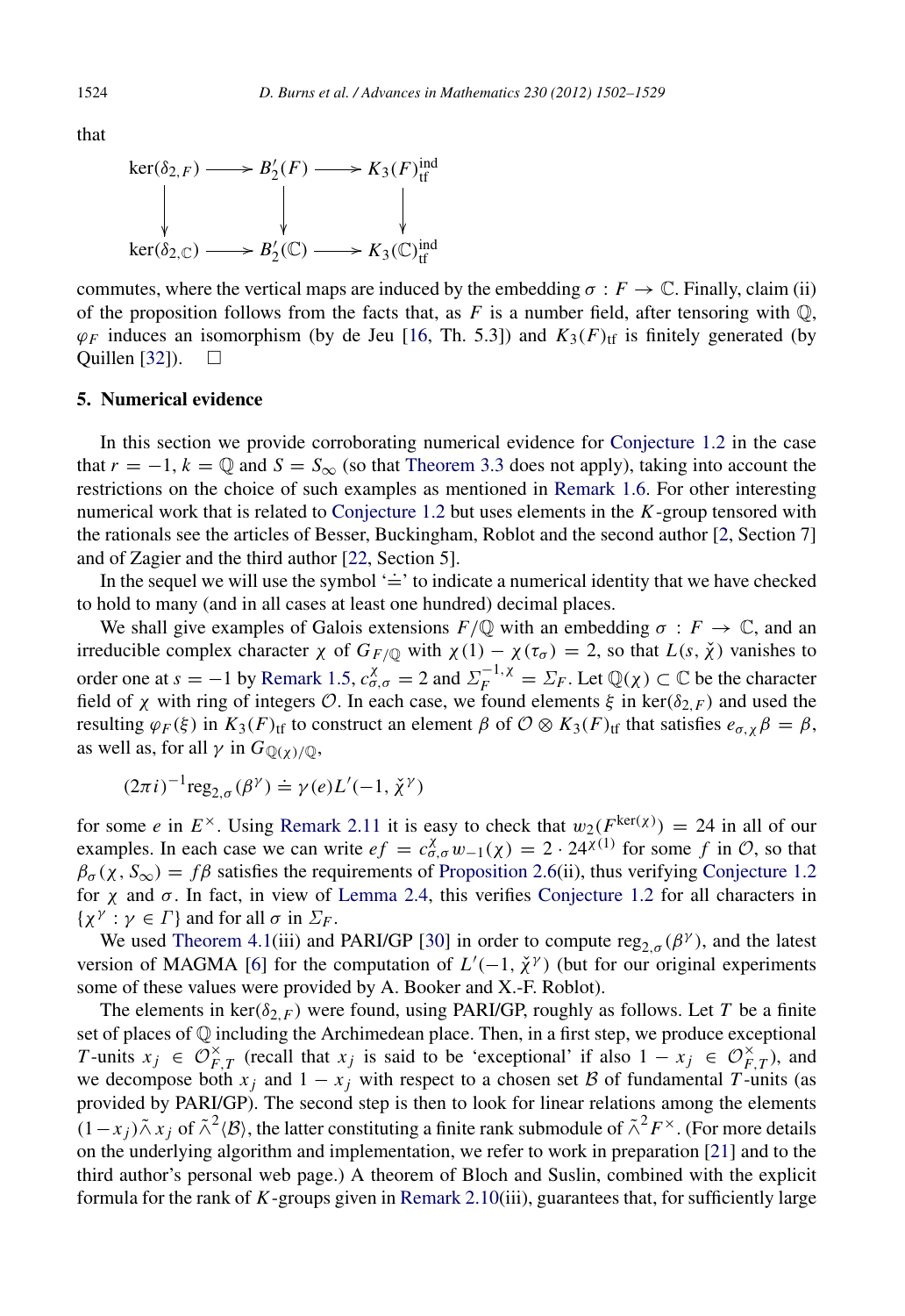*T*, there are Z-linear combinations  $\xi$  of elements  $\{x_i\}$  as above with  $\xi \in \text{ker}(\delta_{2,F})$  such that the  $\varphi_F(\xi)$  generate a subgroup of finite index in  $K_3(F)_{\text{tf}}$  (cf. [Theorem 4.1\)](#page-19-0).

Depending on *T*, the calculation of the resulting elements in ker( $\delta$ <sub>*F*</sub>), based on the LLL-algorithm, can be unfeasibly large, or the resulting image under  $\varphi_F$  does not have the required rank. For our most complicated examples, it could take several days of experimenting before a *T* was found for which this calculation took at most a few minutes and resulted in an image under  $\varphi_F$  of the right rank. The numerical verification of our identities up to high precision then took also at most a few minutes.

For each natural number *m* we now set  $\zeta_m := \exp(2\pi i/m)$  and  $\eta_m := \zeta_m + \zeta_m^{-1}$ .

#### *5.1. Dihedral representations*

Let *F* be a Galois extension of Q with  $G_{F/\mathbb{Q}}$  isomorphic to the dihedral group  $D_n$  for an odd integer *n*. If *F* is not totally real, then the element  $\tau_{\sigma}$  in [Conjecture 1.2](#page-2-0) has order 2 and so for any irreducible 2-dimensional character  $\chi$  of *G* one has  $\chi$  (1) –  $\chi$  (τ<sub>σ</sub>) = 2.

# <span id="page-23-1"></span>*5.1.1*

Let  $F = \mathbb{Q}(a)$  denote the totally complex field of discriminant  $-47^5$  that is the splitting field over  $\mathbb Q$  of the irreducible polynomial  $x^{10} - 5x^9 + 12x^8 - 18x^7 + 20x^6 - 18x^5 + 10x^4 - x^3 - 2x^2 +$  $x + 1$  in Q[*x*], of which *a* is a root. This field is such that  $G := G_F \bigcirc \mathcal{O}_F$  is generated by an element *s* of order 5 with  $s(a) = \frac{1}{5}(3a^9 - 12a^8 + 25a^7 - 34a^6 + 38a^5 - 33a^4 + 16a^3 - 7a^2 + 2a + 3)$ and an element *t* of order 2 with  $t(a) = 1 - a$ . The irreducible 2-dimensional characters of  $G_{F/\mathbb{Q}}$ take values in  $\mathbb{Q}(\eta_5) = \mathbb{Q}(\sqrt{5})$ , and form an orbit  $\{\chi_1, \chi_2\}$  under the action of  $\Gamma := G_{\mathbb{Q}(\sqrt{5})/\mathbb{Q}}$ , where  $\chi_j(s) = \zeta_5^j + \zeta_5^{-j}$  $\sigma_5^{-j}$  for  $j \in \{1, 2\}$ . MAGMA gives

$$
L'(-1, \check{\chi}_1) \doteq -1.2094...
$$
,  $L'(-1, \check{\chi}_2) \doteq -0.91109...$ 

The elements  $u := \frac{1}{5}(-a^8 + 3a^7 - 5a^6 + 6a^5 - 9a^4 + 7a^3 - 2a^2 + 4a + 3)$  and  $u' = -(1 - u)^2/u$ are exceptional units in  $\mathcal{O}_F$  and we found that  $\xi := 2({u} + {u'})$  lies in ker( $\delta_{2,F}$ ). We fix  $\sigma$  with  $\sigma(a) = 1.367... + 0.197...$  *i*, and let  $\beta = 10e_{\sigma, \chi_1} \varphi_F(\xi) = \sum_{g \in G} \check{\chi}_1(g)(1 - \tau_\sigma) g \varphi_F(\xi)$  in  $\mathcal{O} \otimes K_3(F)_{\text{tf}}$ , so that  $e_{\sigma, \chi_1} \beta = \beta$ . We then find, for both  $\gamma$  in  $\Gamma$ , that

<span id="page-23-0"></span>
$$
(2\pi i)^{-1} \text{reg}_{2,\sigma}(\beta^{\gamma}) \doteq \gamma(e)L'(-1, \check{\chi}_1^{\gamma})
$$
\n(5.1)

for  $e =$ √  $\overline{5}$  in  $E^{\times}$ , so that *e* does not divide  $c_{\sigma,\sigma}^{\chi} w_{-1}(\chi_1) = 2 \cdot 24^2$  in  $\mathcal{O}$ . We find a different β as follows. If g in G has  $\check{\chi}_1(g) \neq 0$ , then  $(\check{\chi}_1(g) - 2)/(\eta_5 - 2)$  is in O, so we can write  $5e_{\chi_1} = (\eta_5 - 2)z + 2z'$  with *z* and  $z' = \sum_{i=0}^{i=4} s^i$  in  $\mathcal{O}[G]$ . If  $\beta'$  is in  $K_3(F)_{\text{tf}}$ , then  $(1+t)z\beta'$  is in  $\mathcal{O} \otimes K_3(F)_{\text{tf}}$  and  $(\eta_5 - 2)(1 + t)z\beta' = \overline{5e_{\chi_1}(1 + t)}\beta'$  because  $(1 + t)z'\beta'$  lies in  $K_3(F)_{\text{tf}}^G = \{0\}.$ Hence  $\beta = (1 - \tau_{\sigma})(1 + t)z\varphi_F(\xi)$  in  $\mathcal{O} \otimes K_3(F)_{\text{tf}}$  also satisfies  $e_{\sigma, \chi_1} \beta = \beta$ . For this choice of  $\beta$ we find [\(5.1\)](#page-23-0) is satisfied for both  $\gamma$  with  $e = -2 - \sqrt{5}$ , so we may take  $\beta_{\sigma}(\chi_1, S_{\infty}) = f\beta$  with  $f = (4 - 2\sqrt{5})24^2$  in  $\mathcal{O}$ .

*5.1.2*

Now let  $F = \mathbb{Q}(a)$  denote the totally complex field of discriminant  $-71^7$  that is the splitting field over  $\mathbb Q$  of the irreducible polynomial  $x^{14} - 4x^{12} - x^{11} + 5x^{10} + 6x^9 + 16x^8 + 25x^7 + 16x^6 +$  $6x^5 + 5x^4 - x^3 - 4x^2 + 1$  in Q[*x*], of which *a* is a root. This field is such that  $G := G_{F/\mathbb{Q}} \cong D_7$  is generated by an element *s* of order 7 with  $s(a) = \frac{1}{1139} (1685a^{13} - 343a^{12} - 6831a^{11} - 12a^{10} +$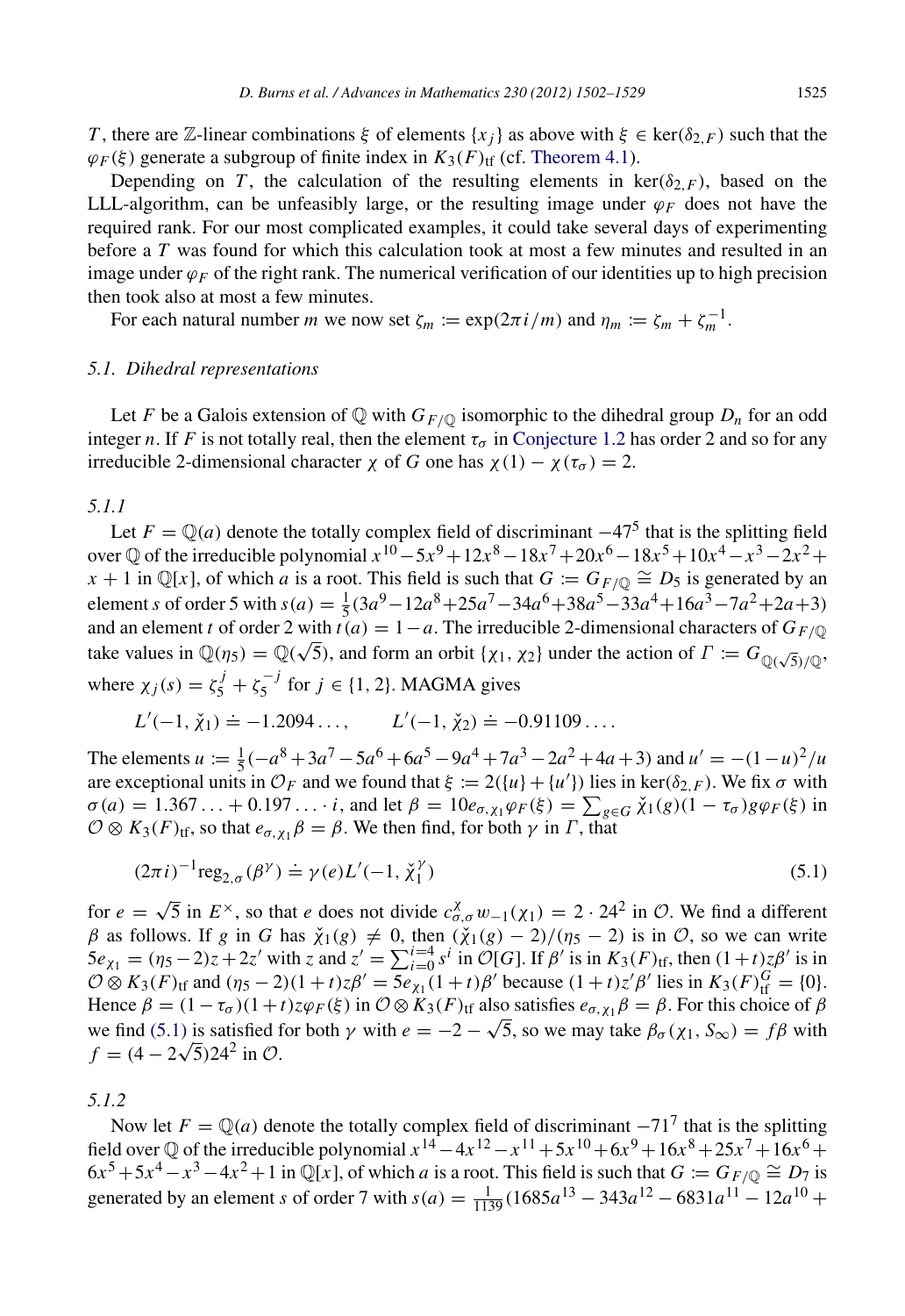8661*a* <sup>9</sup>+7815*a* <sup>8</sup>+25608*a* <sup>7</sup>+36171*a* <sup>6</sup>+17365*a* <sup>5</sup>+6516*a* <sup>4</sup>+6531*a* <sup>3</sup>−4219*a* <sup>2</sup>−5336*a*+1683) and an element *t* of order 2 with  $t(a) = a^{-1}$ . The irreducible 2-dimensional characters of  $G_{F/\mathbb{Q}}$ take values in  $\mathbb{Q}(\eta_7)$ , where  $\eta_7^3 + \eta_7^2 - 2\eta_7 - 1 = 0$ , and form an orbit  $\{\chi_1, \chi_2, \chi_3\}$  under the action of  $\Gamma := G_{\mathbb{Q}(\eta_7)/\mathbb{Q}}$ , where  $\chi_j(s) = \zeta_7^j + \zeta_7^{-j}$  $j_7^{-1}$  for  $j \in \{1, 2, 3\}$ . MAGMA gives

$$
L'(-1, \check{\chi}_1) \doteq -2.6049..., \qquad L'(-1, \check{\chi}_2) \doteq -2.1887...,
$$
  

$$
L'(-1, \check{\chi}_3) \doteq -1.5689...
$$

Just as in Section [5.1.1](#page-23-1) we found an element  $\xi = \sum_{j \in J} n_j \{x_j\}$  in ker( $\delta_{2,F}$ ) (with  $|J| = 14$ , all *x<sub>i</sub>* exceptional units in  $\mathcal{O}_F$ , one coefficient *n<sub>i</sub>* equal to −4 and all thirteen others equal  $\sum_{g \in G} \check{\chi}_1(g)(1 - \tau_\sigma) g \varphi_F(\xi)$  in  $\mathcal{O} \otimes K_3(F)_{\text{tf}}$ , so that  $e_{\sigma, \chi_1} \beta = \beta$ . We then find, for all three to  $\pm 2$ ). We fix  $\sigma$  with  $\sigma(a) = 0.450... + 0.163...$  *i* and let  $\beta = 14e_{\sigma, \chi_1} \varphi_F(\xi)$  $\nu$  in  $\Gamma$ , that

<span id="page-24-0"></span>
$$
(2\pi i)^{-1} \text{reg}_{2,\sigma}(\beta^{\gamma}) \doteq \gamma(e)L'(-1, \check{\chi}_1^{\gamma})
$$
\n(5.2)

for  $e = 2\eta_7^2 - \eta_7 + 1$  in  $E^\times$ , which has norm 49, so that again *e* does not divide  $c_{\sigma,\sigma}^{\chi} w_{-1}(\chi_1) =$ 2 · 24<sup>2</sup> in  $\hat{O}$ . To find a more suitable element we write  $7e_{\chi_1} = (\eta_7 - 2)z + 2z'$  with z and  $z' = \sum_{i=0}^{i=6} s^i$  in  $\mathcal{O}[G]$ , and one sees as before that  $\beta = (1 - \tau_\sigma)(1 + t)z\varphi_F(\xi)$  in  $\mathcal{O}\otimes K_3(F)_{\text{tf}}$  is fixed by  $e_{\sigma, \chi_1}$ . For this  $\beta$  we find that [\(5.2\)](#page-24-0) is satisfied for all three  $\gamma$  with  $e = -3\eta_7^2 - 3\eta_7 - 1$ , which has norm  $-13$ . We may then take

$$
\beta = ((-3\eta_7 - 3\eta_7^2)14e_{\sigma, \chi_1} + (2 - 3\eta_7^2)(1 - \tau_\sigma)(1 + t)z)\varphi_F(\xi),
$$

which also satisfies  $e_{\sigma, \chi_1} \beta = \beta$ , and for which [\(5.2\)](#page-24-0) holds for all three  $\gamma$  with  $e = 1$ , and  $\beta_{\sigma}(\chi_1, S_{\infty}) = 2 \cdot 24^2 \beta$ .

#### *5.2. A tetrahedral representation*

Let *F* denote the Galois closure of the field  $F' = \mathbb{Q}(\theta)$  with  $\theta^4 = 1 - \theta$ . Then *F* has discriminant  $283^{12}$  and  $G_{F/\mathbb{Q}}$  is isomorphic to the symmetric group *S*<sub>4</sub>. In fact, since the polynomial  $x^4 + x - 1$  has precisely two complex roots, under the natural identification of  $G_{F/\mathbb{Q}}$  with  $S_4$  the element  $\tau_{\sigma}$  corresponds to a transposition. For the (rational valued, 3-dimensional) tetrahedral character  $\chi_3$  of  $G_F$ / $\circ$  one therefore has  $\chi_3(1) - \chi_3(\tau_\sigma) = 2$ . In this case MAGMA gives  $L'(-1, \chi_3) = 0.62475...$  Note that the tetrahedral representation occurs with multiplicity one inside  $\mathbb{Q} \otimes K_3(F)$  by [Lemma 2.8](#page-7-1) and that it has a unique onedimensional  $G_{F/F'}$ -invariant subspace *V*. Because  $K_3(F')$ <sub>tf</sub> has rank 1 and is of finite index in  $K_3(F)_{\text{tf}}^{G_{F/F'}}$ , both groups lie in *V* and  $e_{\chi_3}$  acts on them as the identity. This applies, in particular, to  $\varphi_F(\{\theta\}) = \varphi_{F'}(\{\theta\})$ . If  $\sigma$  is in  $\Sigma_F$  then we let  $\beta = (1 - \tau_\sigma) \varphi_F(\{\theta\})$  in  $K_3(F)_{\text{tf}}$ , so that  $e_{\sigma,\chi_3}\beta = \beta$  and reg<sub>2.σ</sub> ( $\beta$ ) = 2reg<sub>2.σ</sub> ( $\varphi_F(\{\theta\})$ ). For any  $\sigma$  with  $\sigma(\theta) = 0.248... + 1.033...i$ we find

$$
(2\pi i)^{-1}
$$
reg<sub>2,\sigma</sub>( $\beta$ )  $\doteq \frac{1}{2}L'(-1, \check{\chi}_3)$ ,

so we can take  $\beta_{\sigma}(\chi, S_{\infty}) = 4 \cdot 24^3 \beta$ .

**Remark 5.3.** In this case there is another rational valued, 3-dimensional character  $\chi'_3$  of  $G_{F/\mathbb{Q}}$ that is obtained by multiplying  $\chi_3$  by the alternating character. However, the function  $L(s, \chi'_3)$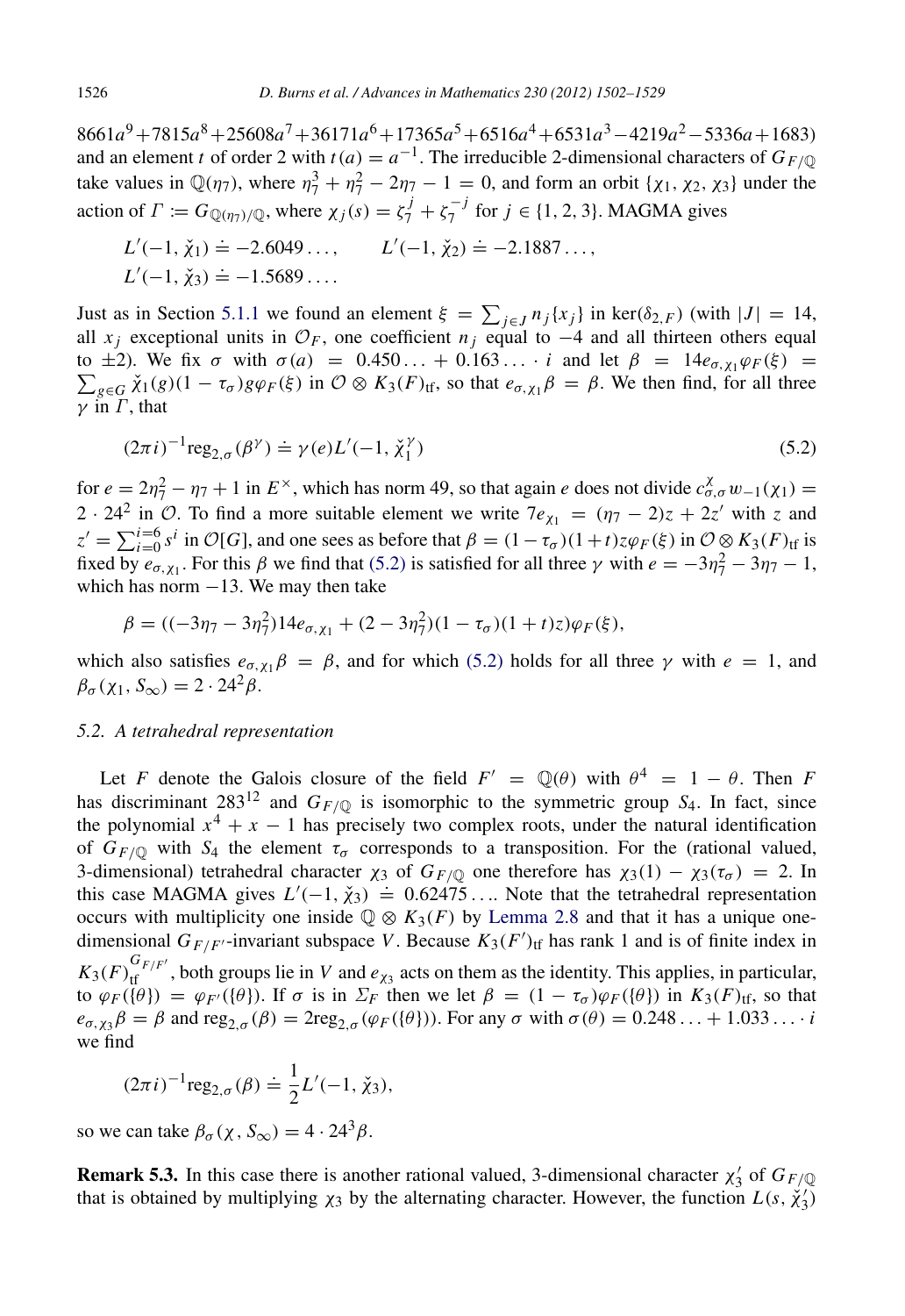vanishes to order 2 at  $s = -1$  and so [Conjecture 1.2](#page-2-0) is trivially satisfied. In the spirit of [Proposition 3.14,](#page-16-0) we investigated the value of the second derivative of  $L(s, \chi'_3)$  at  $s = -1$ . One has  $L''(-1, \check{\chi}_3') = -10541.7335...$  Further, with *F''* denoting the fixed field of *F* under some element of  $G_{F/\mathbb{Q}}$  of order 4, we found two elements  $\xi_1$ ,  $\xi_2$  of ker( $\delta_{2,F''}$ ) (each being a linear combination of about one hundred terms), together with two embeddings  $\sigma_1$ ,  $\sigma_2$  in  $\Sigma_F$ , such that

$$
(2\pi i)^{-2} \det((\text{reg}_{2,\sigma_a}(\varphi_F(\xi_b)))_{1\leq a,b\leq 2}) \doteq \frac{1}{4}L''(-1,\check{\chi}_3').
$$

#### *5.3. An example for the standard representation of S*<sup>5</sup>

Let *F* denote the Galois closure of the field  $F' = \mathbb{Q}(\theta)$  with  $\theta$  a root of the irreducible polynomial  $x^5 - x^3 - 2x^2 + 1$  in  $\mathbb{Q}[x]$ . Since this polynomial has precisely two complex roots,  $G_{F/\mathbb{Q}}$  is isomorphic to the symmetric group  $S_5$  and the element  $\tau_{\sigma}$  for any  $\sigma$  corresponds to a transposition. In particular, the maximal Abelian extension of  $\mathbb Q$  in *F* is imaginary quadratic, so  $w_2(F) = w_2(\mathbb{Q}) = 24$  by [Remark 2.11.](#page-8-2) The (rational valued, 4-dimensional) character  $\chi_4$  of  $G_{F/\mathbb{Q}}$  of the standard representation of  $S_5$ , acting on {( $x_1, \ldots, x_5$ ) in  $\mathbb{C}^5$  with  $x_1 + \cdots + x_5 = 0$ } by permuting the coordinates, satisfies  $\chi_4(1) - \chi_4(\tau_\sigma) = 2$ . In this case MAGMA gives  $L'(-1, \chi_4) \doteq -1.9653...$  Note that the corresponding representation occurs with multiplicity one inside  $\mathbb{Q} \otimes K_3(F)$  by [Lemma 2.8](#page-7-1) and that it has a unique one-dimensional  $G_{F/F'}$ -invariant subspace *V*, i.e., its intersection with  $K_3(F')_{\text{tf}}$  is an Abelian group of rank 1. Because  $K_3(F')_{\text{tf}}$ has rank 1 and is of finite index in  $K_3(F)_{\text{tf}}^{G_{F/F'}}$ , both groups lie in *V* and  $e_{\chi_4}$  acts on them as the identity. This applies, in particular, to  $\varphi_F(\xi) = \varphi_{F'}(\xi)$  with  $\xi = {\theta^2} + 2{\theta^3} - 2{\theta - \theta^4}$ in ker( $\delta_{2,F'}$ ). If  $\sigma$  is in  $\Sigma_F$  then we let  $\beta = (1 - \tau_{\sigma})\varphi_F(\xi)$  in  $K_3(F)_{\text{tf}}$ , so that  $e_{\sigma,\chi_4}\beta = \beta$  and  $\text{reg}_{2,\sigma}(\beta) = 2\text{reg}_{2,\sigma}(\varphi_F(\xi))$ . For any  $\sigma$  with  $\sigma(\theta) = -0.656...+0.982...$  *i* we find

$$
(2\pi i)^{-1} \text{reg}_{2,\sigma}(\beta) \doteq -\frac{1}{4} L'(-1, \check{\chi}_3),
$$

so we can take  $\beta_{\sigma}(\chi, S_{\infty}) = 8 \cdot 24^{4} \beta$ .

#### *5.4. The Tate–Buhler–Chinburg representations*

As a final example we considered one of the fields *F* of degree 48 over Q studied by Tate, Buhler [\[7\]](#page-27-6) and Chinburg [\[13,](#page-27-7) Section III.A.]. This field has discriminant 72419<sup>32</sup> and  $G := G_{F/\mathbb{Q}}$  is isomorphic to the amalgamated product  $(SL_2(\mathbb{F}_3) \times \mathbb{Z}/4\mathbb{Z}) / \left\langle \left( \left( \frac{\overline{2}}{0} \right)^2 \right) \right\rangle$  $\boldsymbol{0}$  $\left(\frac{\overline{0}}{2}\right), \overline{2}\right)\},$ denoted  $SL_2(\mathbb{F}_3) * \mathbb{Z}/4\mathbb{Z}$ . This group has precisely six irreducible two-dimensional characters:  $\chi_1$ ,  $\check{\chi}_1$  (corresponding to the representations denoted  $\sigma$  and  $\bar{\sigma}$  in [\[13\]](#page-27-7), which each have character field  $\mathbb{Q}(i)$ ) and  $\chi_2$ ,  $\chi'_2$ ,  $\chi'_2$ ,  $\chi'_2$  (corresponding to the representations  $\rho$ ,  $\bar{\rho}$ ,  $\rho'$  and  $\bar{\rho}'$ , which each have character field  $\mathbb{Q}(\zeta_{12})$ ). Since for any  $\sigma$  in  $\Sigma_F$  the element  $\tau_{\sigma}$  is a non-central element of order 2, hence belongs to the conjugacy class  $A_0A_3$  in the character table [\[13,](#page-27-7) Table I], we see that  $\chi(1) - \chi(\tau_\sigma) = 2$  for every such character  $\chi$ .

We now describe *F* and our identification of *G* with  $SL_2(\mathbb{F}_3) * \mathbb{Z}/4\mathbb{Z}$ . Note that  $PGL_2(\mathbb{F}_3) \simeq$  $S_4$  by means of its action on  $\mathbb{P}^1_{\mathbb{F}_3}$ , which also gives  $PSL_2(\mathbb{F}_3) \simeq A_4$ . As  $SL_2(\mathbb{F}_3)$  has a unique element of order 2 one sees easily that it is generated by any two non-commuting elements  $\lambda_1$  and  $\lambda_2$  of order 3. The disjoint conjugacy classes of  $\left(\frac{1}{0}\right)$  $\boldsymbol{0}$ 1  $\frac{1}{1}$  and its inverse contain all eight elements of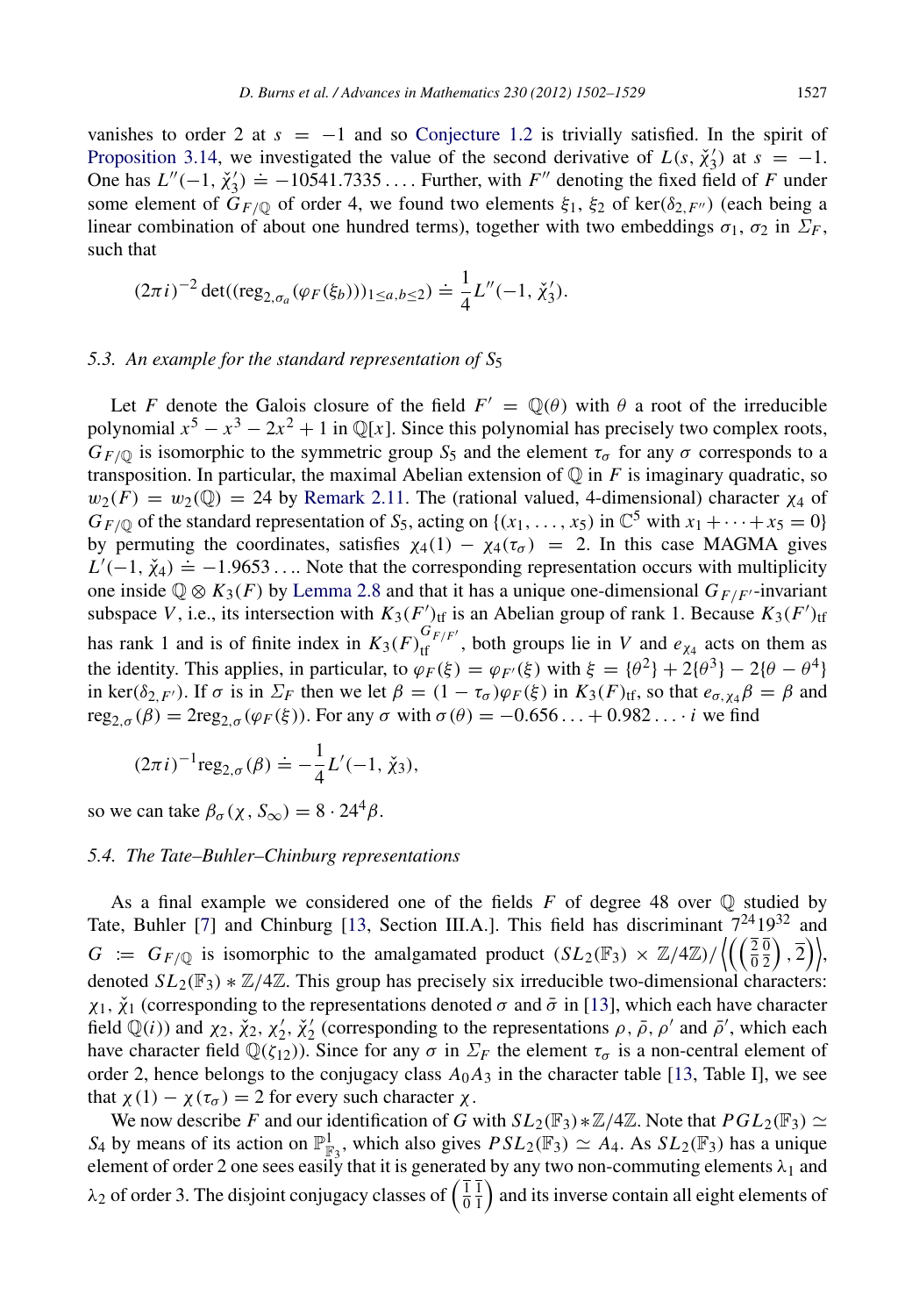order 3, so we can take the  $\lambda_i$  in the same conjugacy class. Then  $SL_2(\mathbb{F}_3) * \mathbb{Z}/4\mathbb{Z}$  is generated by  $(\lambda_1, \overline{0}), (\lambda_2, \overline{0}),$  and either element of order 4 in its centre, and has at most 48 automorphisms. In fact all 48 automorphisms can be obtained by letting  $PGL_2(\mathbb{F}_3)$  act on  $SL_2(\mathbb{F}_3)$  by conjugation and  $\{\pm 1\}$  act on  $\mathbb{Z}/4\mathbb{Z}$  by multiplication. We may therefore identify *G* with  $SL_2(\mathbb{F}_3) * \mathbb{Z}/4\mathbb{Z}$ by specifying two distinct conjugate elements *g*1, *g*<sup>2</sup> of order 3 as well as a central element *h* of order 4, and letting them correspond to  $\left(\begin{array}{c} \bar{1} \\ \bar{0} \end{array}\right)$ 1  $\left(\begin{matrix} \overline{1}\ \overline{1} \end{matrix}\right)$  ,  $\overline{0}\Big)$ ,  $\left(\left(\begin{matrix} \overline{0}\ \overline{2} \end{matrix}\right)$ 1  $\left(\frac{\overline{1}}{2}\right)$  ,  $\overline{0}\right)$  and  $\left(\left(\frac{\overline{1}}{0}\right)$  $\overline{0}$  $\left(\frac{\overline{0}}{1}\right)$ ,  $\overline{1}$ ) respectively.

We note *F* is the splitting field of the irreducible polynomial  $f(x) = x^{16} - x^{15} + 4x^{14} +$  $x^{13} + 2x^{12} + 2x^{11} - 9x^{10} + 3x^9 + 19x^8 + 23x^7 + 13x^6 + x^5 + 2x^4 + 3x^3 + 3x^2 + 3x + 1$  in  $\mathbb{Q}[x]$ , so  $F = \mathbb{Q}(a)(b)$  where  $f(a) = 0$  and *b* is a root of the factor

$$
g(x) = x3 - \left(\frac{21430423}{9679918}a^{15} + \dots + \frac{27880963}{4839959}\right)x^{2} + \dots + \left(\frac{10585549}{4839959}a^{15} + \dots + \frac{43460997}{9679918}\right)
$$

of  $f(x)$  in  $\mathbb{Q}(a)[x]$ . Let  $\sigma$  be the embedding of F with  $\sigma(a) = 1.254...+0.583...$ *i* and  $\sigma(b) =$ 0.849 . . . – 1.939 . . . *i*, one of the roots of  $g^{\sigma}(x) = x^3 - (0.222... - 2.544...i)x^2 - (1.658... 1.108 \ldots i$ *x*−(0.827  $\cdots$  +0.252  $\ldots$ *i*). We take distinct conjugate elements  $g_1$ ,  $g_2$  of order three with  $g_1(a) = a, \sigma(g_1(b)) = -0.612... + 0.058...$  *i*,  $\sigma(g_2(a)) = -0.612... - 0.058...$  *i*,  $\sigma(g_2(b)) = 1.254... - 0.583...$  *i*, and *h* the element of order four in the centre given by  $\sigma(h(a)) = 0.586... - 0.409...$  *i* and  $\sigma(h(b)) = -0.612... - 0.058...$  *i*. The field *F* is computationally difficult but fortunately we were able to find elements in  $K_3(F)_{\text{tf}}$  by searching in ker( $\delta_{2,F'}$ )  $\subset$  ker( $\delta_{2,F}$ ) for  $F' = \mathbb{Q}(c)$  where  $\sigma(c) = 1.472...+0.900...$  *i*. (This field *F'* is one of six conjugate subfields of degree 24 over  $\mathbb{Q}$ , the only other subfield of this degree being the fixed field of the normal subgroup  $\{1, h^2\}$ .)

The characters  $\chi_1$  and  $\check{\chi}_1$  form an orbit under the action of  $G_{\mathbb{O}(i)/\mathbb{O}}$ . MAGMA gives  $L'(-1, \chi_1) = -64.577... + 631.991...$  *i*, and its complex conjugate for  $L'(-1, \chi_1)$ . We found that, for both  $\gamma$  in  $G_{\mathbb{Q}(i)/\mathbb{Q}}$ ,

$$
(2\pi i)^{-1} \text{reg}_{\sigma}(\beta^{\gamma}) \doteq 12L'(-1, \check{\chi}_1^{\gamma})
$$

with  $\beta = \sum_{g \in G} \check{\chi}_1(g) (1 - \tau_\sigma) g \varphi_F(\xi)$  for some  $\xi$  in ker( $\delta_{2,F'}$ ), so that  $e_{\sigma, \chi_1} \beta = \beta$ . We may therefore take  $\beta_{\sigma}(\chi_1, S_{\infty}) = f\beta$  with  $f = 96$  in  $\mathcal{O} = \mathbb{Z}[i]$ .

The remaining characters  $\chi_2$ ,  $\check{\chi}_2$ ,  $\chi'_2$  and  $\check{\chi}'_2$  form an orbit under the action of  $G_{\mathbb{Q}(\zeta_{12})/\mathbb{Q}}$ . The corresponding *L*-values are  $L'(-1, \check{\chi}_2) = -2.5823... + 4.4538... \; \textit{i}$  and  $L'(-1, \check{\chi}_2') =$  $-3.1252... + 4.8866...$  *i*, as well as their complex conjugates  $L'(-1, \chi_2)$  and  $L'(-1, \chi_2')$ . In this case we found that, for all  $\gamma$  in  $G_{\mathbb{Q}(\zeta_{12})/\mathbb{Q}}$ ,

$$
(2\pi i)^{-1} \text{reg}_{\sigma}(\beta^{\gamma}) \doteq 12L'(-1, \check{\chi}_2^{\gamma})
$$

with  $\beta = \sum_{g \in G} \check{\chi}_2(g) (1 - \tau_\sigma) g \varphi_F(\xi)$  for the same  $\xi$  in ker( $\delta_{2,F'}$ ), so that  $e_{\sigma,\chi_2} \beta = \beta$ . We may therefore take  $\beta_{\sigma}(\chi_2, S_{\infty}) = f\beta$  with  $f = 96$  in  $\mathcal{O} = \mathbb{Z}[\zeta_{12}]$ .

#### References

<span id="page-26-0"></span>[1] H. Bass, J. Tate, The Milnor ring of a global field, in: Algebraic *K*-theory, II: 'Classical' Algebraic *K*-Theory and Connections with Arithmetic, (Proc. Conf., Seattle, Wash., Battelle Memorial Inst., 1972), Lecture Notes in Math., vol. 342, Springer, Berlin, 1973, pp. 349–446.